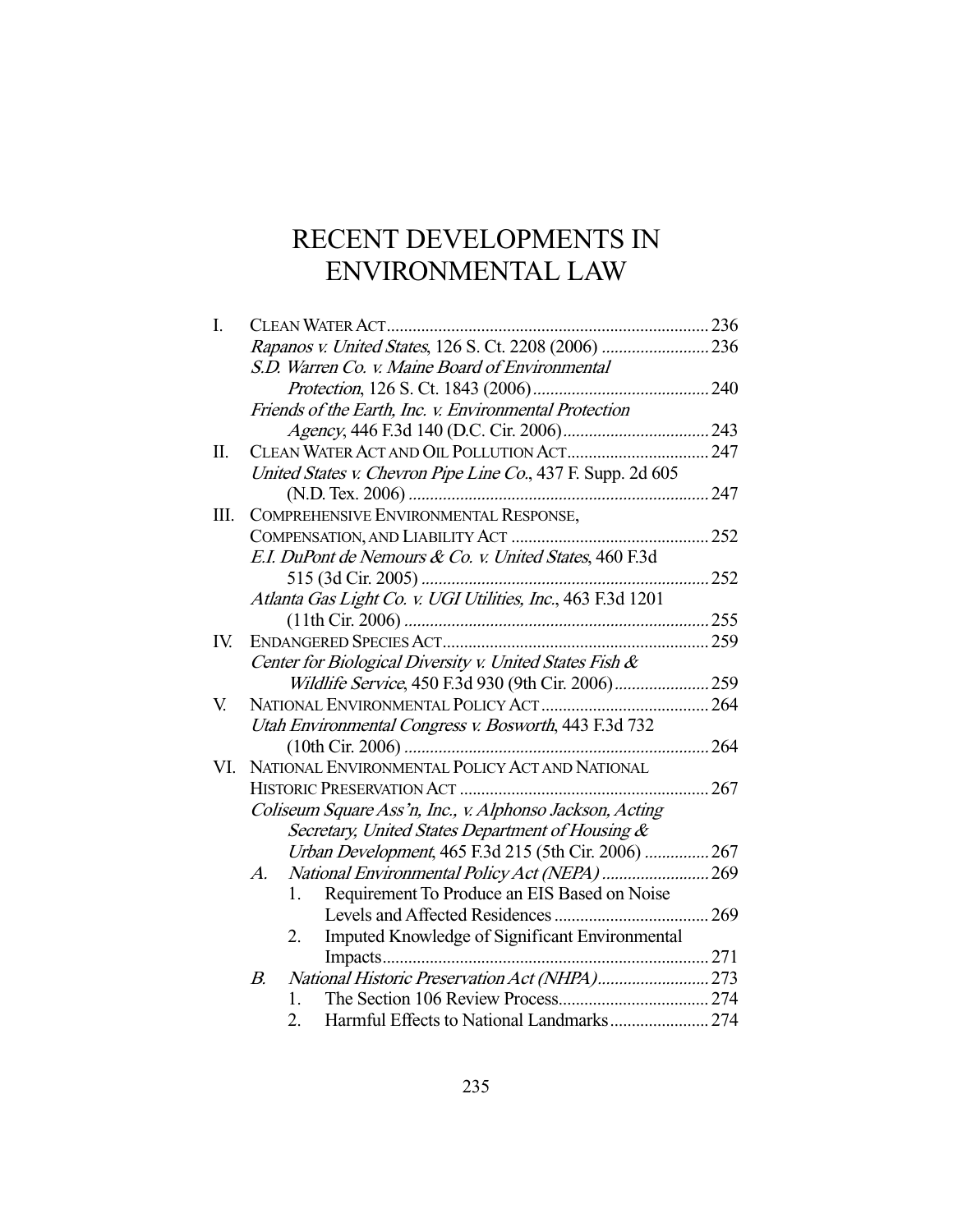| C. Ripeness, Mootness and "Capable of Repetition Yet" |  |
|-------------------------------------------------------|--|
|                                                       |  |
|                                                       |  |

#### I. CLEAN WATER ACT

## Rapanos v. United States, 126 S. Ct. 2208 (2006)

 In the noted case, a plurality of the United States Supreme Court remanded to the United States Court of Appeals for the Sixth Circuit petitioners Rapanos' and Carabells' consolidated cases for further consideration under the Supreme Court's interpretation of "waters of the United States." This recent development will only discuss Justice Scalia's plurality opinion.

 The United States brought civil enforcement proceedings against petitioner John Rapanos for discharging fill into wetlands. Rapanos v. United States, 126 S. Ct. 2208 (2006). Both the United States District Court for the Eastern District of Michigan and the United States Court of Appeals for the Sixth Circuit held that the wetlands fell under federal Clean Water Act (CWA) jurisdiction. Similarly, petitioners Carabells were denied a permit to deposit fill materials into wetlands. *Id.* at 2208. After filing suit to contest this denial, the Carabells received judgments from the district court and the Sixth Circuit holding that their wetland property fell under federal CWA jurisdiction because it was "adjacent" to navigable waters. The Supreme Court granted certiorari and consolidated the Rapanos and Carabells cases to determine whether the four subject wetlands, "which lie near ditches or man-made drains that eventually empty into traditional navigable waters, constitute[d] 'waters of the United States'" under the CWA, and if so, whether the CWA is constitutional. Id. at 2220.

 In April 1989, Rapanos backfilled fifty-four acres of wetlands. Id. at 2214. While the soil on his land periodically became saturated, the nearest body of navigable water was eleven to twenty miles away. Rapanos deposited the fill at three locations across his property. Each location drained into either man-made drains or surface flows that reached rivers or streams that then emptied into rivers. After learning of the backfilling, U.S. regulators notified Rapanos that he had deposited fill onto wetlands that constituted "waters of the United States" under 33 U.S.C. § 1362(7) (2000) and thus were illegally backfilled in the absence of a permit. The Carabells sought a permit to deposit fill material into wetlands positioned one mile from a lake. The wetlands were bordered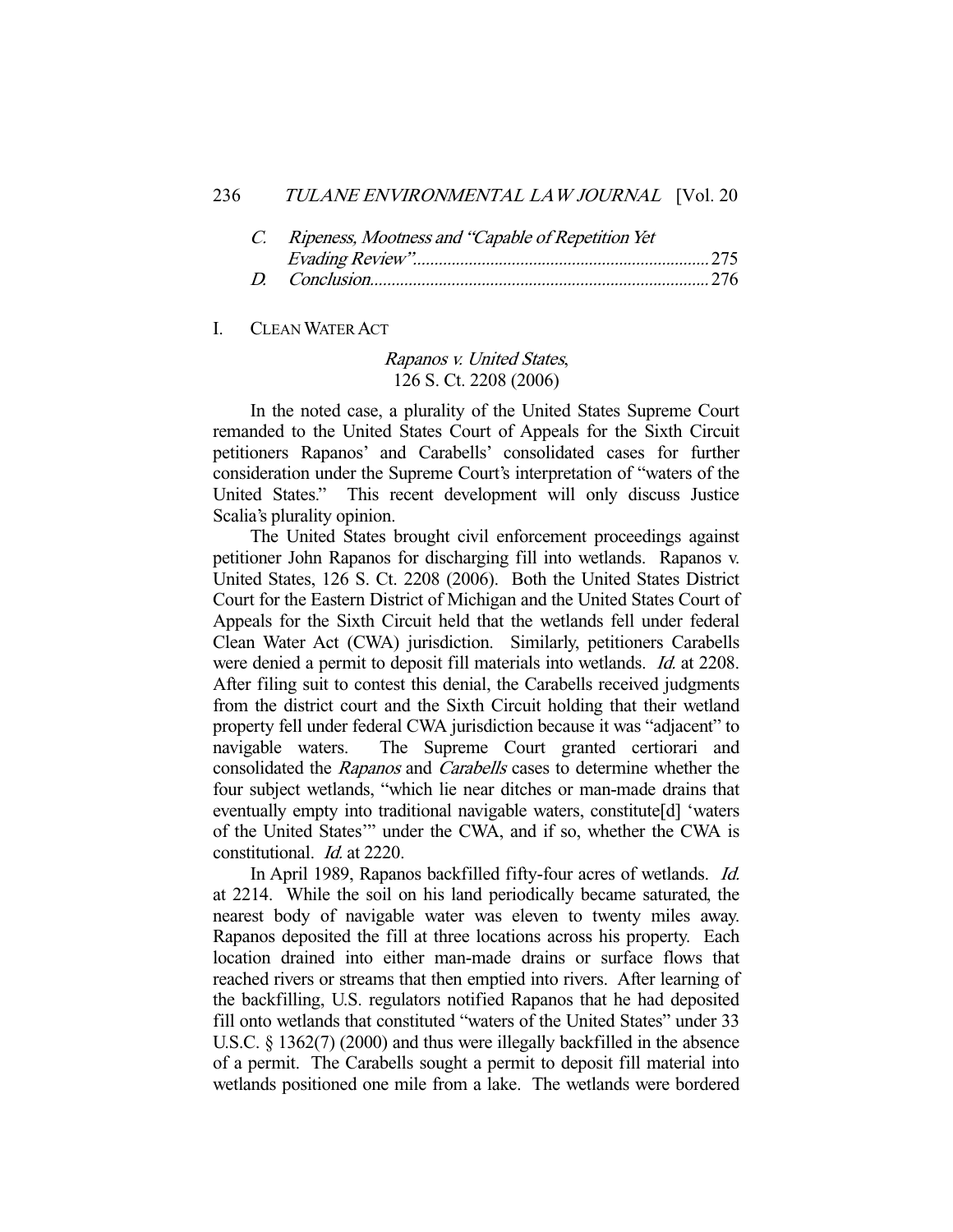by a four-foot wide man-made impermeable berm that separated them from a man-made ditch. The berm, however, did not block occasional overflow from the wetlands into the ditch. This ditch emptied into a drain that connected to a creek which, in turn, emptied into the lake. The Sixth Circuit eventually found that both petitioners could not legally deposit fill into their wetlands because they constituted "waters of the United States" under the CWA. Id.

 The CWA provides that "the discharge of any pollutant by any person shall be unlawful." 33 U.S.C. § 1311(a). Further, "the discharge of a pollutant" includes "any addition of any pollutant to navigable waters from any point source." *Id.*  $\S$  1362(12). The CWA defines the term "pollutants" to include "dredged spoil, ... rock, [and] sand." Id. § 1362(6). "Navigable waters" are "the waters of the United States, including the territorial seas." *Id.*  $\S$  1362(7). Thus, in response to Rapanos filling wetlands and the Carabells seeking to fill wetlands, the United States asserted that such activity was unlawful in the absence of a permit from the Army Corps of Engineers (Corps) because such activity involved "navigable waters." Id. § 1344(a), (d).

 The Plurality began addressing the CWA meaning of "navigable waters" by analyzing the historical interpretation of the phrase. Relying on The Daniel Ball, 77 U.S. 557, 563 (1871), the Plurality noted that prior to the CWA, "navigable waters of the United States" referred to water that was "navigable in fact." Rapanos, 126 S. Ct. at 2220. But, from the passing of the CWA to the case at hand, the Corps gradually expanded the scope of the phrase. By 2004, the Corps had expanded the traditional definition to include, inter alia, interstate wetlands, intrastate lakes, rivers, streams, mudflats, and prairie potholes. 33 C.F.R. § 328.3(a)(1) (2004). Additionally, the regulations included tributaries and wetlands adjacent to the aforementioned waters. *Id.*  $\S 328.3(a)(7)$ . The regulations defined "adjacent" as "bordering, contiguous [to], or neighboring" and expressly included wetlands separated from U.S. waters by man-made barriers, natural berms, dunes and similar structures. Id. § 328.3(c). In United States v. Riverside Bayview Homes, Inc., 474 U.S. 121, 135 (1985), the Supreme Court upheld the Corps' regulations by holding that "the waters of the United States" include wetlands that "abut" traditional navigable waters.

Following *Riverside Bayview*, the Corps further expanded the meaning of "navigable waters" to include "ephemeral streams" and "drainage ditches" with a perceptible "ordinary high water mark." 33 C.F.R. § 328.3(e). However, the Supreme Court reigned in the Corps' interpretation in Solid Waste Agency of Northern Cook County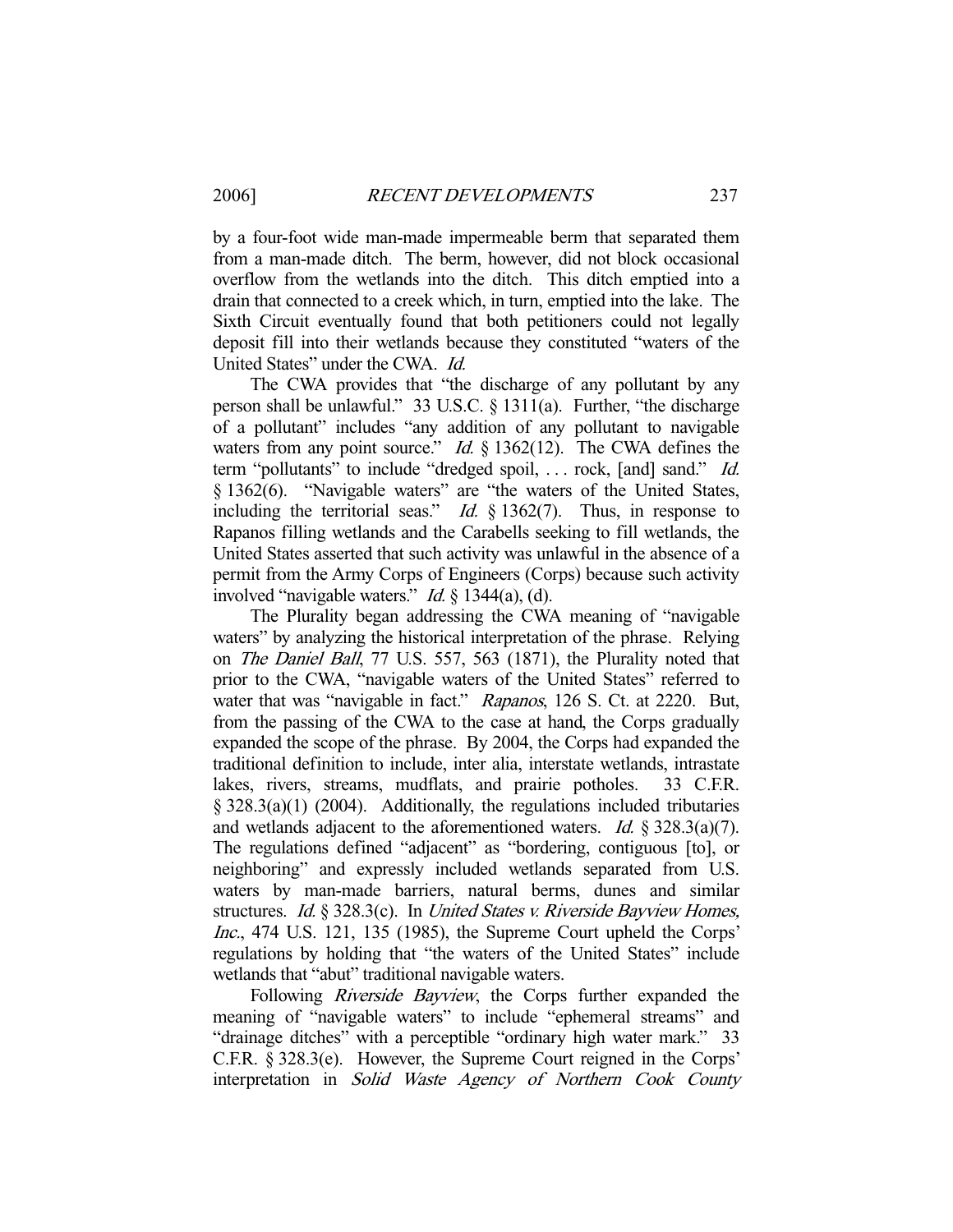$(SWANCC)$ , 531 U.S. 159, 167 (2001), by holding that "nonnavigable, isolated, intrastate waters" that do not "actually abut[] on a navigable waterway" do not constitute "waters of the United States." Still, the Corps did not amend their regulations regarding the meaning of "waters of the United States," and lower courts continued to broadly interpret the phrase. Rapanos, 126 S. Ct. at 2217.

 After reviewing the historical interpretation of "waters of the United States," the Plurality went on to review (1) the CWA's use of the phrase "waters of the United States," (2) the dictionary definition of "water," (3) the commonsense use of "water," (4) the traditional understanding of the aforementioned phrase, (5) the CWA's categorization of "point source" pollutions (including channels/conduits) as distinct from "navigable waters," (6) the CWA's stated policy, (7) canons of construction, and (8) limitations on Congress's commerce power.

 First, the CWA specifically defines "navigable waters" as "the waters of the United States" and provides for state jurisdiction over particular types of navigable waters. 33 U.S.C.  $\S$ § 1362(7), 1344(g)(1). Thereby, the Plurality determined that the CWA definition of "navigable waters" is narrower than the traditional definition (navigable in fact). Furthermore, the CWA text would not use "the" before "waters" if it was purely referring to water in a general form. Following Webster's New International Dictionary, "the waters" refers to "streams and bodies forming geographical features such as oceans, rivers [and] lakes," or "the flowing or moving masses, as of waves or floods, making up such streams or bodies." Rapanos, 126 S. Ct. at 2225 (quoting WEBSTER's NEW INTERNATIONAL DICTIONARY 2882 (2d ed. 1954)). Thus, the Plurality concluded that "the waters" only refers to "relatively permanent, standing or flowing bodies of water." Id. at 2220-21. Without further support, the Plurality stated that this dictionary definition matches the commonsense interpretation of "the waters." *Id.* at 2222.

 The Plurality then found that the CWA's inclusion of the traditional phrase "navigable waters" adds support to an interpretation that excludes non-permanent bodies of water. *Id.* As stated in *SWANCC*, "it is one thing to give a word limited effect and quite another to give it no effect whatever." 531 U.S. at 172. In conjunction with the Plurality's earlier statement that "navigable waters" goes beyond the traditional interpretation, the term thus is not so altered as to include "ephemeral waters." Rapanos, 126 S. ct. at 2222.

 Next, the Plurality highlighted the fact that the CWA individually defines "discharge of pollutants" as "any addition of any pollutant to navigable waters from any point source." 33 U.S.C. § 1362(12)(A).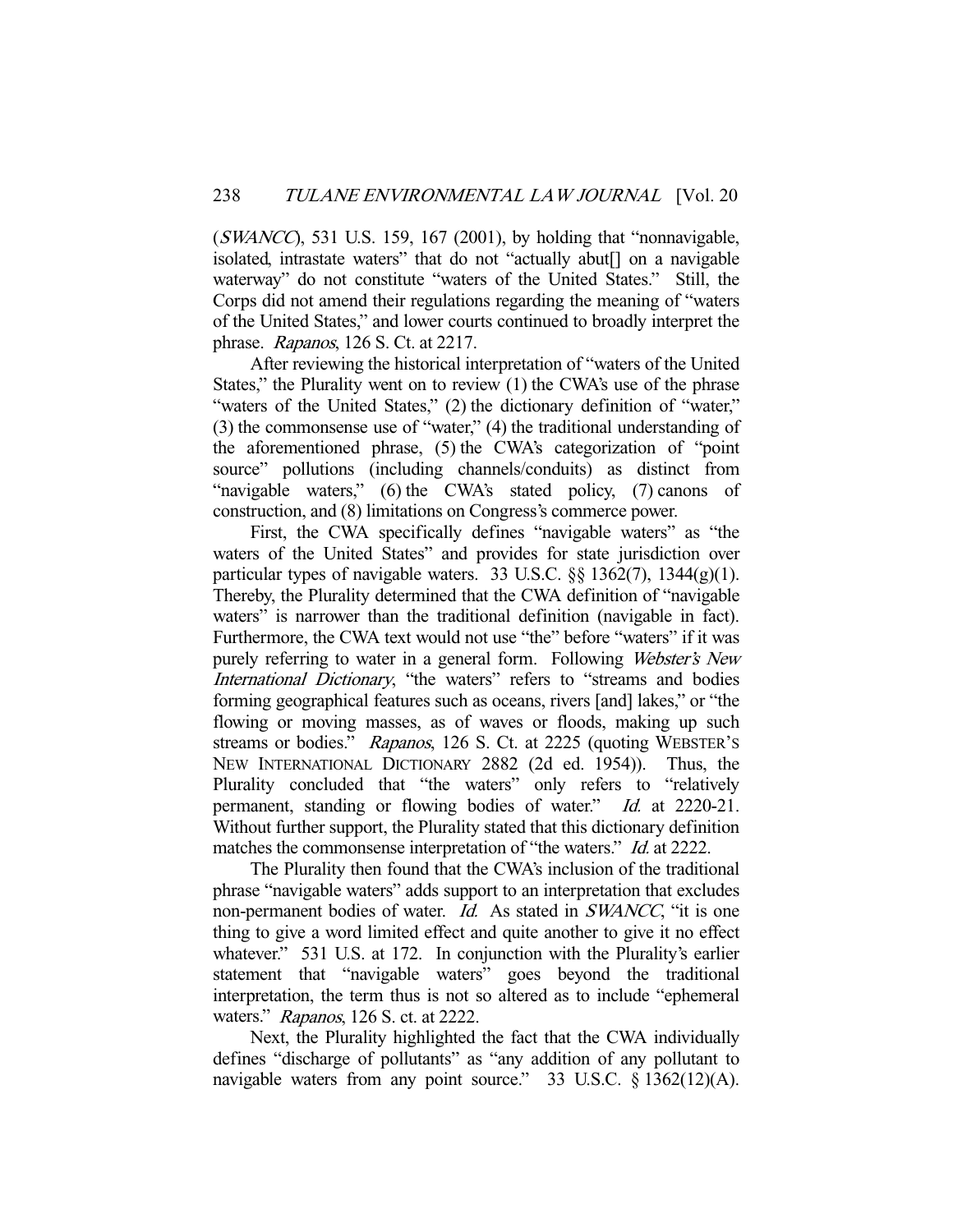Because "point source" includes ditches, channels, and conduits, there would be no need to expressly state that adding point source pollutants to navigable waters constitutes a discharge, if ditches and conduits were in fact "navigable waters." Rapanos, 126 S. Ct. at 2223.

 Further, the Plurality asserted that a broad interpretation of "navigable waters" would violate the stated policy of the CWA to "recognize, preserve, and protect the primary responsibilities and rights of the States to prevent, reduce, and eliminate pollution, [and] to plan the development and use (including restoration, preservation, and enhancement) of land and water resources." Id. at 2223 (quoting 33 U.S.C. § 1251(b)). Under the United States' position, the Corps has the rights to control an expansive amount of land. Thus, the Plurality concluded that Congress could not have intended for "waters of the United States" to be interpreted broadly. Id. at 2224.

 According to the Plurality's application of the canons of construction, the Corps' interpretation of the CWA is incorrect because ambiguous terms are to be interpreted as to least impinge upon states' rights. Also, the ambiguity around the meaning of "waters of the United States" necessitates a narrowed interpretation to avert constitutional invalidation. Id. Thereby, the Plurality held that the "only plausible interpretation" of the "waters of the United States" encompasses only "those relatively permanent, standing or continuously flowing bodies of water 'forming geographic features' that are described in ordinary parlance as 'streams[,]... oceans, rivers [and] lakes." *Id.* at 2225 (citing WEBSTER'S NEW INTERNATIONAL DICTIONARY 2882 (2d ed. 1954) ("[C]hannels through which water flows intermittently or ephemerally, or channels that periodically provide drainage for rainfall" are expressly not included in the Plurality's interpretation of "waters of the United States.")).

 After expounding upon the definition of "waters of the United States," the Plurality continued on to define when a wetland is "adjacent" to a "water of the United States," and thus, is under CWA jurisdiction. Id. at 2226. First, the Plurality acknowledged the ambiguity in determining when a water body begins and ends. *Id.* at 2225. Because of this difficulty, the Supreme Court previously reasoned in Riverside Bayview that "the Corps' ecological judgment about the relationship between waters and their adjacent wetlands provides an adequate basis for a legal judgment that adjacent wetlands may be defined as waters under the [CWA]." *Id.* (quoting *Riverside Bayview Homes*, 474 U.S. at 134). Later, the Supreme Court refined this definition and labeled the beginning and ending of wetlands and navigable waters as a "nexus" that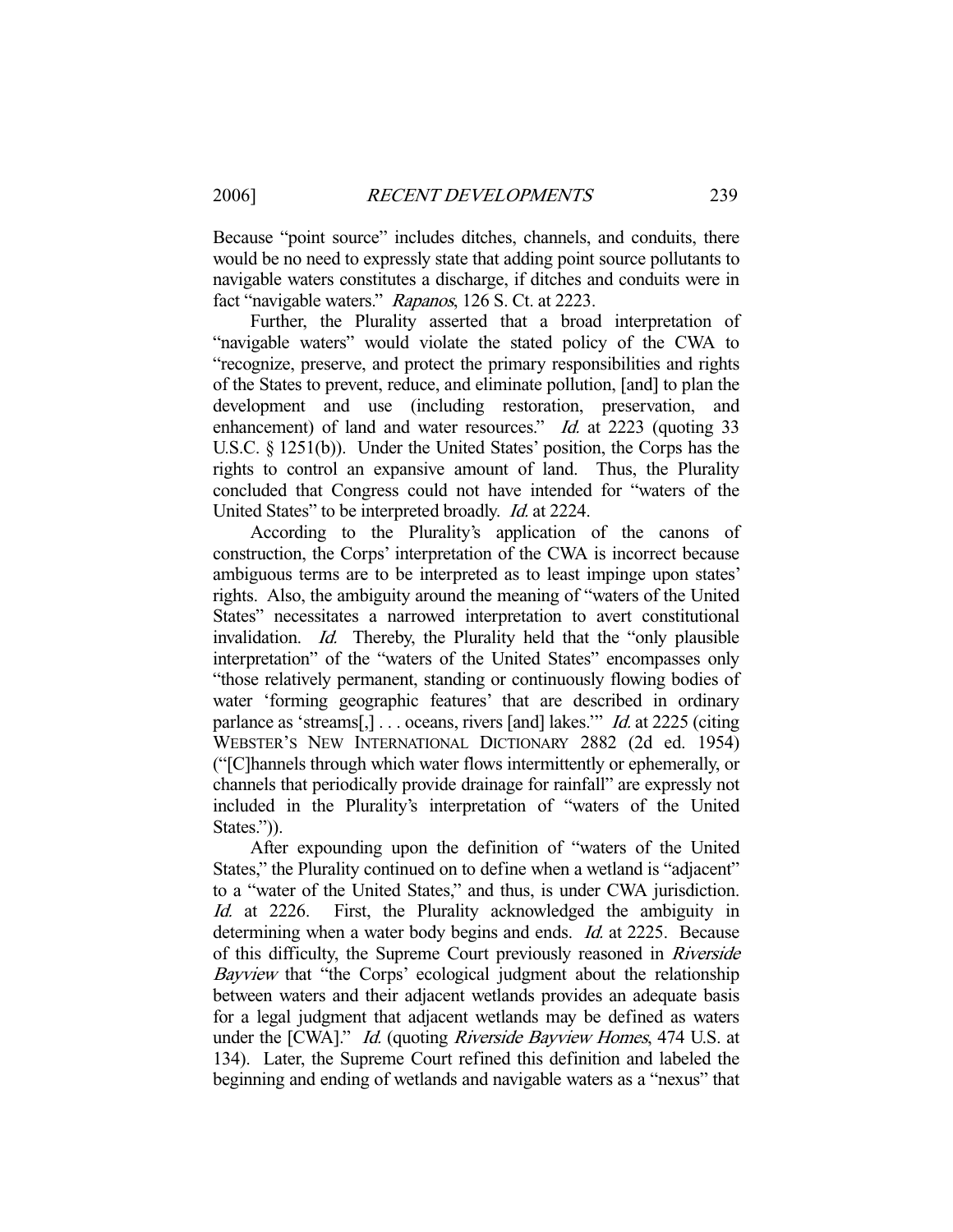is necessitated out of ambiguity and not ecological considerations. Id. at 2226 (citing SWANCC, 531 U.S. at 167, 171). Following SWANCC, the Plurality thus held in Rapanos that "only those wetlands with a continuous surface connection to bodies that are 'waters of the United States' in their own right, so that there is no clear demarcation between 'waters' and wetlands, are adjacent to such waters and covered by the [CWA]." *Id.* Because this case dealt strictly with the deposit of fill into wetlands, the Plurality stressed that the decision will not significantly lessen CWA jurisdiction over the permitting process for contaminants that do flow downstream.

 Because the plurality found that the Sixth Circuit improperly interpreted the meaning of the "waters of the United States," both petitioner Rapanos' and the Carabells' claims were remanded for consideration under the Supreme Court's holding. However, Justice Kennedy's concurrence rejected the plurality's "continuous surface connection" text and remanded, advocating a "significant nexus" test, instead. Thus, the Sixth Circuit and other courts will have to determine which test to adopt.

# Gina Schilmoeller

## S.D. Warren Co. v. Maine Board of Environmental Protection, 126 S. Ct. 1843 (2006)

 The United States Supreme Court found that releases from hydroelectric dams raise the potential of discharge, thus requiring the operator to obtain state certifications under section 401 of the Clean Water Act (CWA) so that water protection laws will not be violated. The petitioner, S.D. Warren Company (Warren) sought to renew federal licenses for five of its hydroelectric dams. Although Warren maintained that dams do not create discharges subject to section 401, Warren applied to the Maine Department of Environmental Protection (DEP) for section 401 state water quality certifications, but filed its application under protest. The Federal Energy Regulatory Commission (FERC) licensed the five dams subject to DEP's conditions. Warren exhausted its administrative remedies and filed suit in state court, challenging DEP's requirement that Warren obtain state water quality certifications under CWA section 404. The state court agreed with the administrative decision that dams result in discharges, and the Supreme Judicial Court of Maine affirmed.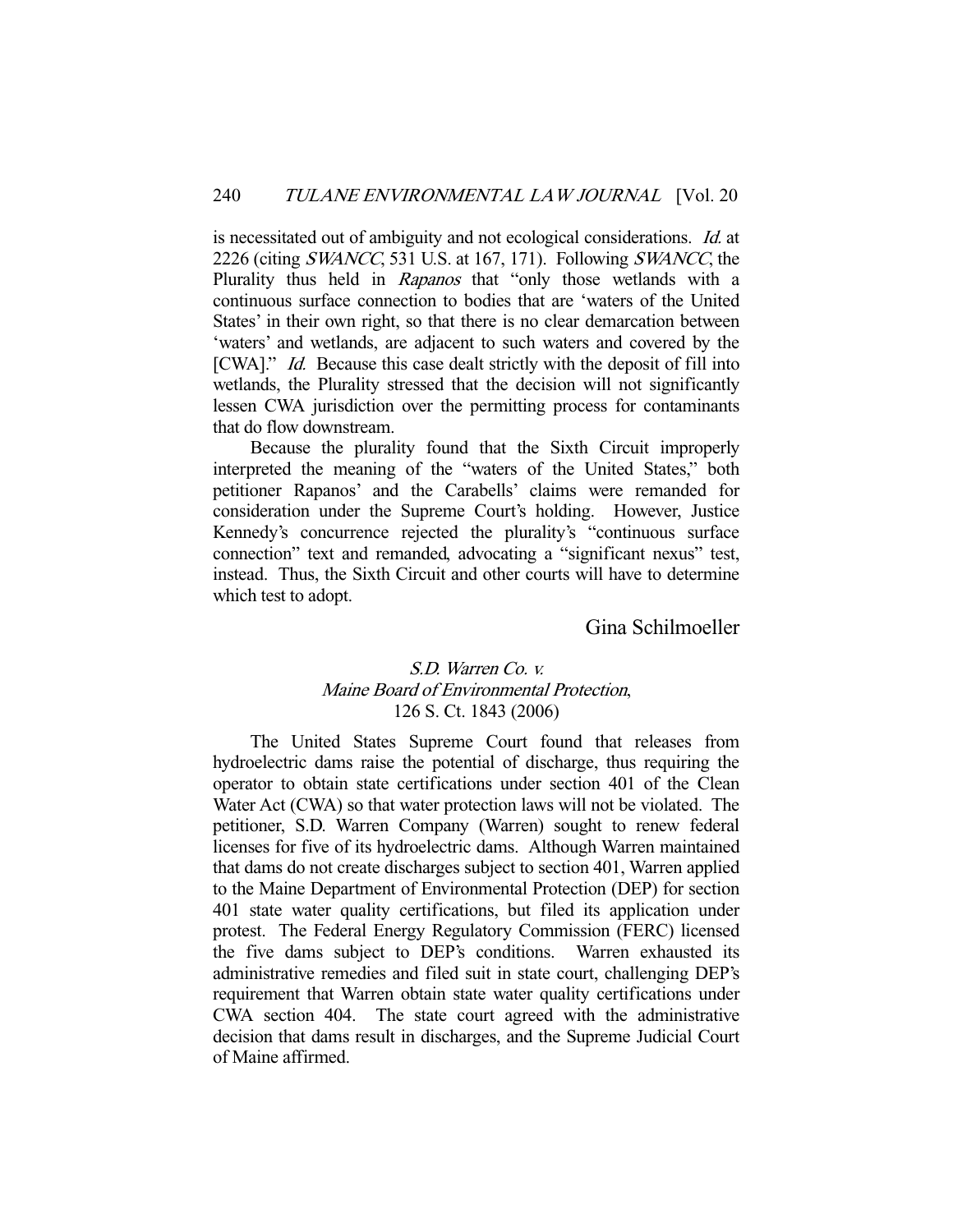Over thirty years ago, Congress enacted a provision of the CWA that requires a license for activity that could cause a discharge into navigable waters. To garner a license, the potential discharger must obtain certification from the state where the discharge may originate, stating that it will not violate certain water quality standards. Under the CWA, this certification shall set forth effluent limitations, monitoring requirements, other state law requirements, and this certification can be a condition on any federal license or permit subject to these provisions of the CWA. FERC requires a section 401 certification before granting a license under the Federal Power Act.

 The key to interpreting whether a section 401 certification is required turns on the interpretation of the word "discharge." The CWA does not provide a definition for discharge, but provides that "[t]he term 'discharge' when used without qualification includes a discharge of a pollutant, and a discharge of pollutants." S.D. Warren Co. v. Me. Bd. of Envtl. Prot., 126 S. Ct. 1843, 1847 (2006) (citing 33 U.S.C. § 1362(16) (2000)). Because discharge is not defined in the CWA, the Court assumed the definition was broader and defined discharge according to "its ordinary or natural meaning." *Id.* (citing FDIC v. Meyer, 510 U.S.) 471, 476 (1994)).

 First, the Court looked at the ordinary meaning of "discharge," which according to Webster's New International Dictionary means "flowing or issuing out." *Id.* All members of the Court accepted this definition of discharge in the case PUD No. 1 of Jefferson City v. Washington Department of Ecology. Id. at 1848 (citing 511 U.S. 700 (1994)). The Supreme Court has not been the only entity to accept the ordinary meaning of discharge; agencies like FERC and the United States Environmental Protection Agency (EPA) have accepted the plain meaning. *Id.* However, since neither EPA nor FERC has formally set out the definition of discharge, the Court did not defer to the agencies' definition. *Id.* Despite this, looking at EPA's and FERC's usage of discharge does confirm the Court's everyday understanding of the term. Id. at 1849.

 Then, the Court refuted Warren's arguments to not apply the ordinary meaning of the term "discharge" to CWA section 401. Warren first argued that the interpretive canon, *nosciture a sociis*, which means that words grouped together are assumed to have a related meaning, applied to CWA section 502(16). *Id.* (citing Dole v. United Steelworkers of Am., 494 U.S. 26, 36 (1990)). Warren claimed that since the term "discharge," standing alone, requires the addition of something to the water that is being discharged, and since nothing has been added to the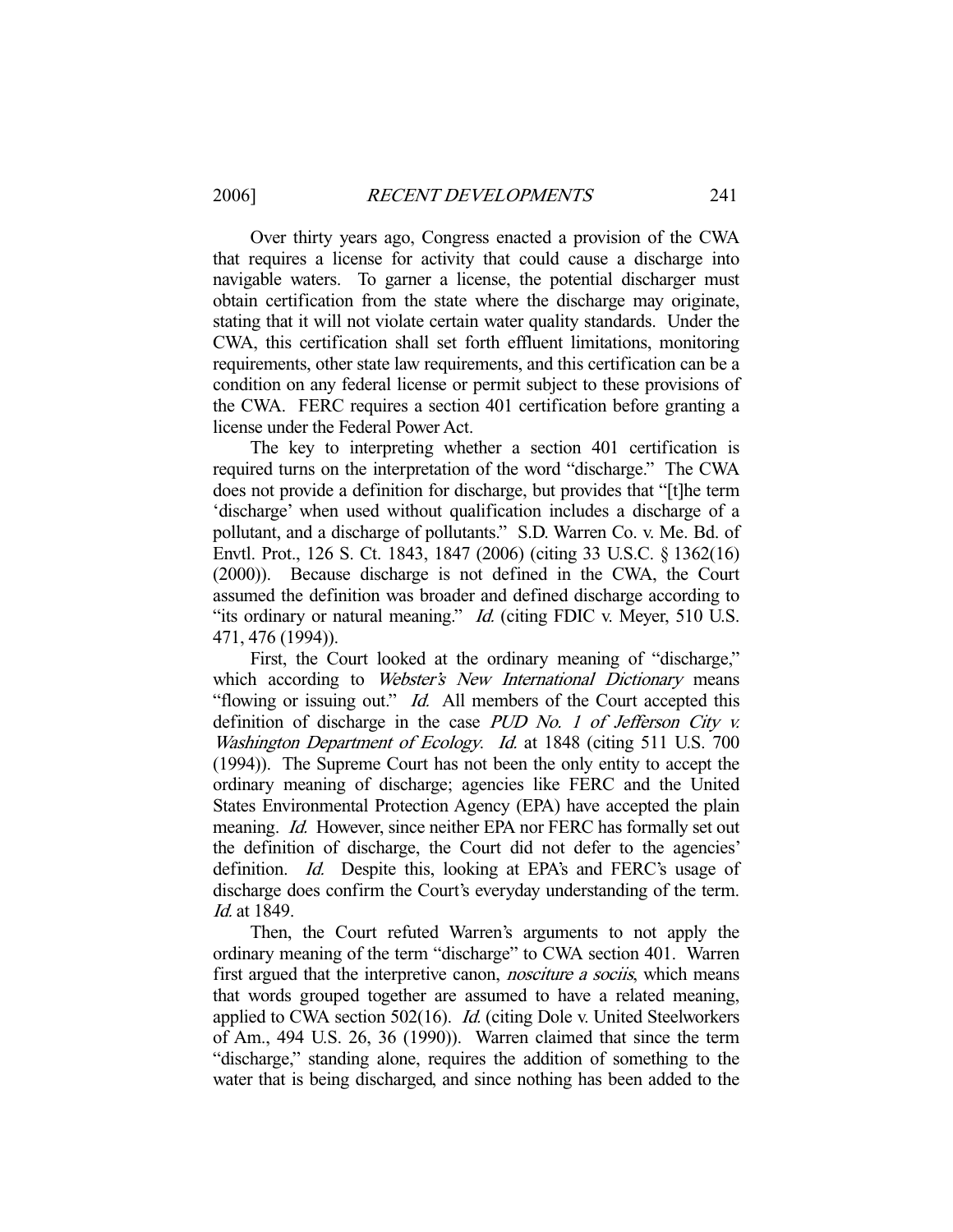water when it is released from the dams, the water flowing through the turbines does not qualify as a discharge into the water. Id. The Court did not accept Warren's argument because pairing a broad statutory term with a more narrow term does not shrink the meaning of the broad term. Id.

 Next, Warren argued that the Court should follow the precedent established by South Florida Water Management District v. Miccosukee Tribe and reject the plain meaning of "discharge." Id. at 1850 (citing 541) U.S. 95 (2004)). The Court, however, did not accept that argument because Miccosukee dealt with CWA section 402, not section 401. Id. CWA section 402 is different because section 402 established the National Pollutant Discharge Elimination System, which requires a permit for the "'discharge of any pollutant' into the navigable waters of the United States." Id. (citing 33 U.S.C. § 1342(a)). The triggering statutory language in section 402 is not "discharge" alone, but is "discharge of a pollutant," which has a narrower meaning because it requires the "addition" of a pollutant into the water. *Id.* (citing 33 U.S.C.)  $§$  1362(12)).

 Finally, Warren argued that the legislative history of the Act requires abandonment of the ordinary definition of discharge. Id. at 1851. The Court dismissed this argument because Warren's characterization of legislative intent was merely speculative. Id.

 Looking at the broad intent of the CWA as a whole, the Court found further support for applying the plain meaning of the word discharge to section 401. Congress intended the CWA to "restore and maintain the chemical, physical, and biological integrity of the nation's waters." Id. at 1852 (quoting 33 U.S.C. § 1251(a)). "State certifications under [section] 401 are essential in the scheme to preserve state authority to address the broad range of pollution  $\ldots$ " *Id.* at 1853. Applying the ordinary meaning of the word discharge falls within the intent of Congress to give states authority to curb a broad range of pollution. *Id.* 

 Here the Supreme Court refused to stray from the ordinary meaning of the word discharge, thus finding that "discharge" under CWA section 401 includes water that is released from a hydroelectric dam. Warren failed to convince the Court that a specialized definition of "discharge," apart from its ordinary meaning, should be applied to CWA section 401. Furthermore, the Court looked at the general intent of Congress in enacting the CWA and found that Congress intended to give the states broad authority to enforce against a large range of pollution. Following this intent, the Court concluded that under CWA section 401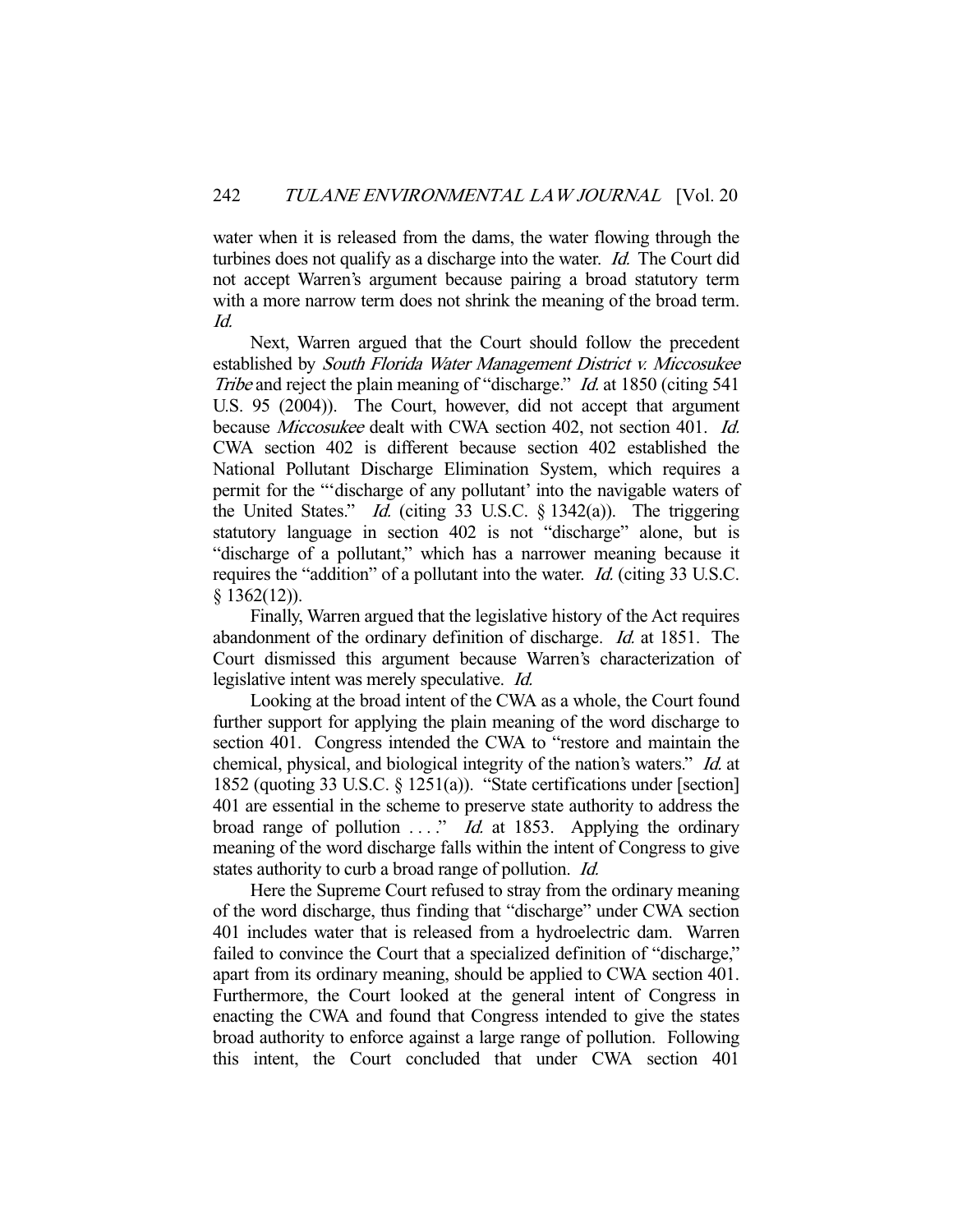hydroelectric dam operators are required to have state certification that water protection laws will not be violated.

# Kate Iannuzzi

# Friends of the Earth, Inc. v. Environmental Protection Agency, 446 F.3d 140 (D.C. Cir. 2006)

 In Friends of the Earth, Inc. v. Environmental Protection Agency, the United States Court of Appeals for the District of Columbia Circuit reversed the district court's decision that the Environmental Protection Agency (EPA) could disregard the plain meaning of the term "daily." 446 F.3d 140, 142 (D.C. Cir. 2006). The D.C. Circuit held that the EPA could not interpret the word "daily" in the Clean Water Act (CWA) to mean anything other than every day.

 Under the CWA, states are required to establish a total maximum daily load (TMDL) "for those pollutants which the Administrator identifies . . . as suitable for such calculation," for bodies of water that do not meet the applicable water quality standards. *Id.* at 143. The load is "established at a level necessary to implement the applicable water quality standards with seasonal variations and a margin of safety which takes into account any lack of knowledge concerning the relationship between the effluent limitations and water quality." *Id.* The EPA issued, and has not amended, a 1978 regulation stating that all pollutants can be included in the calculation of TMDLs. The EPA approves the TMDLs, which are then "incorporated into permits allocating effluent discharges among all pollutions sources, including point sources and non-point sources." *Id.* Under the plan, the body of water will meet its water quality standards if the pollutions loads are below the TMDLs.

 The Anacostia River flows "from Maryland through the northeast and southeast quadrants of Washington, D.C." Id. The river does not meet the water quality standards set under the CWA. The river "contains many biochemical pollutants that consume oxygen," so the level of dissolved oxygen in the river is below the water quality standard and has endangered the river's aquatic life. *Id.* In addition, "the river is murkier than the applicable turbidity standard," which has stunted plant growth and impaired recreational use. *Id.* The noted case arose from these two violations of "the Anacostia's key water quality standards." Id. In order to remedy the violations, "EPA approved one TMDL limiting the annual discharge of oxygen-depleting pollutants, and a second limiting the seasonal discharge of pollutants contributing to turbidity." *Id.*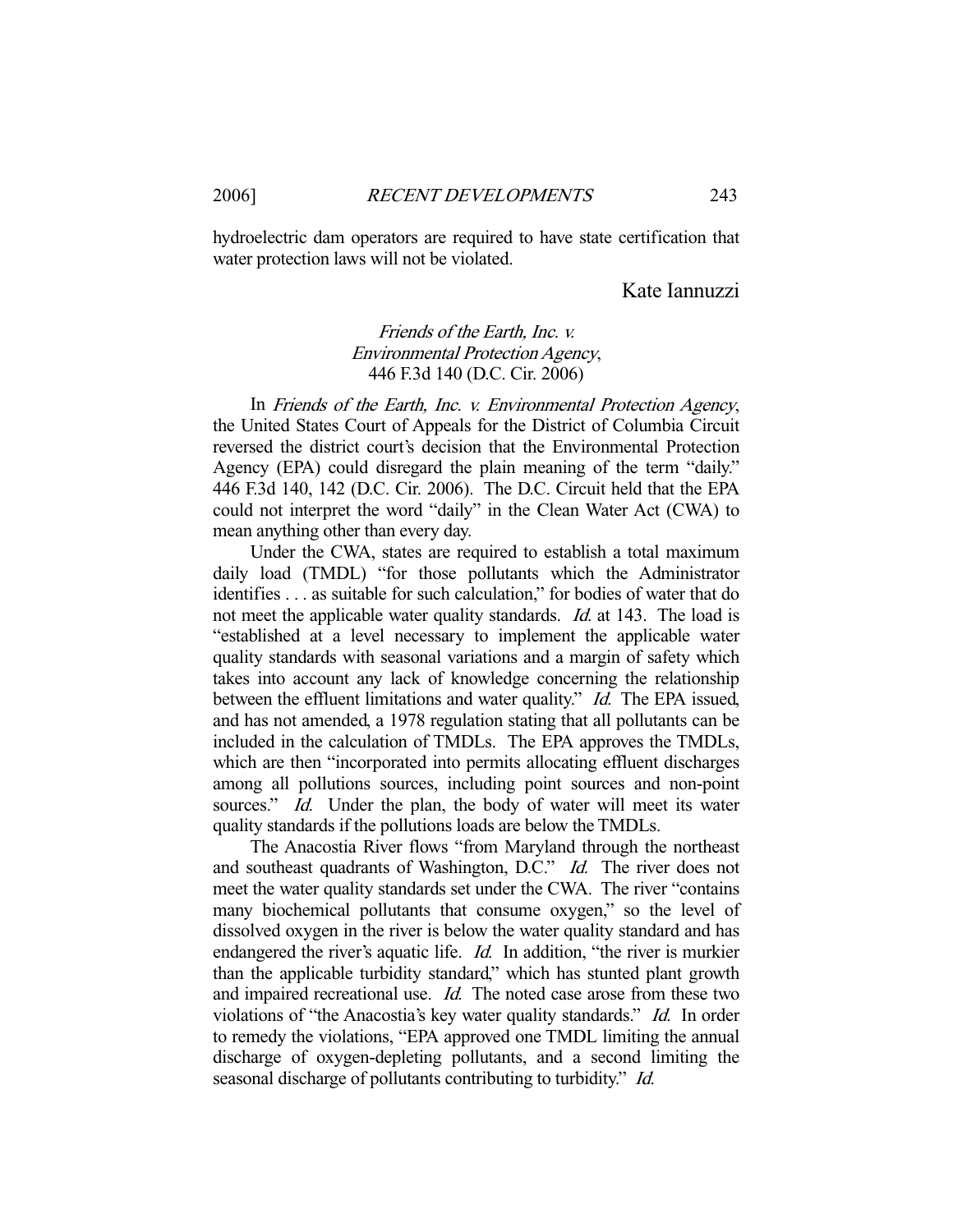Friends of the Earth argued that the CWA required establishing "total maximum daily loads,' not seasonal or annual loads." Id. However, the district court held that there is nothing in the CWA, which requires "EPA to calculate only daily TMDLs." Id. at 144. The district court affirmed EPA's approval of the TMDLs, stating that the approval was not arbitrary or capricious.

 Since the EPA implements the CWA, a court reviews the agency's interpretation of the phrase "total maximum daily load" deferentially as outlined in Chevron U.S.A., Inc. v. Natural Resources Defense Council, Inc. 467 U.S. 837 (1984). Applying "Chevron deference," if Congress has unambiguously addressed the question at issue, then the court has to follow Congress's resolution of the issue. *Id.* at 842-43. However, if Congress is silent or ambiguous on the issue, the agency's interpretation of the statute is controlling unless the interpretation is ambiguous, capricious, or contrary to the statute.

 The CWA requires states to establish TMDLs for waters that do not achieve the water quality standards. Friends of the Earth, 446 F.3d at 144. In addition, the EPA has stated that TMDLs can be calculated for all pollutants. Therefore, the D.C. Circuit determined that nothing in the language of the CWA allows the EPA to approve TMDLs with "total 'seasonal' or 'annual' loads." Id.

 Furthermore, the D.C. Circuit concluded that the word daily is not ambiguous and means every day. The D.C. Circuit stated that Congress could have provided for seasonal or annual loads if that was their intent, but Congress had specifically used the word "daily" instead of "seasonal" or "annual" in the phrase "total maximum daily loads."

 Next, the D.C. Circuit rejected EPA's argument that the Court has to read the phrase "total maximum daily loads" in context. In the statute, TMDLs are "established at a level necessary to implement the applicable water quality standards." *Id.* at 145. Therefore, the EPA argued that since Congress elaborated on the method for establishing a TMDL, it indicated that Congress did not use "daily" as the exclusive method for creating a TMDL. However, the Court stated that the statute, as written, establishes two conditions. The two conditions are "daily loads" and "applicable water quality standards." The D.C. Circuit concluded that when a statute has two requirements, the EPA could not disregard one.

 Next, the EPA argued that it could not regulate some pollutants using daily load regulations. Some pollutants do not have an immediate effect on water quality but, instead, cause environmental damage over a longer period. Therefore, the EPA argued for a "more flexible understanding of 'daily'" since some bodies of water can "tolerate large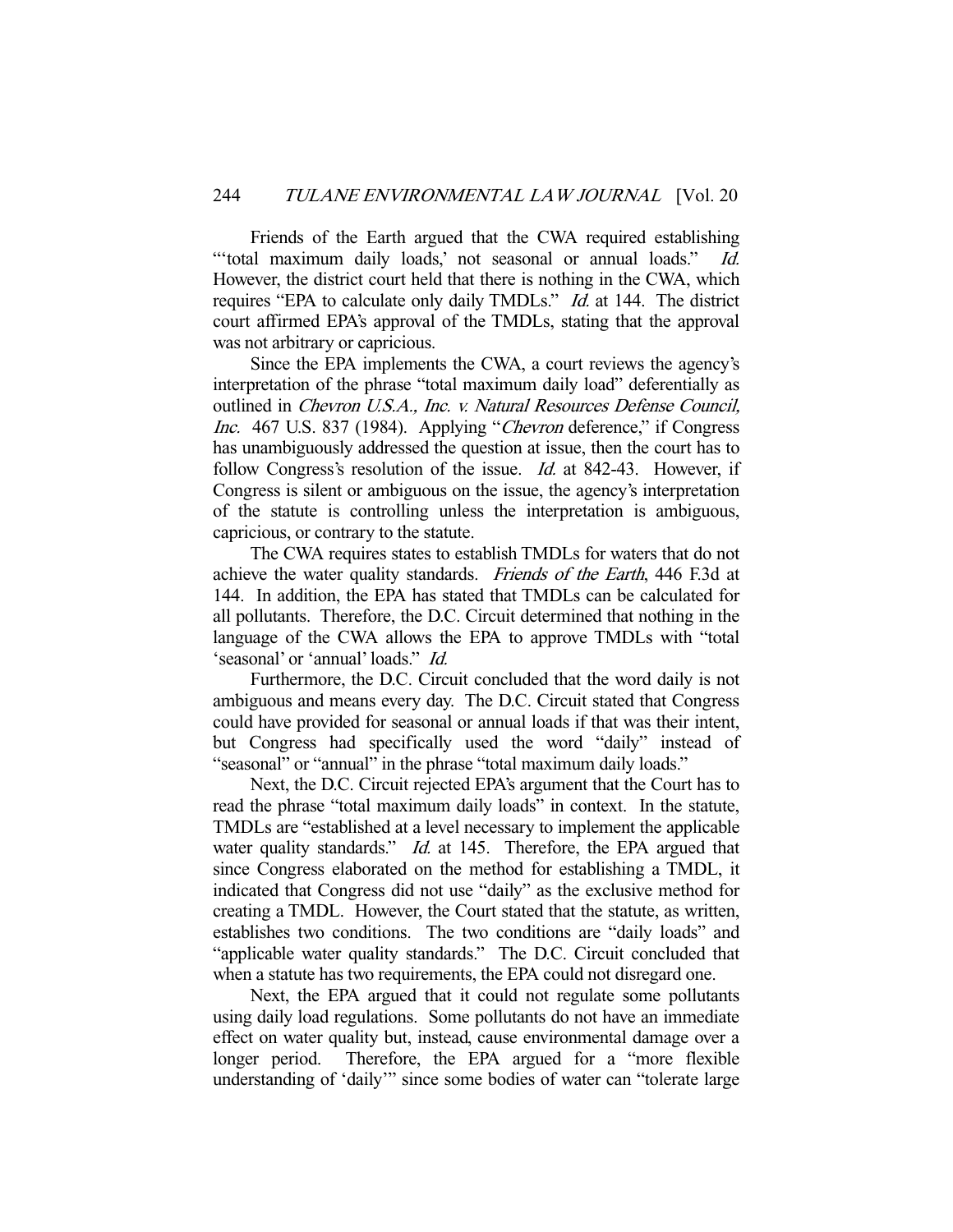one-day discharges of certain pollutants without violating water quality standards or causing undue environmental harm, so long as seasonal or annual discharges remain relatively low." Id.

 However, the D.C. Circuit stated that the EPA should address the argument to Congress. Since Congress has clearly determined the period covered by "total maximum load" by using the word "daily," the EPA cannot argue that its preferred method is better policy in order to evade congressional intent. In addition, the D.C. Circuit stated that the EPA would have a better argument if the agency had evidence that there was a conflict between the "daily load limits" and implementation of "the applicable water quality standards" for some pollutants.

 Furthermore, the D.C. Circuit concluded that the EPA had created the problem of calculating daily loads for all pollutants. Under the CWA, the state only has to establish TMDLs for "'suitable' pollutants." *Id.* at 146. Even though the 1978 EPA regulation stated that TMDLs could be calculated for all pollutants, at oral argument, the EPA acknowledged that nothing prevented the agency from changing its position on the matter. The D.C. Circuit stated that EPA could change its 1978 regulation so that not all pollutants are suitable for TMDL calculations, rather than interpreting "daily" to mean something other than every day.

 The D.C. Circuit also rejected EPA's argument that the D.C. Circuit should adopt the United States Court of Appeals for the Second Circuit's reading of "daily" from Natural Resources Defense Council, Inc. v. Muszynski. 268 F.3d 91 (2d Cir. 2001). In Muszynski, the Second Circuit held that "daily" does not mean every day, and effective regulation of some pollutants may occur best at some other periodic measurement. *Id.* at 99. However, the D.C. Circuit rejected the Second Circuit's reasoning and stated that an agency must meet an exceptionally high burden in order to show that a literal interpretation of a statute is absurd. Friends of the Earth, 446 F.3d at 146. To avoid the literal interpretation of the CWA, the EPA has to show that either, "as a matter of historical fact," Congress did not mean what it said, or "as a matter of logic and statutory structure," Congress could not have meant what it said. The EPA did not make either of these showings since it conceded that establishing daily loads is sensible for many pollutants and, therefore, logical for Congress to require daily loads.

 The D.C. Circuit next rejected arguments by the intervenor, District of Columbia Water and Sewer Authority (WASA). Id. at 147. In older municipalities, there is a "combined sewer system" so that the same pipes carry storm water and sewage to the same treatment plants. Id. at 146. In a heavy storm, the system overflows, spilling raw sewage "into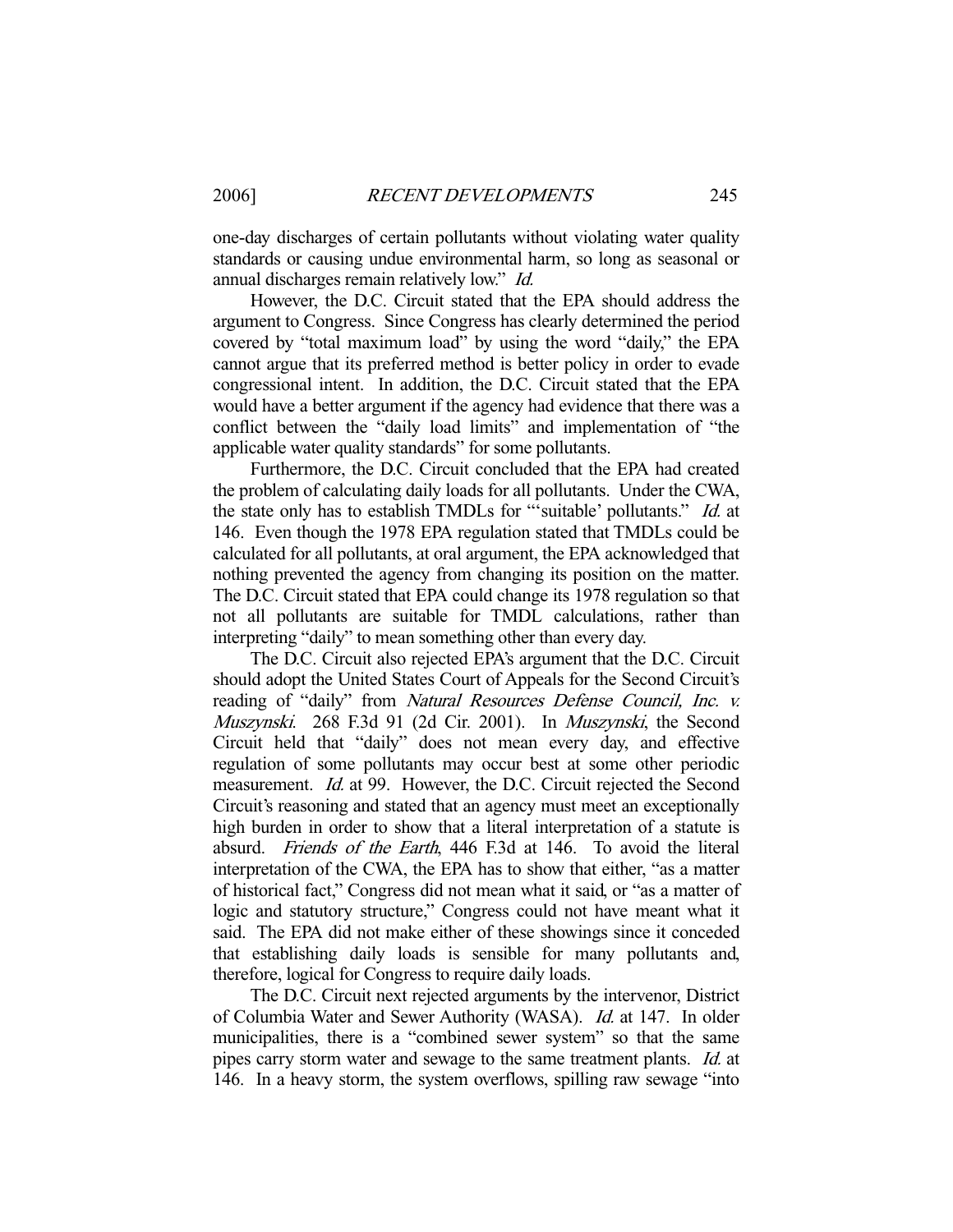nearby waters, including the Anacostia River." Id. Congress tried to address the combined sewer problem by amending the CWA so that a permit issued for discharges "from a municipal combined storm and sanitary sewer" has to meet the requirements of the "Combined Sewer Overflow Control Policy [CSO Policy]." *Id.* Congress made the CSO Policy flexible and site specific so that states could tailor pollution controls to local situations. WASA argued that the D.C. Circuit had to interpret the word "daily" in light of the tension created by the "CSO Policy's flexible approach, and the rigid mandate imposed by daily loads." *Id.* at 147.

 The D.C. Circuit rejected WASA's argument based on three reasons. First, the D.C. Circuit stated that it could only use the legislative history from the 92d Congress to interpret the word "daily." In general, courts should give little weight to "post-enactment legislative history" in interpreting the congressional intent for the Congress that enacted the legislation. Id. Second, the D.C. Circuit stated that there is only tension between the flexibility of the CSO Policy and the rigidity of daily loads if the daily loads are "set so low that any storm-event discharge would violate them." *Id.* There was no evidence in the record to support this assumption. Finally, even if the record supported the assumption, the D.C. Circuit stated that "nothing in the CSO Policy" allowed the Court to interpret "daily" to mean something besides every day . The CSO Policy stated that following the policy must "result in compliance with the requirements of the CWA," and one requirement for the CWA is the establishment of "daily loads for waters failing to meet water quality standards." *Id.* 

 The D.C. Circuit was correct in its determination that the word "daily," as used in the calculation of "total maximum daily loads," means every day. The total maximum daily loads are set for bodies of water that fail to meet the applicable water quality standards. Since the water quality in the bodies of water has already failed to meet applicable standards, setting seasonal or annual limits on discharges of pollutants would not accomplish the goal of achieving the applicable water quality standards.

 In addition, the plain meaning of the statute requires calculating daily loads. The word "daily" unambiguously means every day and requires calculating TMDLs every day. Therefore, applying "Chevron deference," because Congress has unambiguously addressed the issue, the EPA cannot offer its own interpretation of the meaning of "daily."

 Finally, the D.C. Circuit was correct in its decision that the EPA could have specifically fixed the problem of classifying all pollutants as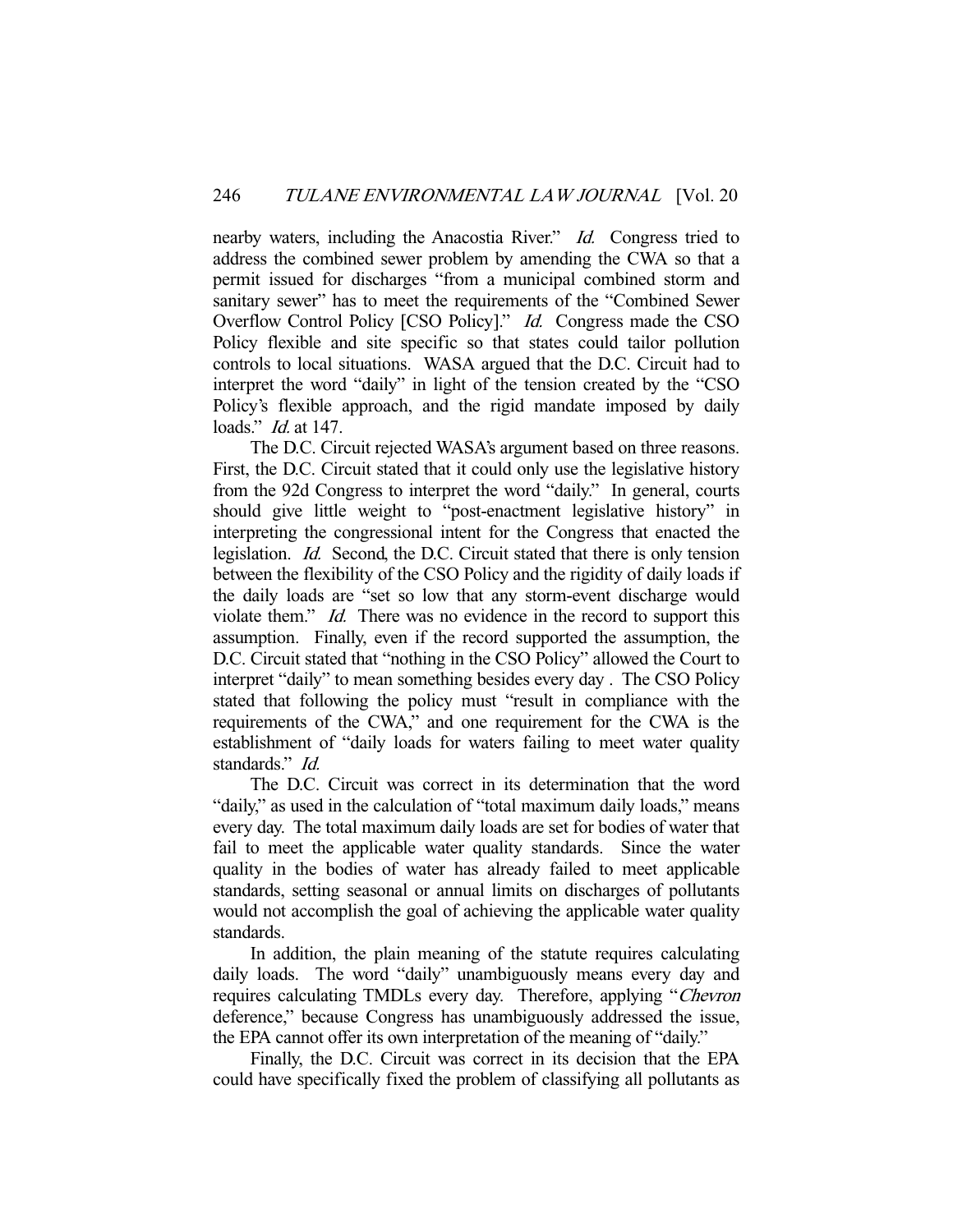suitable for daily calculation. The EPA could have changed the 1978 regulation subjecting all pollutants to a daily calculation, the EPA can change the 1978 regulation. The EPA has the authority to deem some pollutants as being suitable for calculation using a seasonal or annual load limit. In addition, since the EPA issued the 1978 regulation, the EPA could have easily changed the 1978 regulation. Congress did not specifically address which pollutants were suitable for daily calculations in the CWA, so the EPA could address this issue with its own interpretation.

 Congress enacted the CWA for the purpose of restoring and maintaining "the chemical, physical, and biological integrity of the Nation's waters." Gwaltney of Smithfield, Ltd. v. Chesapeake Bay Found. Inc., 484 U.S. 49, 52 (1987). The D.C. Circuit was correct in interpreting "daily" to mean every day since giving a different meaning to "daily" would thwart Congress's purpose in enacting the CWA.

Shirley Y. Ng

#### II. CLEAN WATER ACT AND OIL POLLUTION ACT

United States v. Chevron Pipe Line Co., 437 F. Supp. 2d 605 (N.D. Tex. 2006)

 In late August of 2000, a six-inch pipeline operated by Chevron and located near Snyder, Texas, failed and discharged approximately 3,000 barrels, 126,000 gallons of crude oil. This oil migrated to an unnamed channel or tributary of Ennis Creek which, according to all sources, is an "intermittent" stream, meaning a stream that is generally dry in the absence of significant rainfall. The spilled oil spread from the original site approximately 100 feet up gradient and 500 feet down gradient. Chevron attempted to remedy the situation by performing cleanup in the spill area, including soil excavation and groundwater remediation. At the time the noted case was decided debate remained as to the completion of this cleanup. United States v. Chevron Pipe Line Co., 437 F. Supp. 2d 605 (N.D. Tex. 2006).

 The United States sought to impose civil fines upon Chevron for the spill. Chevron responded by moving for summary judgment, arguing that that the United States District Court for the Northern District of Texas lacked the subject matter jurisdiction to impose fines under the Clean Water Act (CWA) as amended by Oil Pollution Act (OPA) because the OPA requires "navigable waters" to impose liability. The OPA holds a party strictly liable for discharging oil into "navigable water or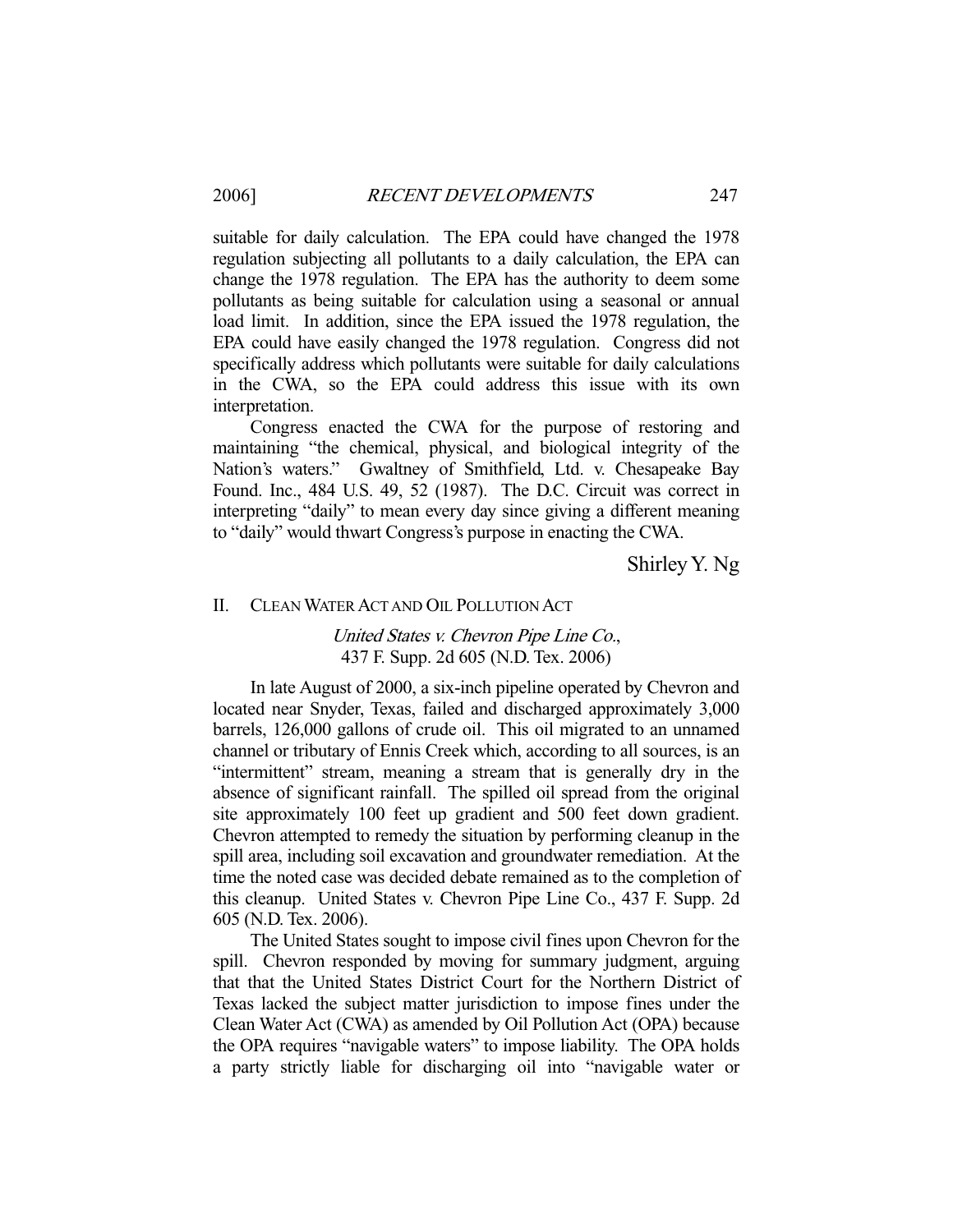adjoining shorelines." 33 U.S.C. § 2702(a) (2000). The OPA uninstructively defines "navigable waters" as "the waters of the United States, including the territorial sea." *Id.*  $\S 2701(21)$ . The CWA is equally ambiguous, defining "navigable waters" as "waters of the United States." Id. § 1362(7).

 Chevron's argument can be distilled to the assertion that "it seems self evident that the Clean Water Act does not apply in the absence of water." Chevron Pipe Line, 437 F. Supp. 2d at 610 (quoting Def. Br. 7.). Though that statement is an oversimplification, the district court ultimately agreed with the tenets of Chevron's argument and granted its motion for summary judgment.

 In evaluating whether it has subject matter jurisdiction, a court will generally hear evidence to determine if the case falls under its authority; however, if the issues of fact are as important to the subject matter jurisdiction as the claim on the merits, the court assumes jurisdiction and proceeds on the merits. Id. at 608 n.5 (citing Montez v. Dep't of Navy, 392 F.3d 147, 150 (5th Cir. 2004)). Finding the basis of jurisdiction and the merits to be intertwined, the *Chevron Pipe Line* court accordingly proceeded to hear the merits of the case. Chevron maintained that the channel or tributary where the spill pooled contained no flowing surface water from August through early October of 2000, and therefore, did not qualify as a "navigable water" at the time of the spill. The United States asserted that "during times of flow," there is unbroken surface water linking the dry channel/tributary to Ennis Creek which ultimately leads to the Brazos River. Id. at 611. The United States claimed that the regulatory definition of tributaries promulgated under the CWA covers tributaries, whether or not they are navigable, because the CWA governs the "geographical reach" of programs that prevent or eliminate pollution from U.S. waters. Id. at 610. 40 C.F.R. section 300.5(d) (2004) provides the regulatory definition of "navigable waters" stating that this "definition covers all waters, excluding groundwater, that have any hydrological connection with 'navigable water.'"

 The United States further argued that Chevron was trying to restrict the term "navigable waters" to mean waters that are "navigable-in-fact," when Congress intended the term to encompass all tributaries, even intermittent ones, that feed a navigable stream. Id. at 610. The court found that neither party disputed that, at best, the unnamed channel is navigable-in-fact only sporadically, that is, when there are sufficient rains. The Supreme Court has held that such sporadic commercial viability can prevent a stream from being deemed navigable-in-fact. Id. at 611 (citing United States v. Oregon, 295 U.S. 1, 23 (1935)). In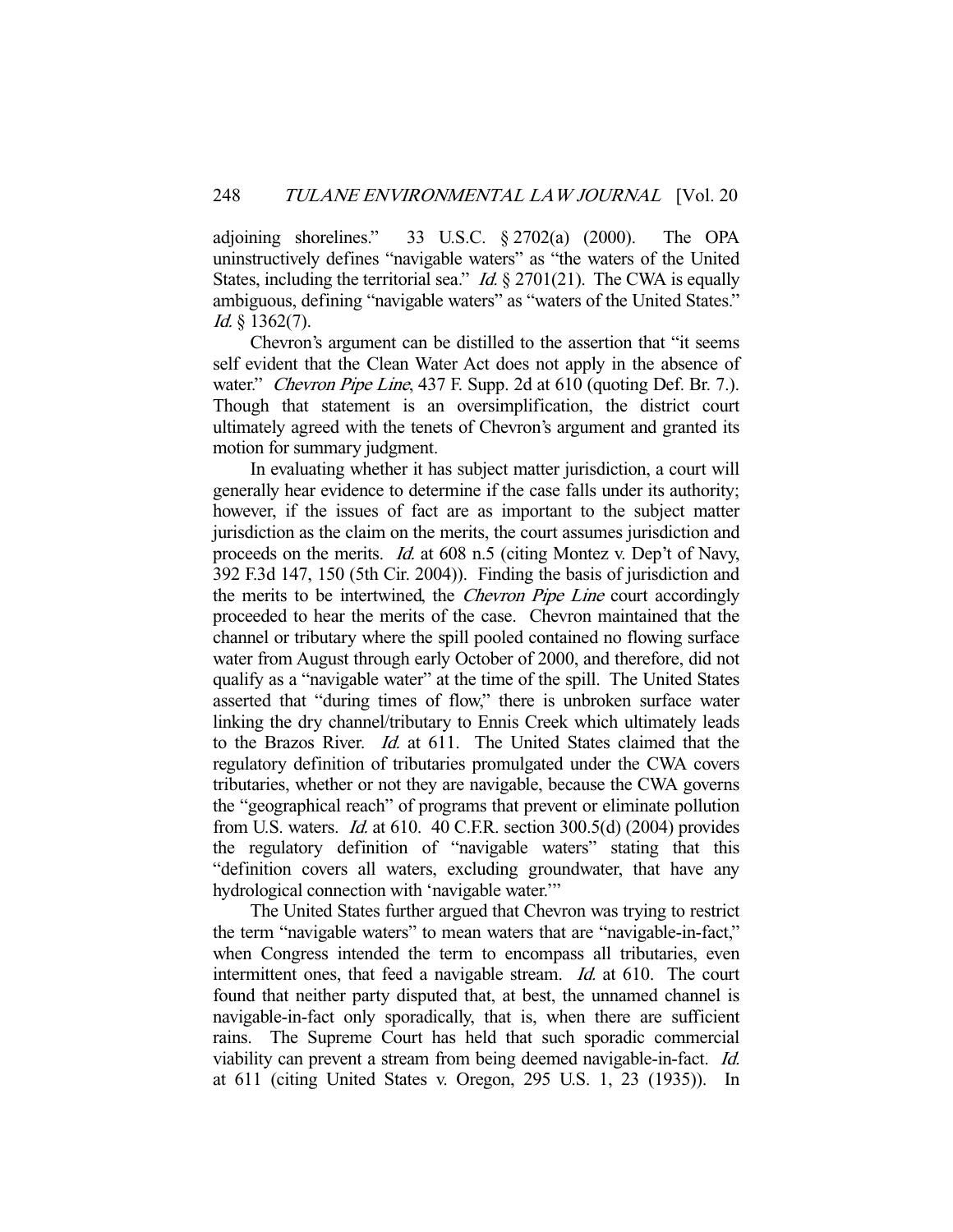essence, Chevron argued for an isolated look at a particular waterway, rather than the broad and interconnected definition applied by the United States.

 Since the United States Supreme Court issued its Byzantine decision in Rapanos v. United States, lower courts, academics, and the environmental community alike have waited to see how the decision would affect application of the Clean Water Act. Rapanos v. United States, 126 S. Ct. 2208 (2006) (Kennedy, J., concurring, Stevens, J., dissenting). The court in the noted case seemed to be as bewildered by the Rapanos decision as the rest of the legal community and, instead, decided to deal more specifically with *In re Needham*, a United States Court of Appeals for the Fifth Circuit decision that predated the Rapanos decision, and which the Supreme Court cited in Rapanos. In re Needham, 354 F.3d 340 (5th Cir. 2003). Although the United States argued that Needham was merely dicta, the Chevron Pipe Line court found it to be to be on point; *Needham* addressed "navigable-in-fact" waterways in finding for the United States under the OPA on that particular set of facts of an oil spill. However, in *Needham*, the Fifth Circuit also mentioned that the definition of "navigable water" put forward by the United States, that is, its broad regulatory definition found at 40 C.F.R. section 300.5(d) (2004), would be "unsustainable in certain circumstances." Chevron Pipe Line, 437 F. Supp. 2d at 611 (citing Needham, 354 F.3d at 344-45). The Chevron Pipe Line court found the facts of the noted case to fall under those "certain circumstances."

The *Chevron Pipe Line* court made special note of the fact that in his Rapanos dissent, Justice Stevens stated that *Needham* narrowly construed "waters of the United States" as used in the OPA. Id. at 611 (citing Rapanos at 2257). Regarding the OPA, the Fifth Circuit, in Needham, further stated in a footnote that "the CWA and the OPA are not so broad as to permit the federal government to impose regulations over 'tributaries' that are neither themselves navigable nor truly adjacent to navigable waters." Chevron Pipe Line, 437 F. Supp. 2d at 612 (quoting Needham, 354 F.3d at 345). With the CWA and the OPA thus limited, the Fifth Circuit in Needham went on to say that "the proper inquiry is whether . . . the site of the farthest traverse of the spill, is navigable-in-fact or adjacent to an open body of navigable water." *Id.* (citing Needham, 354 F.3d at 346 (quoting Rice v. Harken Exploration Co., 250 F.3d 264, 269 (5th Cir. 2001))).

What remains initially unclear is whether Needham and Chevron Pipe Line, which are both OPA cases, narrow the definition of "navigable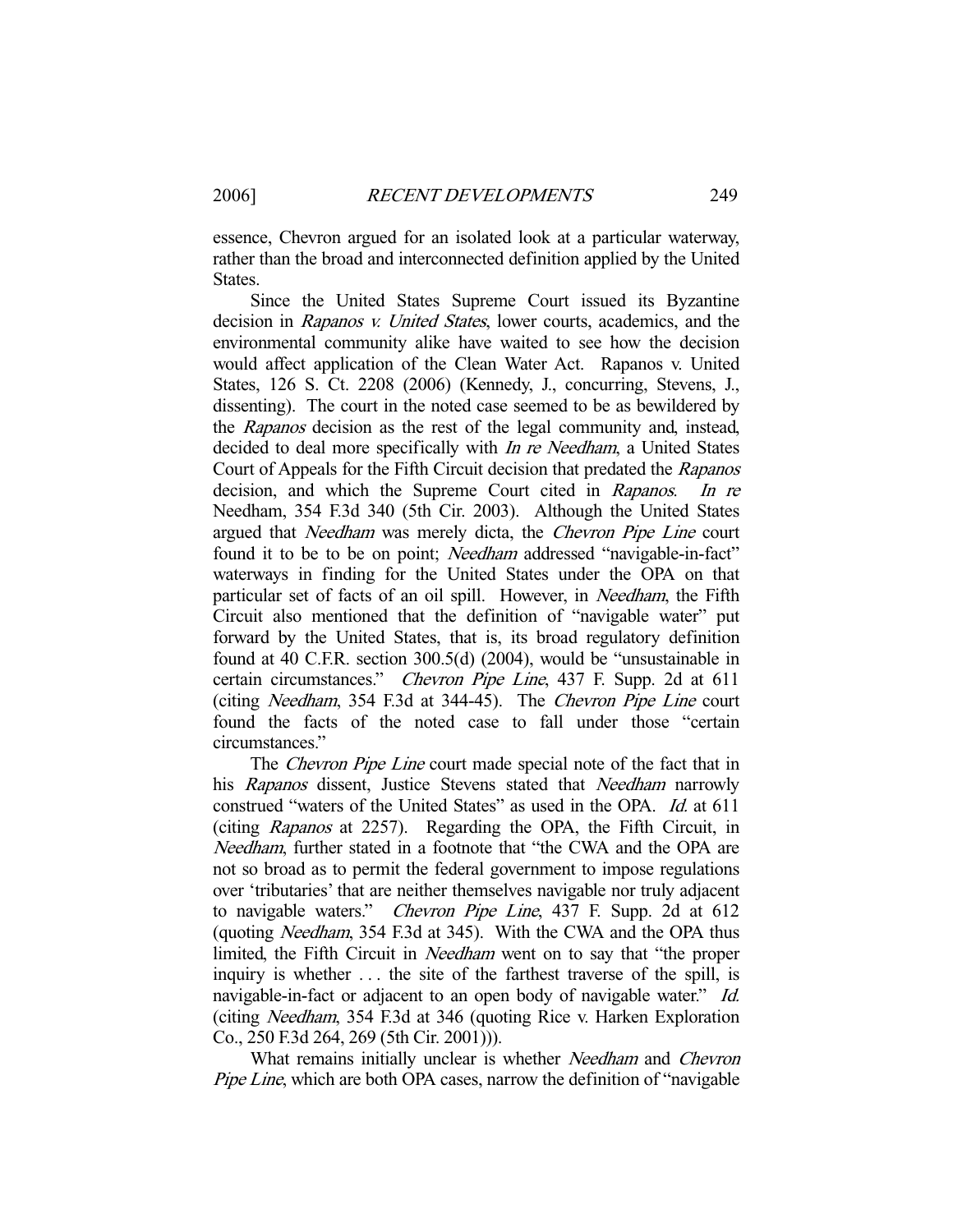waters" for all CWA cases or merely CWA cases affected by OPA. The Chevron Pipe Line court's discussion of Rapanos indicates that it intends the former approach.

The *Chevron Pipe Line* court asserted that the Supreme Court Plurality in Rapanos "has stated that intermittent and ephemeral streamsstreams whose flow is coming and going at intervals-are not covered." Id. (citing Rapanos, 126 S. Ct. at 2209 (Scalia, J., plurality)). The Chevron Pipe Line court further described Rapanos' plurality opinion as taking the constructivist viewpoint and applying a plain meaning to "waters of the United States" in the CWA. Id. at 613. That is, the definition encompasses "only those relatively permanent, standing, or continuously flowing bodies of water 'forming geographic features,'" not "channels through which water flows intermittently or ephemerally." Id. at 612 (citing Rapanos, 126 S. Ct. at 2224-25 (Scalia, J., plurality)). However, the *Chevron Pipe Line* court pointed out that the Supreme Court failed to reach a majority in Rapanos regarding the jurisdictional boundary of the CWA and that "regulated entities will now have to feel their way on case-by-case basis." Id. at 613 (citing Rapanos, 126 S. Ct. at 2236).

Justice Kennedy in his Rapanos concurrence suggested a "significant nexus" test, stating that "with the need to give the term 'navigable' some meaning . . . jurisdiction over wetlands depends upon the existence of a significant nexus between the wetlands in question and navigable water in the traditional sense." *Id.* (citing Rapanos, 126 S. Ct. at 2240 (Kennedy, J., concurring)).

It is evident that the *Chevron Pipe Line* court felt on much safer ground dispensing with this case on Fifth Circuit precedence, rather than on the disorder left by the Supreme Court in Rapanos; the court admitted that Kennedy's test "leaves no guidance on how to implement its vague, subjective centerpiece."  $Id$  at 613. The court plainly asked "what is 'significant' and how is a 'nexus' determined?" Id.

The only concrete concept really left for the *Chevron Pipe Line* court to address was the term "navigable." The court held accordingly, "as a matter of law in this circuit, the connection of generally dry channels and creek beds will not suffice to create a 'significant nexus' to a navigable water simply because one feeds into the next during the rare times of actual flow." Id.

 As previously stated, Chevron's spill occurred in an "intermittent stream," and the court found the appropriate inquiry according to the Fifth Circuit was whether "the site of the farthest traverse of the spill, is navigable-in-fact or adjacent to an open body of navigable water." Id. at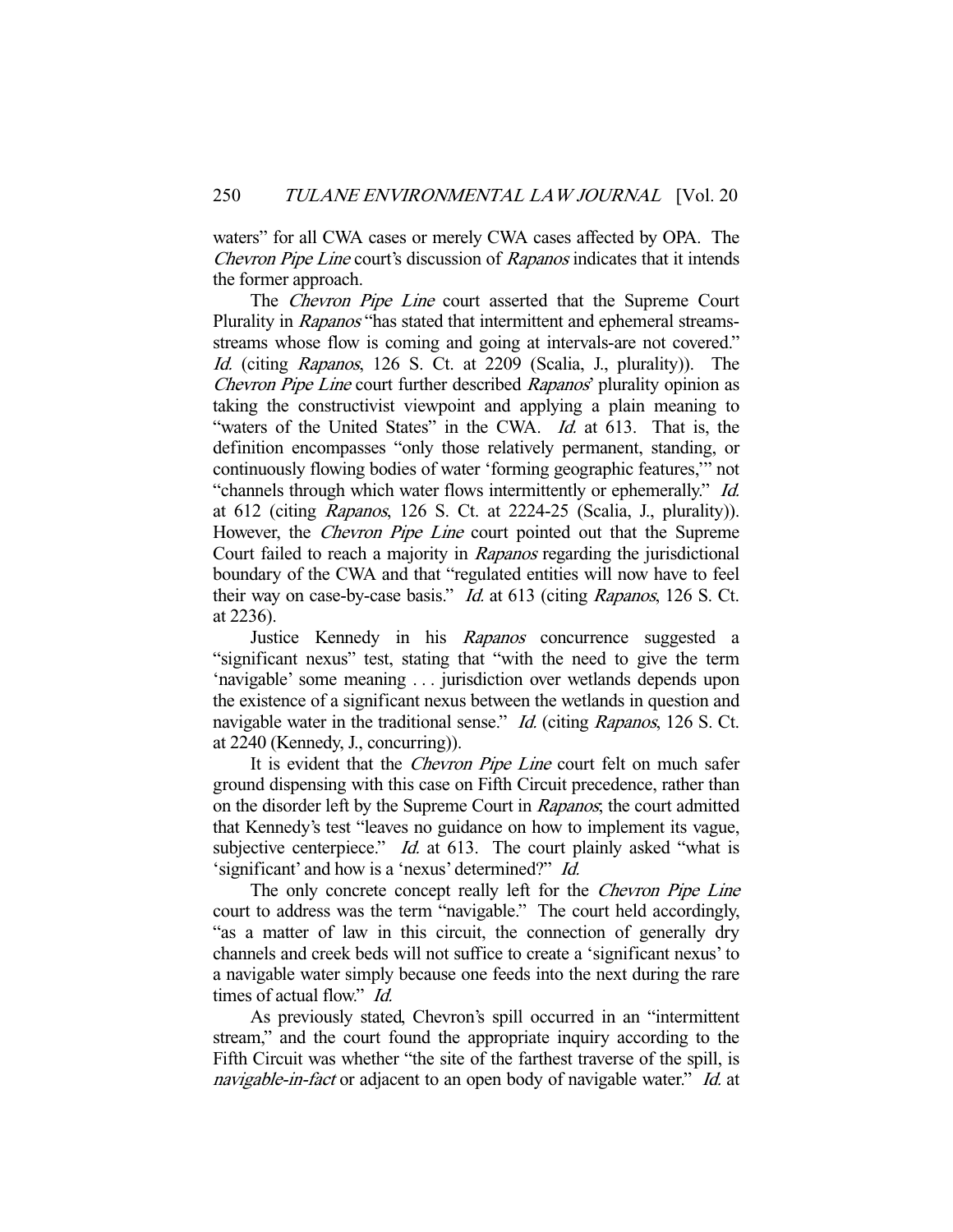612. In ruling on summary judgment, the court examined whether there was a genuine issue of material fact in light of the Fifth Circuit inquiry. The court found that the dry channel was itself not "a navigable water of the United States." The court further stated that if the unnamed tributary/channel of Ennis Creek is not itself "a navigable water of the United States," then the United States had to prove that the spilled crude in fact reached such a waterway, and that evidence had to prove that there was "more than speculation that such an event could occur." *Id.* at 615. The court found that the United States failed to produce conclusive evidence and merely provided statistical rainfall data. The court admonished the United States, maintaining "it should not be too onerous a task for the United States to come forward with some actual, concrete evidence at the summary judgment stage." *Id.* at 615 n.14. Since the United States failed to provide such evidence, the court granted Chevron's motion for summary judgment, holding that discharged oil did not reach navigable waters of the United States and adjoining shorelines, as required by OPA.

The Chevron Pipe Line court noted that according to Scalia's Rapanos Plurality "navigable waters" "includes, at bare minimum, the ordinary presence of water." Id. at 614 (citing Rapanos, 126 S. Ct. at 2220-21). Such choice selections from Rapanos (and similar statements from *Needham*), as well as the court's evidentiary requirement, imply that the noted case would have resulted differently if the United States brought suit after sufficient rains. That is, the noted case implied that intermittent streams may be regulated intermittently. Is this a logical manner of regulation? The CWA has traditionally regulated most waters, other than groundwater, that could affect navigable bodies of water. The CWA's traditional approach is based on knowledge of the manner in which waterways actually work, rather than the literal, consistent presence of water. If *Chevron Pipe Line* is upheld, EPA will lose the important ability to act prospectively in many CWA cases but will be limited to redressing, rather than preventing, injury in those circumstances.

# Amber F. Gosney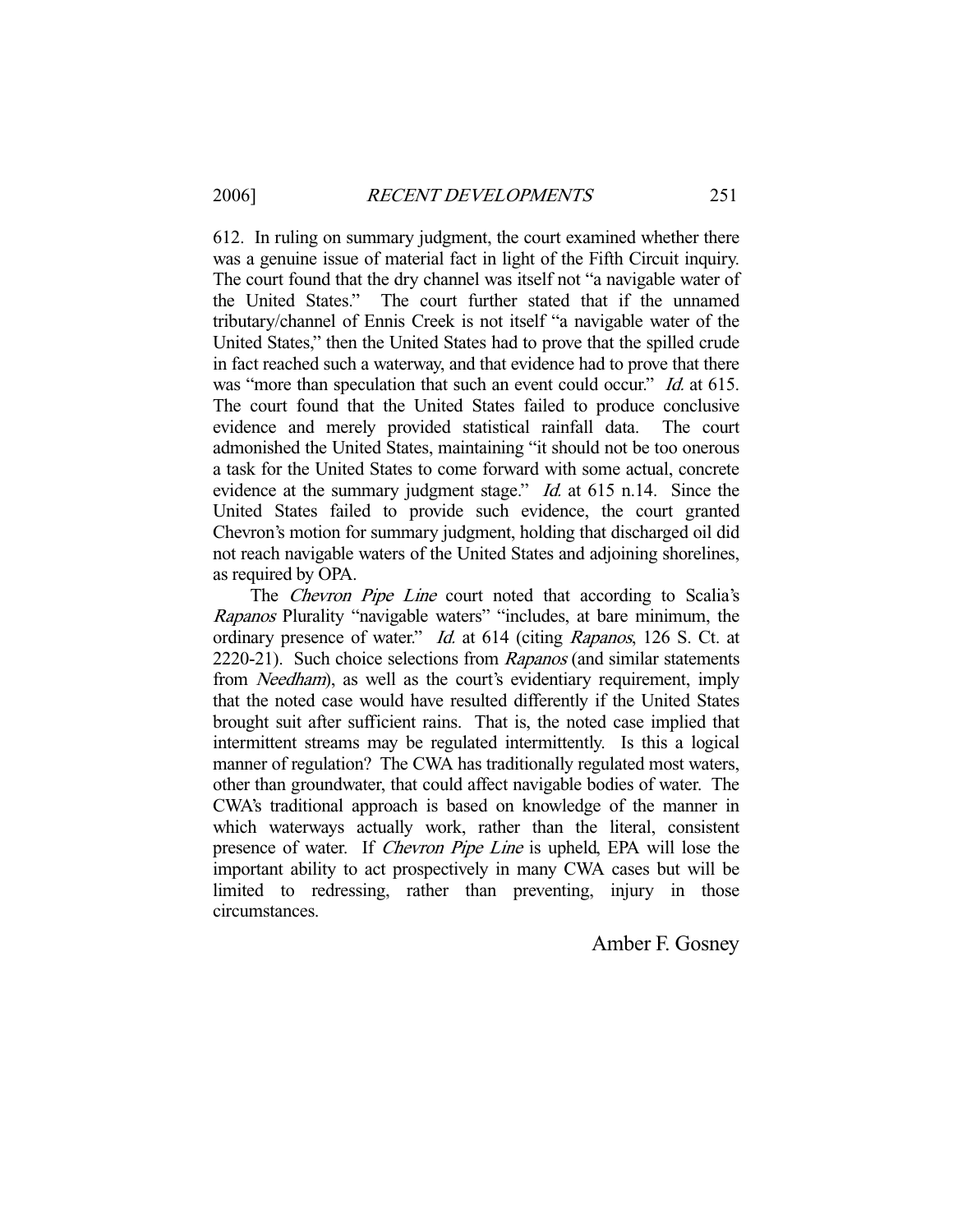#### III. COMPREHENSIVE ENVIRONMENTAL RESPONSE, COMPENSATION, AND LIABILITY ACT

### E.I. DuPont de Nemours & Co. v. United States, 460 F.3d 515 (3d Cir. 2005)

 Appellants E.I. DuPont de Nemours & Co. (DuPont) appealed to the United States Court of Appeals for the Third Circuit from two decisions, from the United States District Court for the District of New Jersey, denying DuPont's claims against the United States for cleanup costs DuPont incurred under the Comprehensive Environmental Response, Compensation, and Liability Act (CERCLA), 42 U.S.C. §§ 9601-9675 (2000). DuPont owned fifteen facilities in a number of states, including New Jersey. All of the sites were contaminated with hazardous waste, and all were owned or operated at one point by the United States, which was responsible for at least some of the contamination. The district court separated one of the facilities as a test case and decided it separately. The district court held that because DuPont had not been sued under sections 106 or 107 of CERCLA or engaged in a settlement under section 113 of CERCLA, DuPont could not recover any of the costs incurred in its voluntary cleanups. E.I. DuPont de Nemours & Co. v. United States, 297 F. Supp. 2d 740, 758 (D.N.J. 2003). In the following decision, the district court reached the same conclusion regarding the other fourteen sites because there was no evidence of prior judicial or administrative actions under sections 106 or 107 or settlements under section 113. E.I. DuPont de Nemours & Co. v. United States, 460 F.3d 515, 527 (3d Cir. 2005) (citing E.I. DuPont de Nemours & Co. v. United States, No. 97-497, slip op. at 4-5 (D.N.J. Mar. 1, 2004)). On appeal, in a two-to-one decision, the Third Circuit affirmed the district court and held that a Potential Responsible Party (PRP) such as DuPont could not seek a contribution from another PRP for any voluntary cleanup costs. Id. at 518.

 The Third Circuit initially stayed DuPont's appeal while the United States Supreme Court decided Cooper Industries v. Aviall Services, Inc., 543 U.S. 157 (2004). The Third Circuit interpreted the Supreme Court's holding in *Cooper Industries* to mean that section 113(f)(1) of CERCLA mandated "a pre-existing civil action (either pending or completed) against the PRP under [section] 106 or [section] 107 before the PRP could seek contribution from other PRPs." DuPont, 460 F.3d at 523 (citing Cooper Industries, 443 U.S. at 166 (emphasis in original)). In other words, a PRP had to be sued or judged liable under sections 106 or 107 in order to seek a contribution from another PRP under section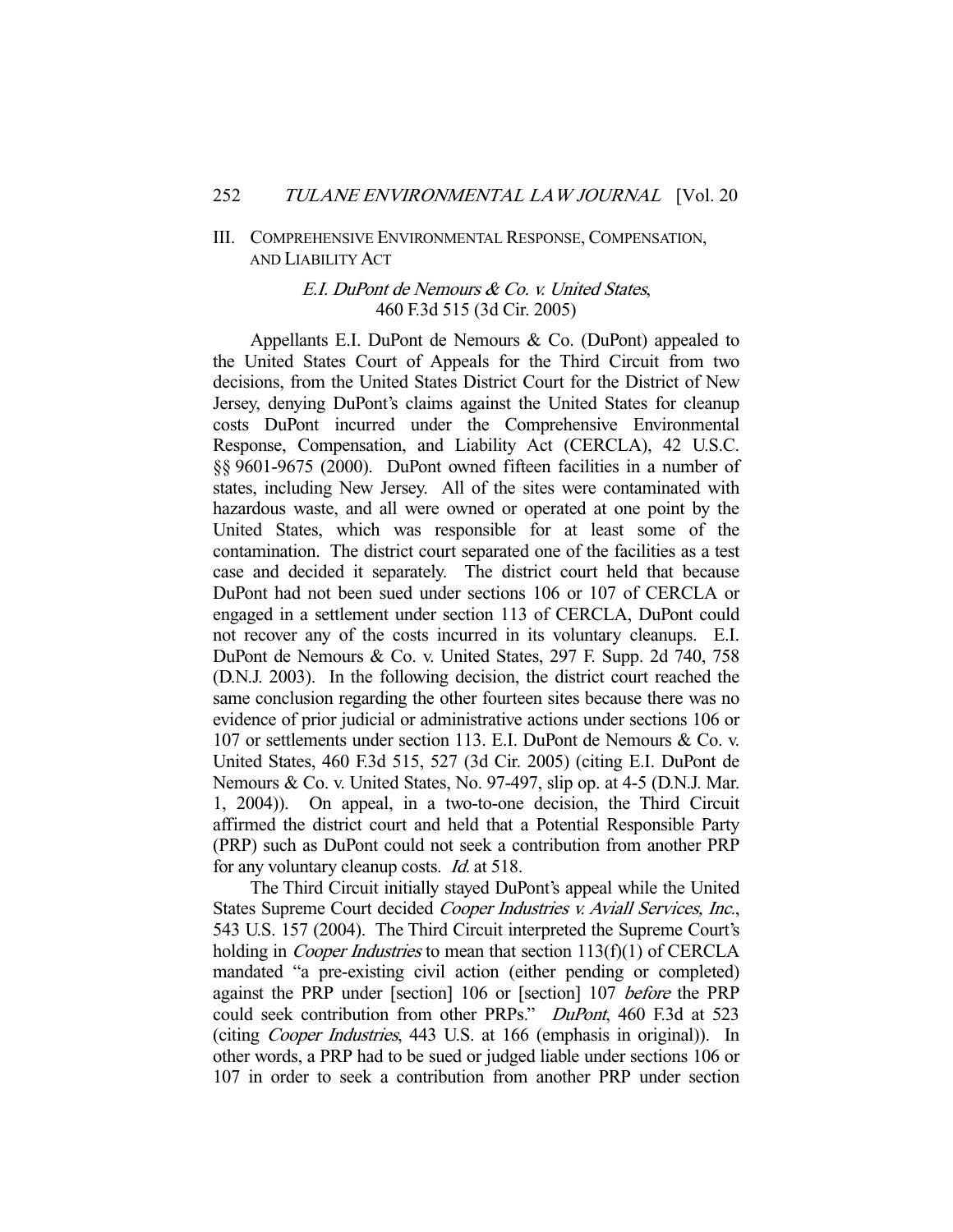113(f)(1). While the Supreme Court did not answer whether a PRP might seek cost recovery under section 107, the Third Circuit did note multiple courts of appeals decisions, including the court's own decision in New Castle County v. Halliburton NUS Corp., 111 F.3d 1116 (3d Cir. 1997), that a section 107 recovery action was only available for an innocent party. DuPont, 460 F.3d at 522 n.6. Therefore, a PRP-owner, such as DuPont, would seemingly not be eligible for cost recovery under section 107 of CERCLA.

Shortly after the *New Castle* decision, the Third Circuit held in *In re* Reading Co., 115 F.3d 1111 (3d Cir. 1997), that a PRP could not utilize the implied cause of action for a contribution that existed in section 113 prior to the 1986 Superfund Amendments Reauthorization Act (SARA) amendments to CERCLA. DuPont, 460 F.3d at 522 (citing Reading, 115) F.3d. at 1119). For the Third Circuit in *Reading*, when Congress passed section 113, specifically section 113(f), it "acted to codify existing federal common law and to replace the judicially crafted measure with an express statutory remedy." 115 F.3d at 1119. In short, according to the Third Circuit, section 113 constituted the only means for a contributory action for a PRP. Thus, the Supreme Court's holding in Cooper Industries, that section 113 required a pending or completed civil action before a PRP could engage in a contributory action, combined with the Third Circuit's decisions in Reading and New Castle, meant that CERCLA provided no mechanism for a PRP that had engaged in a voluntary cleanup to recover from other PRPs.

After the *Cooper Industries* decision in 2004, DuPont decided to challenge the Third Circuit's precedent, particularly the Reading case. First, DuPont argued that *Cooper Industries* called into doubt at least part of the Reading decision. Specifically, DuPont pointed to language in *Reading* that the so-called savings clause in section  $113(f)(1)$  allowed a contribution action without a preexisting civil action, something that would contradict the Supreme Court's holding in Cooper Industries. The majority responded by stating its language in Reading was not "necessarily incorrect," as section  $113(f)(3)(B)$  referred to contribution actions when the PRP had settled its liability. DuPont, 460 F.3d at 532. Because DuPont had neither been sued nor had settled its liability, it could not recover any of the costs incurred from its voluntary cleanups.

DuPont also challenged Reading and New Castle as those decisions were "in direct opposition to CERCLA's broad remedial purpose." Id. at 533. DuPont argued that taken together, Reading and New Castle meant that a PRP that voluntarily cleaned up a polluted site had no way to recover some of the costs from other PRPs. Requiring a PRP to settle or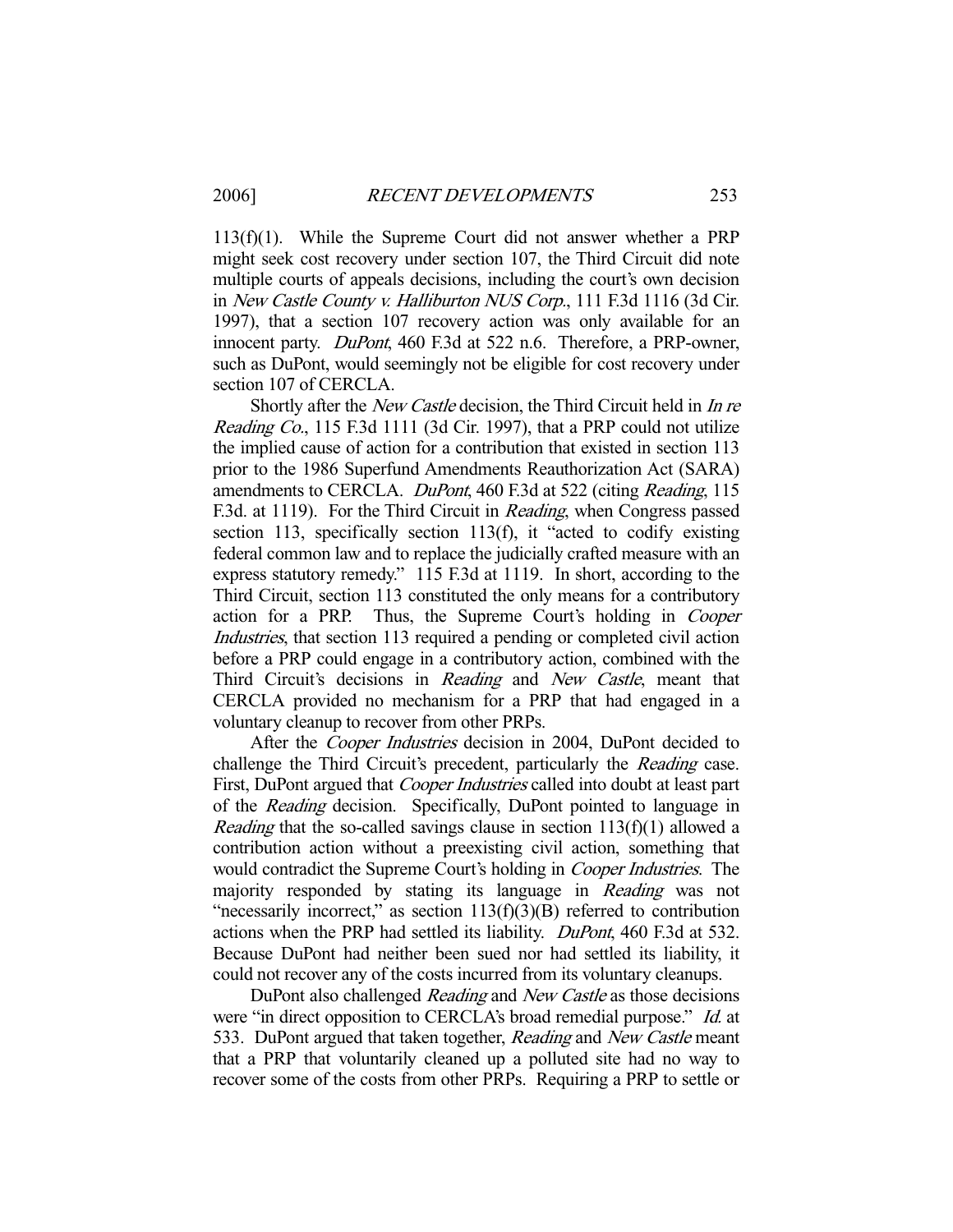wait to be sued would cause delays, would potentially increase costs, and would discourage PRPs from taking the initiative clean hazardous sites.

The DuPont majority looked to CERCLA's legislative history, acknowledging that "without [a] doubt CERCLA's drafters intended that the statute encourage responsible parties to clean up hazardous waste sites and bear the costs of doing so." *Id.* at 534 (citing Morton Int'l, Inc. v. A.E. Staley Mfg. Co., 343 F.3d 669, 676 (3d Cir 2003)). Notwithstanding CERCLA's purpose of cleaning hazardous sites, the majority stated that "Congress' [sic] position on voluntary cleanups [wa]s less clear." *Id.* The majority next cited language from the legislative history that Congress "want[ed] to induce those who know where these sites are to remedy the sites themselves." Id. at 534-35 (citing 126 CONG. REC. H9441 (daily ed. Sept. 23, 1980)). Nevertheless, the *DuPont* majority focused on CERCLA's embrace of common law principles such as joint and several liability. Allowing a PRP to engage in a voluntary cleanup and then sue other PRPs ran contrary to the common law standard of calculating contributions "among jointly and severally liable tortfeasors . . . follow[ing] a determination of liability to a common plaintiff who suffered an injury." *Id.* at 535. Because the common law favored adjudication before apportionment, and because Congress never provided any express contribution right for volunteering PRPs, the majority refused to find a contribution remedy for DuPont. Id.

 The majority did recognize the possibility that allowing volunteering PRPs to recover costs without first being sued or settling "would be a better way to protect health and the environment." Id. at 542. Despite such an acknowledgment, the court expressed its doubts, observing that requiring PRPs to be sued or settle "would pressure PRPs to settle with some government regarding their own liability for polluting a site, if they wanted to obtain contribution from others also responsible for polluting that site." *Id.* at 543 (quoting Elementis Chems., Inc. v. TH Agric. & Nutrition, L.L.C., 373 F. Supp. 2d 257, 272 (S.D.N.Y. 2005)). That uncertainty led the majority to focus on the lack of express language of CERCLA allowing a contribution remedy for a volunteering PRP. The logic of denying or allowing a volunteering PRP any contribution remedy constituted a policy determination, which the majority held was a matter for Congress. Id.

 Circuit Judge Sloviter dissented, taking a different view of the effect of Cooper Industries on Reading and New Castle. For the dissent, Third Circuit precedent assumed that volunteering PRPs like DuPont would be able to recoup their costs under section 113(f). The Supreme Court's decision in *Cooper Industries*, however, foreclosed recovery under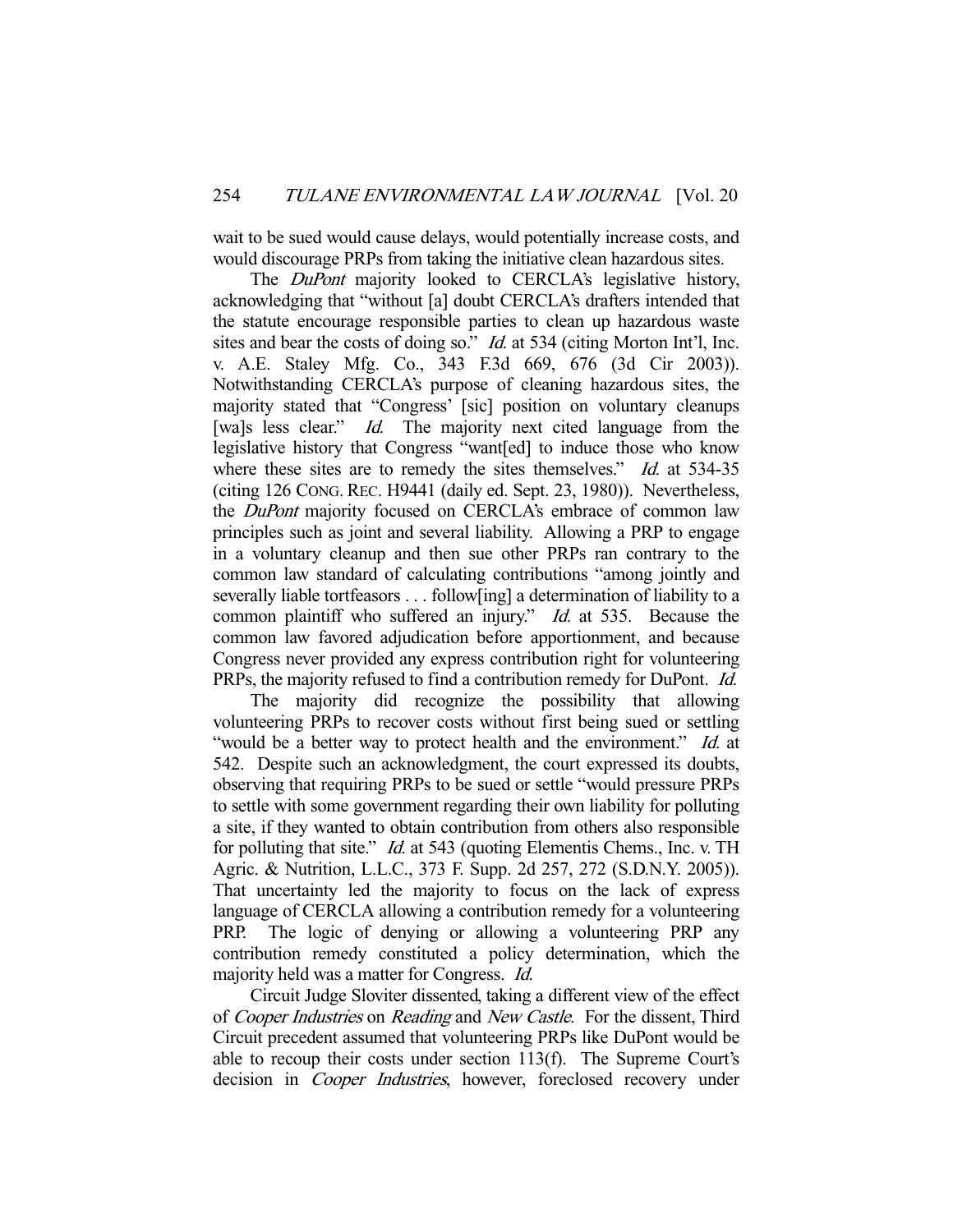section 113(f). Because "[v]oluntary cleanups are vital to fulfilling CERCLA's purpose," the Third Circuit's decisions in Reading and New Castle, which denied cost recovery under section 107, had been abrogated by Cooper Industries. DuPont, 460 F.3d at 549 (Sloviter, J., dissenting). Also, the dissent noted that panels of the United States Courts of Appeals for the Second and Eighth Circuits unanimously held that section 107 did allow a volunteering PRP to recover from other PRPs without first having to settle or be sued. See Consol. Edison Co. of N.Y. v. UGI Utils., Inc., 423 F.3d 90 (2d Cir. 2005); Atl. Research Corp. v. United States, 459 F.3d 827 (8th Cir. 2006). The effect of the majority's decision might mean that "parties will be reluctant to engage in voluntary cleanups for fear that they may not be able to obtain contribution [and] [s]pills that could be most efficaciously dealt with if cleaned up immediately will remain untouched while parties attempt to settle with the Government." *DuPont*, 460 F.3d at 550 (Sloviter, J., dissenting).

 Because the Third Circuit's decision in DuPont created a circuit split, it may be necessary for the Supreme Court to decide the issue. For the time being, PRPs in the Third Circuit should either settle with the government or wait to be sued before engaging in any voluntary cleanups of polluted sites under CERCLA if they expect to recover from other PRPs under a contribution action.

# Todd Campbell

# Atlanta Gas Light Co. v. UGI Utilities, Inc., 463 F.3d 1201 (11th Cir. 2006)

In Atlanta Gas Light Co. v. UGI Utilities, Inc., the United States Court of Appeals for the Eleventh Circuit held that corporate parents of a polluting facility could not be held liable as an "operator" for cleanup costs under the Comprehensive Environmental Response, Compensation, and Liability Act (CERCLA). 463 F.3d 1201, 1206-08 (11th Cir. 2006). The Eleventh Circuit also held that, with respect to liability insurance policies, routine spills and leaks did not constitute "accidents." Id. at 1209. In a contribution action for cleanup costs brought by previous owners of the facility against its parent corporations and insurer, the United States District Court for the Middle District of Florida granted summary judgment in favor of defendant parent corporations, and the subsidiary plaintiff appealed. *Id.* at 1203. On appeal, the Eleventh Circuit upheld the district court's grant of summary judgment. Id. at 1206-08, 1210.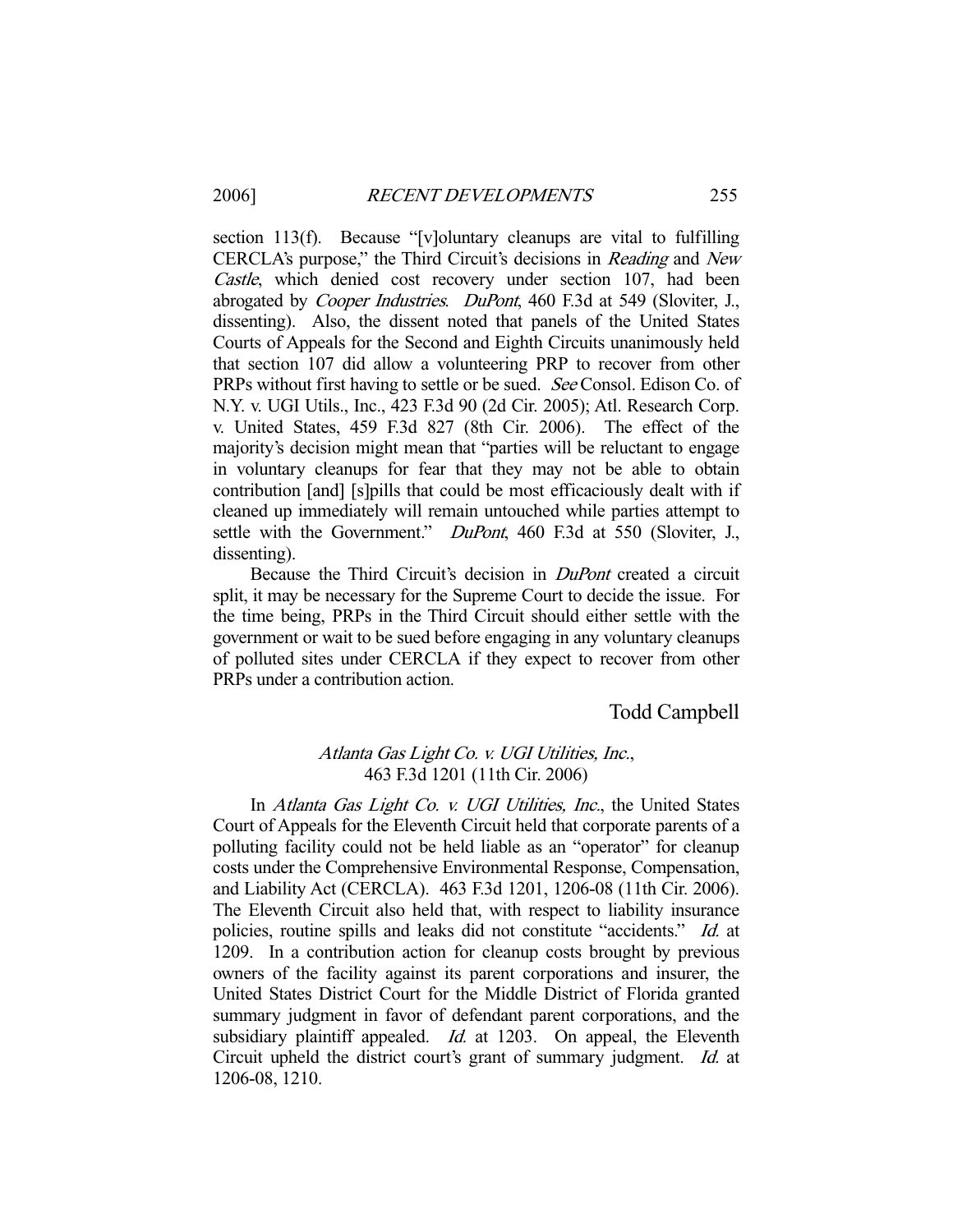This suit originated when the City of St. Augustine (City) purchased a site on which a manufactured gas plant previously operated. Id. at 1202. The site in question was formerly owned by a series of corporations, the most recent being Atlanta Gas Light Company (AGLC). The City discovered environmental contamination at the site when it began redevelopment plans. The Environmental Protection Agency (EPA) designated both the City and AGLC as responsible parties under CERCLA. The EPA designated AGLC because it was the most recent predecessor in ownership of the site that was polluted by a process of heating raw materials to produce gas. The process produced byproducts that leaked into the ground throughout the gas plant's history, beginning in 1886. The EPA ordered both parties to investigate and clean up the polluted site. Upon completion, AGLC filed suit seeking contribution from its parent corporations and their predecessors.

 AGLC named three corporate defendants in its contribution action. Id. at 1203. AGLC's theory of defendant UGI Utilities' (UGI) liability was based on the argument that UGI directed operations at the plant from 1887 to 1928. Id. at 1202. St. Augustine Gas and Electric Light Company (St. Augustine) originally operated the plant, beginning in 1887. Although UGI was only a minor shareholder during this time, its involvement in St. Augustine's operations was somewhat extensive. Id. at 1202-05. UGI nominated plant superintendents, provided services, and maintained UGI senior executives in many St. Augustine board and officer positions. Id. at 1205. The second defendant, CenterPoint Energy Resources Corporation's (CenterPoint) predecessor became involved with the facility in 1928. Id. at 1206. After acquiring all stock in St. Augustine, CenterPoint's predecessor replaced all St. Augustine officers with its own executives, and later entered into a "management" contract with St. Augustine. Finally, defendant Century Indemnity (Century) provided St. Augustine with liability insurance at various points from 1940 to 1947. *Id.* at 1208. AGLC's argument against Century was that it provided liability insurance coverage to AGLC's predecessor during the time when the environmental damage giving rise to CERCLA liability occurred. AGLC's claims against UGI and CenterPoint sought contribution from the corporations as "operators" under CERCLA. *Id.* at 1204.

 The district court held that, with respect to UGI and CenterPoint, AGLC failed to advance sufficient evidence for a jury to conclude that either defendant was responsible as an "operator" under CERCLA. Id. at 1203. Liability for cleanup costs may be imposed upon a parent as either an "owner" or "operator" of a facility owned by its subsidiary. 42 U.S.C.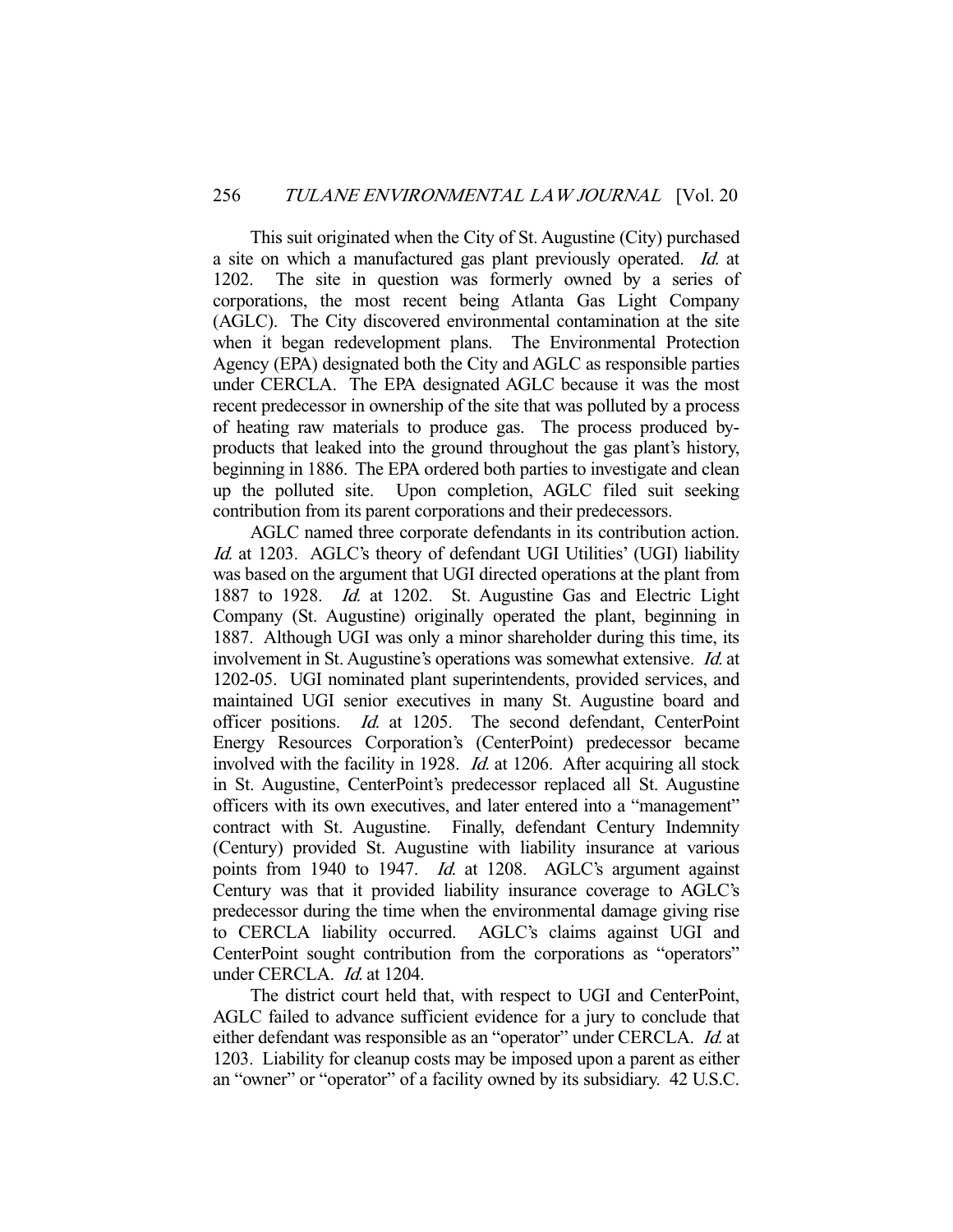§ 9607(a) (2000). CERCLA provides that "any person may seek contribution from any other person which is liable or potentially liable under section 9607(a) of this title." *Id.*  $\S$  9613(f)(1). Using the test adopted by the Supreme Court in United States v. Bestfoods, 524 U.S. 51, 66-67 (1998), the district court determined there was insufficient evidence that the utility defendants' relationships with the plant gave rise to an "operator" status. Atlanta Gas Light Co., 463 F. 3d at 1203.

 The district court then dismissed AGLC's claims against Century. The district court held that two of the policies were issued to AGLC's predecessor and contained "no-assignment" clauses, thus providing no coverage for AGLC. The district court further held that, although one of the later policies covered AGLC for one year, AGLC failed to produce evidence that the leaks leading to the environmental harm occurred during this period.

 The Eleventh Circuit upheld the district court's grant of summary judgment. Id. at 1206-08, 1210. Applying the standard recognized in Bestfoods, the Eleventh Circuit first noted a more common situation giving rise to a claim of contribution against a corporate parent. Id. at 1204. In a situation where a subsidiary is held liable for cleanup costs as an owner of a polluting facility, a court may pierce the corporate veil and impose liability on the subsidiaries' parent as an owner. Bestfoods, 524 U.S. at 60. AGLC's argument, the Eleventh Circuit noted, was somewhat different in that it did not ask that the court pierce the corporate veil and hold either UGI or CenterPoint liable as corporate owners. Atlanta Gas Light Co., 463 F.3d at 1204. Rather, AGLC sought to impose liability on defendants as operators. The Supreme Court in Bestfoods held that a corporate parent's involvement rises to the level of operator under CERCLA if that parent "manage[s], direct[s], or conduct[s] operations specifically related to pollution, that is, operations having to do with the leakage or disposal of hazardous waste, or decisions about compliance with environmental regulations." 524 U.S. at 66-67. Thus, to hold either UGI or CenterPoint liable as an operator, AGLC had to provide sufficient proof of the extent and nature of each defendants' involvement in the management and operation of the gas plant.

 With respect to UGI's involvement, the Eleventh Circuit held that AGLC failed to demonstrate UGI's active management of the plant, but rather proved only that UGI acted as a general advisor. Atlanta Gas Light Co., 463 F.3d at 1205-06. Addressing the management contract between UGI and St. Augustine, the Eleventh Circuit found that the contract merely provided a means for St. Augustine to access UGI's resources, advice, and network. UGI, the Eleventh Circuit held, acted as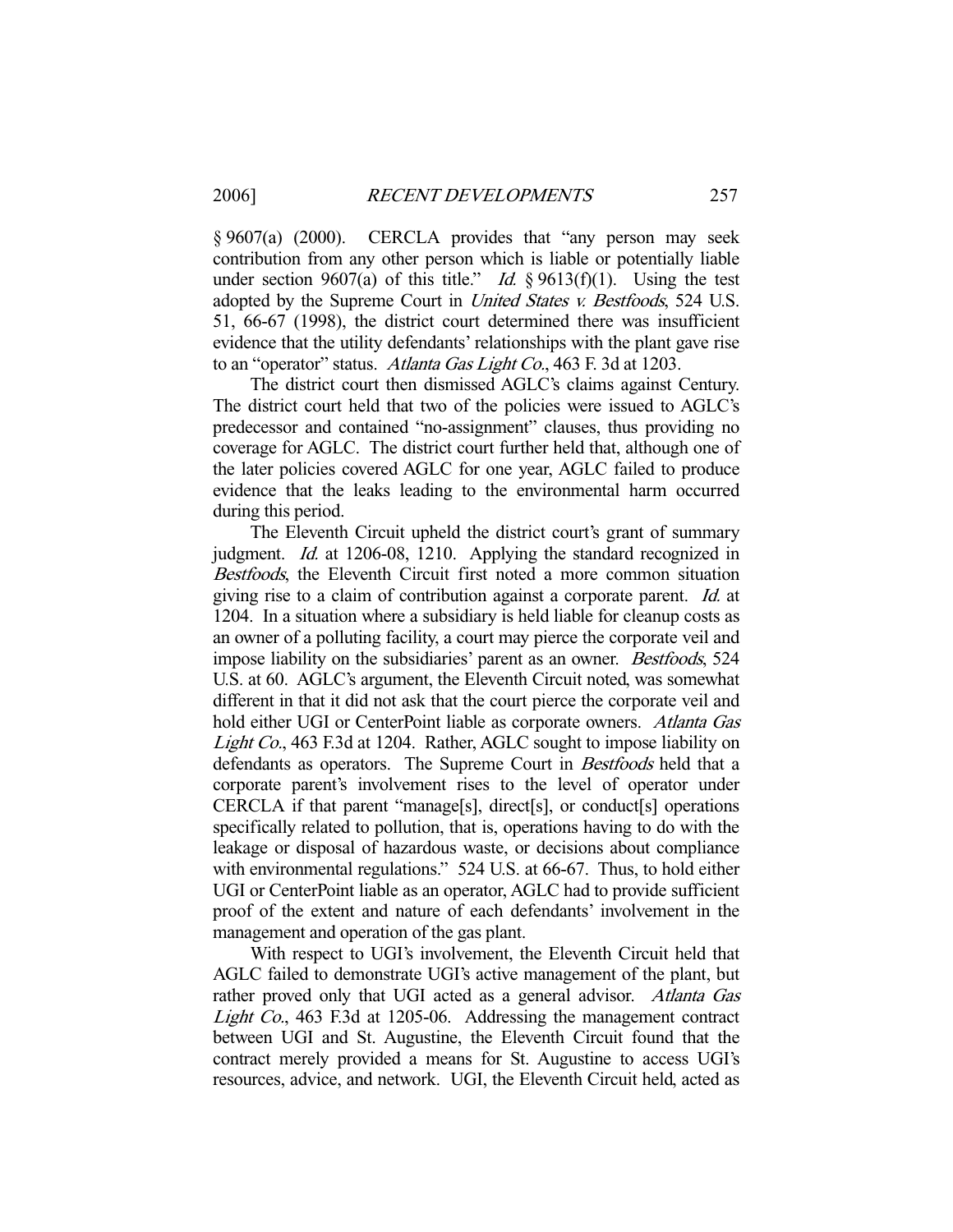an advisor or consultant under the terms of the management agreement, not as a manager for purposes of fulfilling the "operator" test advanced by the Bestfoods court. Citing Bestfoods, the Eleventh Circuit held that the fact that UGI executives occupied many board positions at St. Augustine was not sufficient to justify the imposition of liability on UGI as a parent operator. In Bestfoods, the Supreme Court placed a great deal of emphasis on corporate norms and expectations in analyzing whether a relationship of a parent gives rise to operator status. 524 U.S. at 72. The Supreme Court stated, "[A]cts of direct operation that give rise to parental liability must necessarily be distinguished from the interference that stems from the normal relationship between parent and subsidiary. Again norms of corporate behavior (undisturbed by any CERCLA provision) are crucial reference points." Id. at 71-72. Thus, the Eleventh Circuit noted that evidence of overlapping board memberships alone was insufficient to impose liability, as such occurrences are not abnormal in the corporate setting. Atlanta Gas Light Co., 463 F.3d at 1206.

 Next the Eleventh Circuit addressed evidence advanced by AGLC regarding CenterPoint's liability. First, the Court reiterated that the existence of overlapping officers between St. Augustine and CenterPoint did not alone give rise to liability under CERCLA. *Id.* at 1207. The Eleventh Circuit held that the management contracts between St. Augustine and CenterPoint did not demonstrate an agreement to manage the plant in its operating capacity, but instead contemplated consultation services with respect to general engineering work. The Bestfoods standard, in contrast, requires that the consultation, management, or operation be related to the pollution causing operations of the plant. 524 U.S. at 66-67 (emphasis added). The Eleventh Circuit noted that the CenterPoint "management" contract was similar to the UGI contract, in that it did not give rise to an actual managerial relationship with St. Augustine. Atlanta Gas Light Co., 463 F.3d at 1207-08. Thus, the Eleventh Circuit held that AGLC's evidence was insufficient proof to give rise to liability.

 Finally, the Eleventh Circuit turned to AGLC's claims against Century. Id. at 1208. At the outset, the court noted that the terms of the insurance policy Century issued to AGLC's predecessor required that the injury be caused by an "accident." AGLC was thus required to advance evidence of such an accident. The district court held that AGLC offered no evidence that any of the environmental harm occurred during the time Century provided coverage. The Eleventh Circuit agreed with the district court's holding that AGLC advanced little evidence regarding spills or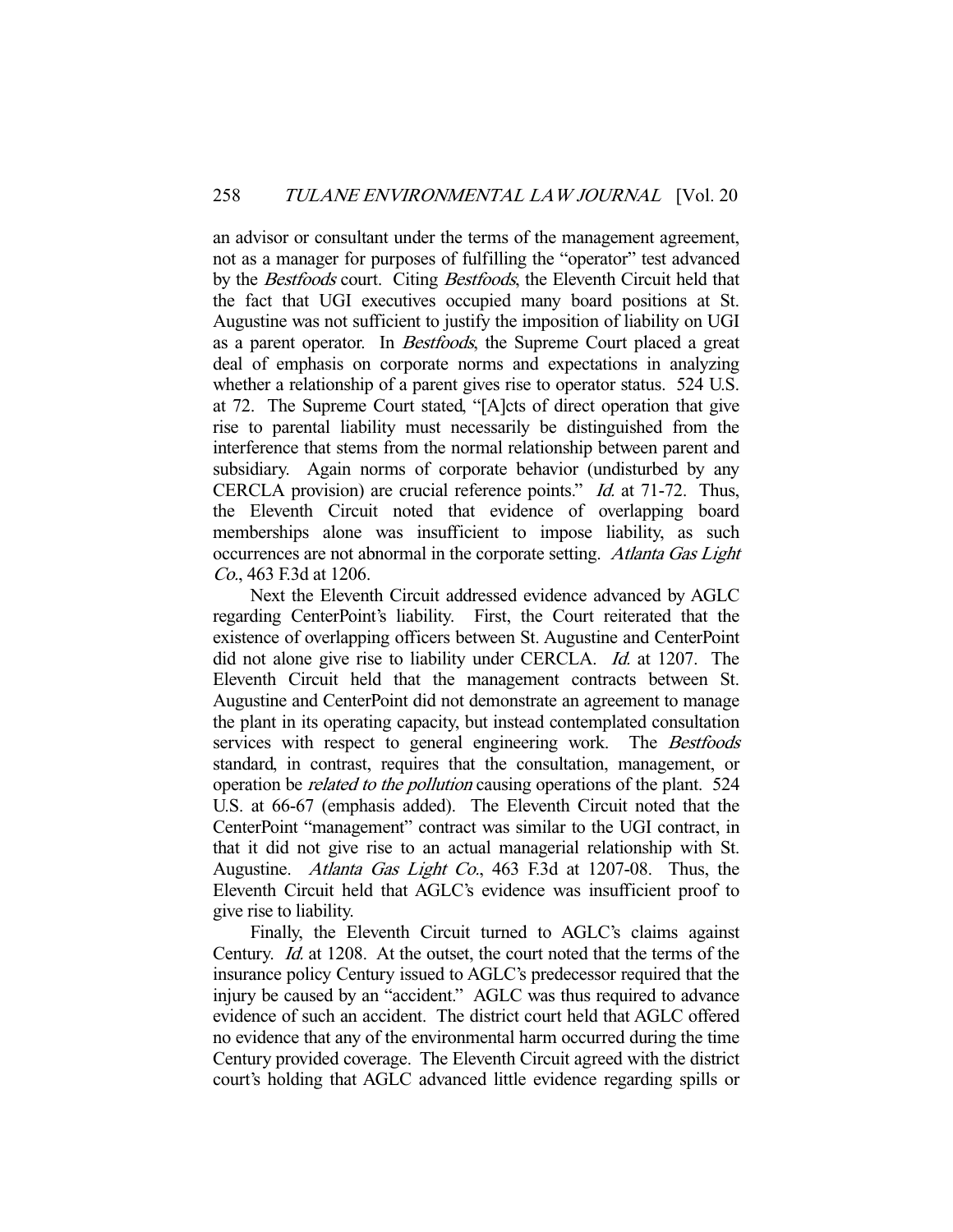leakage during the period of coverage. The Eleventh Circuit then went a step further and held that "accident" did not contemplate routine spills or leaks, as the term "accident" referred to unintended or unexpected events. *Id.* at 1209. Because the industry was generally aware of their occurrence and had "ample incentive . . . to detect, minimize and prevent such leakages in order to profit from the recovered byproducts," the Eleventh Circuit held that the leaks and spills did not fulfill the definition of accident required by the insurance policy. Id.

Marne Jones

IV. ENDANGERED SPECIES ACT

## Center for Biological Diversity v. United States Fish & Wildlife Service, 450 F.3d 930 (9th Cir. 2006)

In Center for Biological Diversity v. United States Fish & Wildlife Service, the United States Court of Appeals for the Ninth Circuit affirmed the decision of the United States District Court for the Central District of California, ruling in favor of the United States Fish and Wildlife Service (Service) and CEMEX, Inc. (CEMEX), a cement company. 450 F.3d 930, 944 (9th Cir. 2006). The main issue addressed by the court was whether the Service was required by the Endangered Species Act (ESA) to "complete formal designation of critical habitat for an endangered fish species listed over thirty-five years ago." Id. at 932. The court also addressed the issue of whether the Service had a duty to ensure compliance with all federal and state laws before issuing an Incidental Take Statement (ITS). Id. at 941.

 In 1970, the Service listed the unarmored three-spine stickleback as an endangered species under the ESA. Id. at 932-33. The stickleback, a small scaleless freshwater fish, is predominately found in Southern California—Santa Barbara, Los Angeles, and San Diego—areas where there is plenty of vegetation and a gentle flow of water. *Id.* at 933.

 In 1980, the Service proposed to designate three stream zones of the Santa Clara watershed as a critical habitat for the stickleback. However, the Service never completed the designation.

 In 1990, the Bureau of Land Management (BLM) awarded a contract to CEMEX allowing them to mine fifty-six million tons of sand and gravel from Soledad Canyon in Los Angeles County. The mining would not take place within the stickleback's habitat; however, it would involve pumping water from the Santa Clara River. The pumping could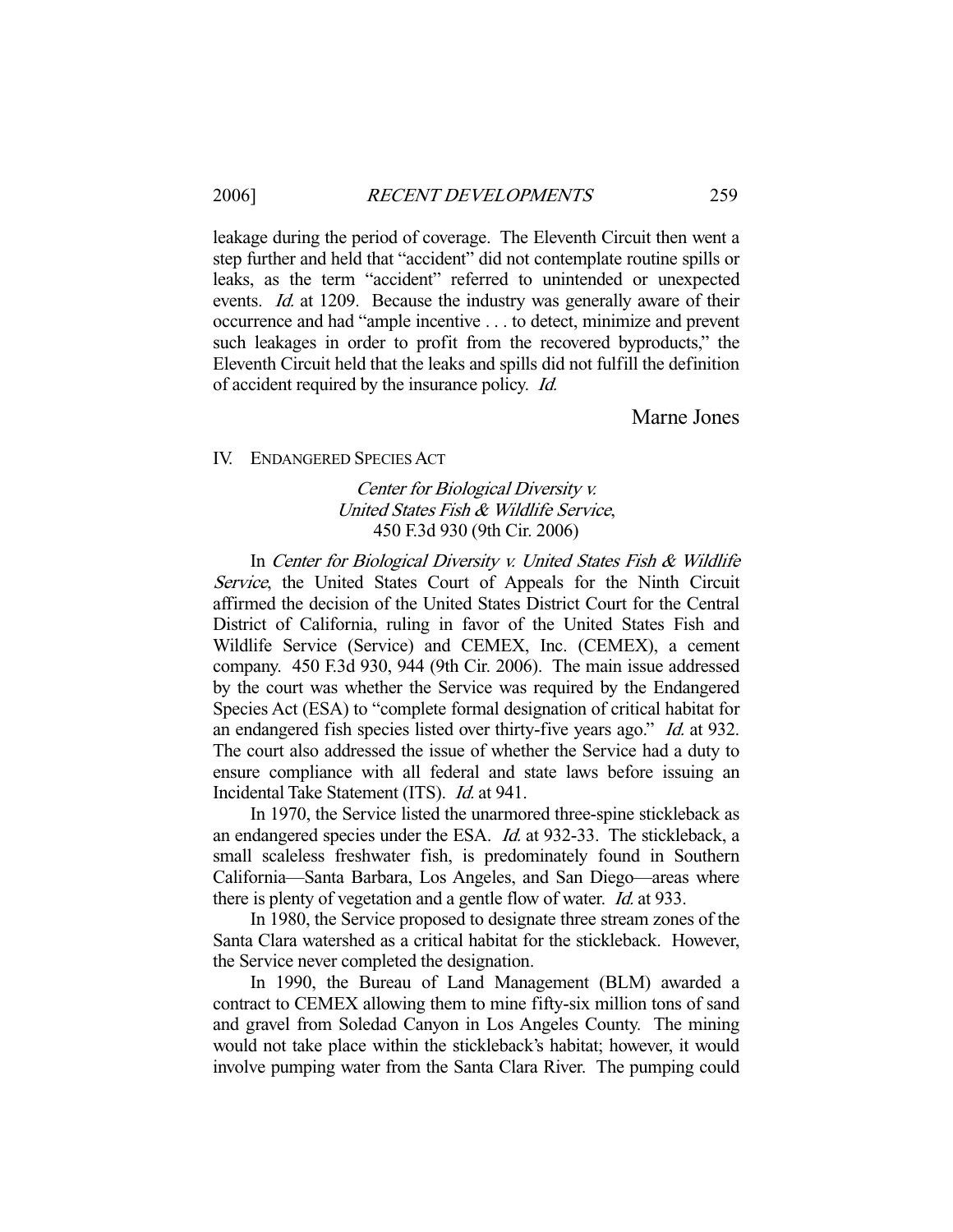cause parts of the river to periodically run dry. This might aggravate an already existing problem whereby portions of the river occasionally dry out, trapping the stickleback in isolated pools. Due to the project's potential impact on the stickleback, the BLM consulted with the Service and submitted a biological assessment under the ESA in 1996.

 After reviewing the project's potential impact, the Service issued a biological opinion in 1998 concluding that the project was "not likely to jeopardize the continued existence of the stickleback." The opinion also included an ITS "which if followed, [would] exempt[] the [Service and CEMEX] from the prohibition on takings found in Section 9 of the ESA." Id. (quoting Nat'l Wildlife Fed'n v. Nat'l Marine Fisheries Serv., 422 F.3d 782, 790 (9th Cir. 2005)). CEMEX is only required to minimize incidental takings of the stickleback by using "reasonable and prudent measures."

 In 2002, the Center for Biological Diversity (CBD) filed suit against the Service, claiming that the Service's failure to complete designation of critical habitat for the stickleback violated the ESA. Id. at 933-34. CBD later amended its complaint and claimed that when the Service issued the ITS to CEMEX, it violated the ESA and its own regulations. Subsequently, the Service published a finding (Finding) stating that critical habitat should not be designated for the stickleback. Id.; see also Designation of Critical Habitat for the Unarmored Threespine Stickleback, 67 Fed. Reg. 58,580, 58,581 (Sept. 17, 2002) (to be codified at 50 C.F.R. pt. 17). On the same day, CBD moved for summary judgment. Ctr. for Biological Diversity, 450 F.3d at 934. The Service also moved for summary judgment, and CBD amended its complaint once again, this time claiming the Service's finding was arbitrary and capricious.

 The district court granted summary judgment for the Service and CEMEX, finding CBD's original claim moot, rejecting the other claims, and holding that the Service had properly exercised its discretion to deny designation of critical habitat and had not violated the ESA by issuing the ITS. Id. Furthermore, the district court struck several exhibits offered by CBD which were not part of the administrative record.

 On appeal, CBD made three arguments challenging the Service's Finding. First, CBD claimed the Service did not follow the ESA's requirement that designations of critical habitat be made "to the maximum extent prudent and determinable." Second, CBD claimed the Service's Finding was arbitrary and capricious because the Service did not provide a rational connection between the facts and its decision.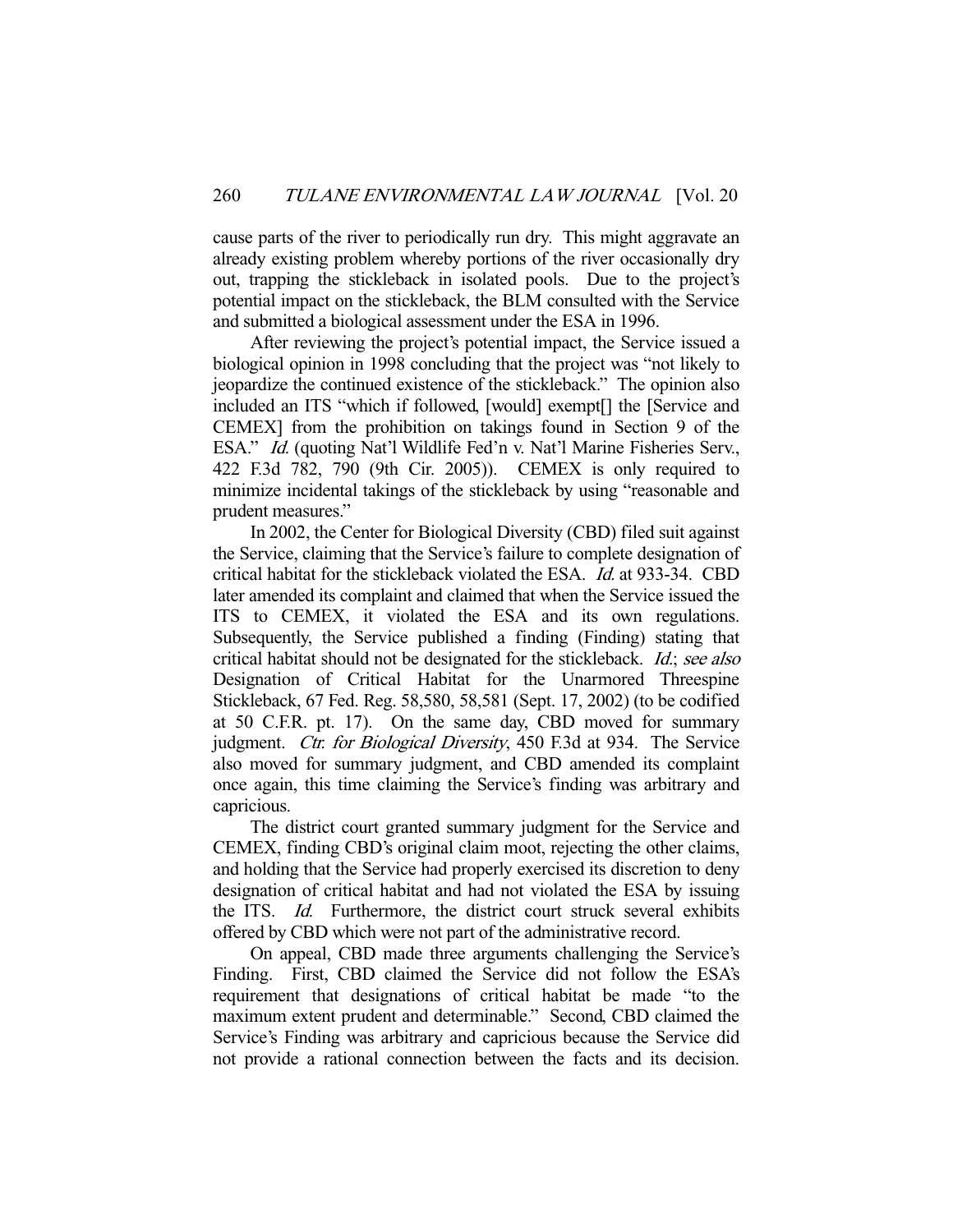Third, CBD claimed the Finding was invalid because no period of notice and comment was provided.

 First, the Ninth Circuit considered CBD's claim that the Service was required to designate the critical habitat for the stickleback. The court looked at the statutory language and determined that when a species is listed as endangered, a mandatory designation of critical habitat is called for because the ESA uses the word "shall." *Id.* at 934-35. See 16 U.S.C. § 15(a)(3)(A) (2000). However, the ESA further says the Service "may  $\ldots$  revise such designation." *Id.* The court found that the use of the word "may" meant that revisions were not mandatory but rather were discretionary. *Ctr. for Biological Diversity*, 450 F.3d at 935. The court found that the mandatory language was adopted as part of a 1982 amendment to the statute, and the stickleback was listed as endangered in 1970. Therefore, the court determined that critical habitat designations for the stickleback are governed by the procedures for critical habitat revisions and are thus discretionary.

 The court also rejected CBD's argument that once the Service proposed the designation in 1980, it was required to complete the designation "to the maximum extent prudent and determinable." *Id.*; see 16 U.S.C. § 15(a)(3)(A). The court found such interpretation would render the word "may" useless in the ESA because any proposals pending at the time of the 1982 Amendments would no longer be discretionary, but rather, would have to be completed if prudent and determinable. Ctr. for Biological Diversity, 450 F.3d at 936.

 Further, the court rejected CBD's argument that the Service was required to complete designation because they failed to make a final decision on the proposal by 1983, a year after the Amendments were enacted. The court found that agency delay does not turn a discretionary duty into a mandatory duty.

 Finding that the Service had discretion to choose whether to designate critical habitat for the stickleback, the court then addressed CBD's second challenge that the Finding was arbitrary and capricious. First, the court addressed CEMEX's claim that CBD lacked standing under the APA to challenge the Finding. Under the APA, review is not allowed if the "agency action is committed to agency discretion by law." See 5 U.S.C.  $\S 701(a)(2)$  (2000). Once the Service proposed a critical habitat, by statute, it had four choices on how to act. Ctr. for Biological Diversity, 450 F.3d at 936-37; see 16 U.S.C. § 1533(b)(6)(A)(i). The court determined that although the Service had some choice, it still was required to choose one of the four courses of action; therefore the action was not "committed to agency discretion by law." Ctr. for Biological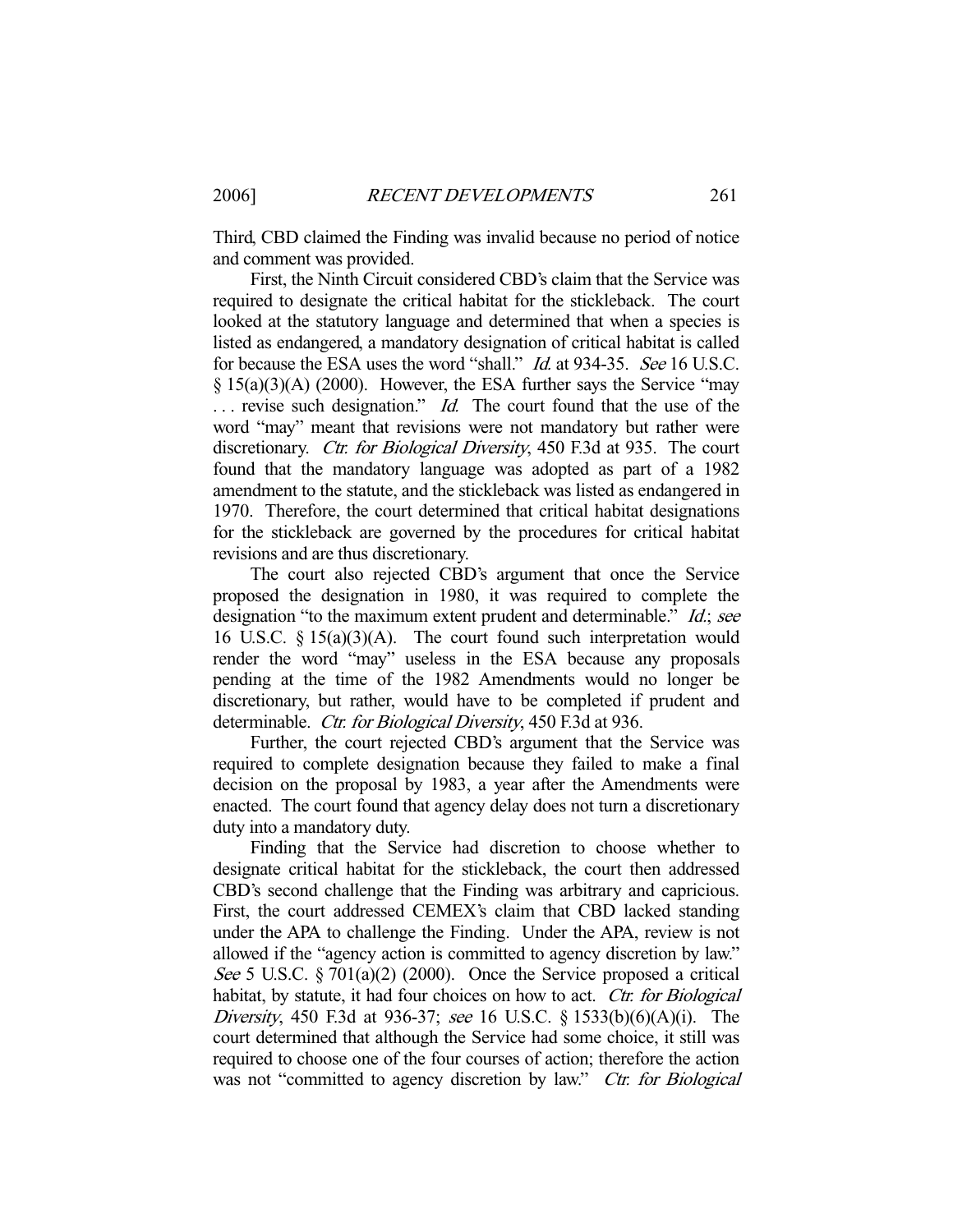Diversity, 450 F.3d at 937. Consequently, the review provision of the APA applied, and CBD had standing to challenge the Finding.

 Turning to the merits of the claim, the court stated the principle that in order for an agency action to be arbitrary and capricious, the agency must have "relied on factors which Congress has not intended it to consider, entirely failed to consider an important aspect of the problem, [or] offered an explanation for its decision that runs counter to the evidence before the agency." Id. (quoting Pac. Coast Fed'n of Fishermen's Ass'ns, Inc. v. Nat'l Marine Fisheries Serv., 265 F.3d 1028, 1034 (9th Cir. 2001)). CBD argued that the Service failed to state a rational connection between its finding that a critical habitat was a high priority for the stickleback and its eventual decision not to designate a critical habitat. The Service's stated rationale was that it reviewed its four available options and could not justify three of them. Only after reviewing the existing protections for the stickleback and finding the protections would not be altered, the Service chose the fourth course of action, not designating the critical habitat. Id. at 937-38. The court reviewed this stated rationale in conjunction with Congress's decision to allow discretion when the Service designates critical habitat for species listed as endangered prior to 1982, and the court found that the Finding was not arbitrary and capricious. *Id.* at 938.

 CBD's argument did not stop there, however. CBD further argued that the Service could only refuse designation if "the benefits of such exclusion outweigh the benefits of specifying such area." Id.; see 16 U.S.C. § 1533(b)(2). The court easily refused this argument on the basis that section 1533(b)(2) applies to mandatory designations and not to discretionary designations, such as the one regarding the stickleback. Ctr. for Biological Diversity, 450 F.3d at 938.

 CBD also argued that because the Service did not provide opportunity for notice and comment, the Finding should be set aside. Id. at 939. The court found that regarding critical habitat revisions, the ESA specifically requires notice and comment for only two of the available actions in § 1533(b)(6)(A)(i). *Id.*; see 16 U.S.C. § 1533(b)(6)(A)(i)(III)-(IV). Because the action the Service took—finding a revision should not be made—was not among the two actions requiring notice and comment, the court inferred Congress did not intend to require notice and declined to set aside the Finding. Ctr. for Biological Diversity, 450 F.3d at 939.

 The court then turned to CBD's claim that the ITS was improperly issued because the Service did not ensure that its action would not violate any federal or state law. Id. at 939-40. After finding CBD had standing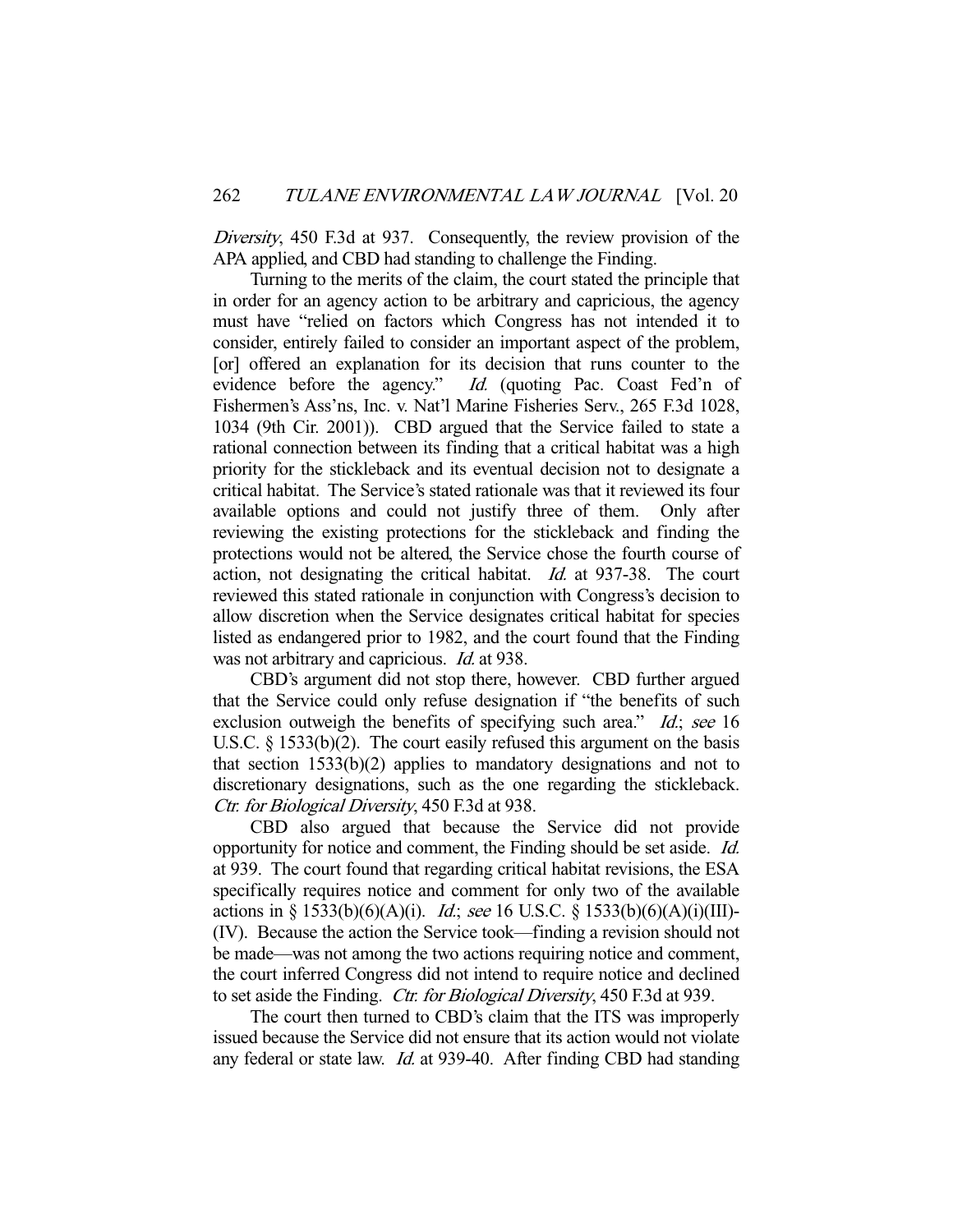under the APA and that its challenge was ripe for review, the court turned to the merits of the claim.

 CBD claimed that the Service could not issue an ITS for the project because California law protects the stickleback by prohibiting any taking of the fish, whether incidental or not. Id. at 941. However, the court noted that the ESA *requires* the Service to issue an ITS once it is satisfied that an agency's action will not threaten the continued existence of an endangered species. Id. at 942; see 16 U.S.C. § 1536(b)(4). There is no language within in the ESA requiring compliance with all state and federal laws prior to issuing a biological opinion or an ITS. Ctr. for Biological Diversity, 450 F.3d at 942. The court, therefore, deferred to the agency interpretation of the regulations and found the Service did not have a duty to comply with federal and state law before issuing the ITS. Id. at 943.

 Finally, the court upheld the district court's decision to strike exhibits offered by CBD that were not in the administrative record. The court stated the rule that "the focal point for judicial review should be the administrative record already in existence, not some new record made initially in the reviewing court." *Id.* (quoting Camp v. Pitts, 411 U.S. 138, 142 (1973)). The court found that the CBD's purpose in offering the documents that were not in the administrative record was to provide "a new rationalization . . . for attacking an agency's decision." *Id.* at 944 (quoting Sw. Ctr. for Biological Diversity v. U.S. Forest Serv., 100 F.3d 1443, 1450 (9th Cir. 1996)). Since this is an impermissible use of extrinsic documents, the court held that the district court properly excluded the documents.

 In summary, the court held the Service has discretion to designate critical habitat for endangered species listed prior to 1982. The Service's decision not to designate critical habitat for the stickleback was not arbitrary and capricious. The Service does not have a duty to comply with state and federal laws before issuing an ITS. Also, the district court properly excluded exhibits "offered to establish a new rationale for attacking the Service's decision." Id.

 The court reached its decision by continually pointing to the statutory language and refusing any interpretations that lead to an absurd result. This case provides an important lesson in the difference between mandatory and discretionary designations of critical habitat. However, a greater lesson is that great deference is given to the Service's interpretation of the ESA where designation is discretionary.

Maria Henderson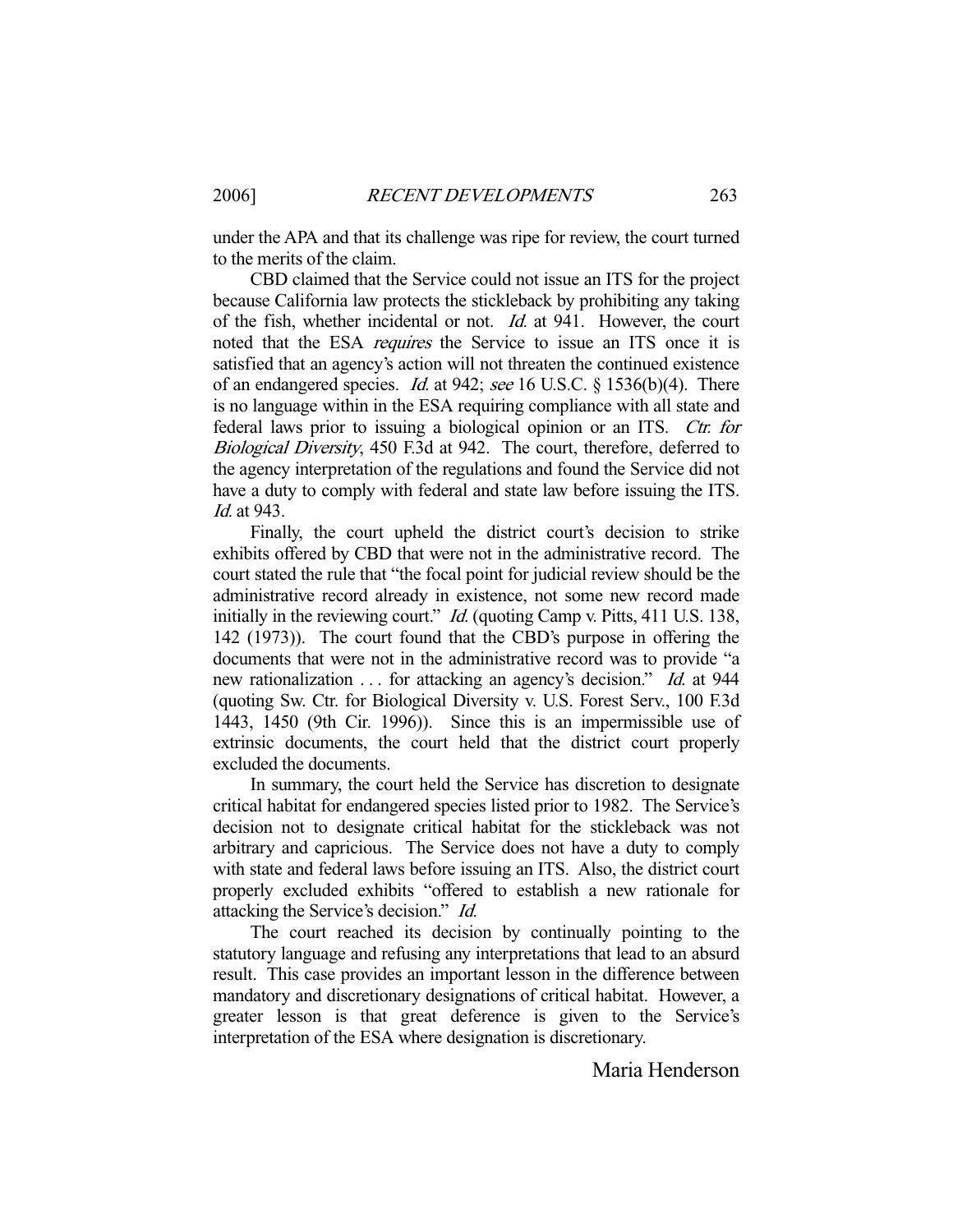#### V. NATIONAL ENVIRONMENTAL POLICY ACT

## Utah Environmental Congress v. Bosworth, 443 F.3d 732 (10th Cir. 2006)

 In 2004, the United States Forest Service (Forest Service) approved a project designed to combat a beetle infestation in the spruce trees in Utah's Fishlake National Forest. Utah Envtl. Cong. v. Bosworth, 443 F.3d 732, 735 (10th Cir. 2006). The timber-thinning project was approved pursuant to a categorical exclusion in the National Environmental Policy Act (NEPA). NEPA's categorical exclusions allow minor projects to be implemented quickly as long as they are determined to have no significant effect on the environment. The Utah Environmental Congress (UEC) brought suit claiming that the project's approval violated several environmental regulations.

 The Seven Mile Spruce Beetle Management Project (Project) sits entirely in Fishlake National Forest and is governed by the Fishlake Forest Plan (Forest Plan). See U.S. DEP'T OF AGRIC., FOREST SERVICE REGION 4, LAND AND RESOURCE MANAGEMENT PLAN FOR THE FISHLAKE NATIONAL FOREST, http://www.fs.fed.us/r4/dixie/projects/FParea/Live Docs/Fishlake.pdf (last visited Mar. 24, 2006). The Project involves cutting down selected dying, dead, matured, or diseased beetle-infested spruce trees in Fishlake National Forest. Utah Envtl. Cong., 443 F.3d at 738. The goal of the Project is to harvest a small number of infested trees in an attempt to prevent the infestation from spreading to other healthy trees in the forest. According to the Forest Service, eliminating these particular trees will help protect the mature healthy trees, preserve the wildlife habitat, and reduce the risk of wildfire.

 Two environmental statutes are involved in this case: NEPA and the National Forest Management Act (NFMA). Id. at 735-37. NEPA requires federal agencies such as the Forest Service to analyze environmental consequences before approving and implementing projects that may affect the environment. *Id.* at 735-36. Before beginning the Project, NEPA requires the Forest Service to prepare one of the following: (1) an environmental impact statement, (2) an environmental assessment, or (3) a categorical exclusion. *Id.* at 736. In this case, the Forest Service chose to implement the Project pursuant to a categorical exclusion. Id. at 735, 38. Categorical exclusions apply to actions which are predetermined not to "individually or cumulatively have a significant effect on the human environment." 40 C.F.R. § 1508.4 (2003). In its handbook, the Forest Service lists twenty-four categories falling under the categorical exclusion exception including "small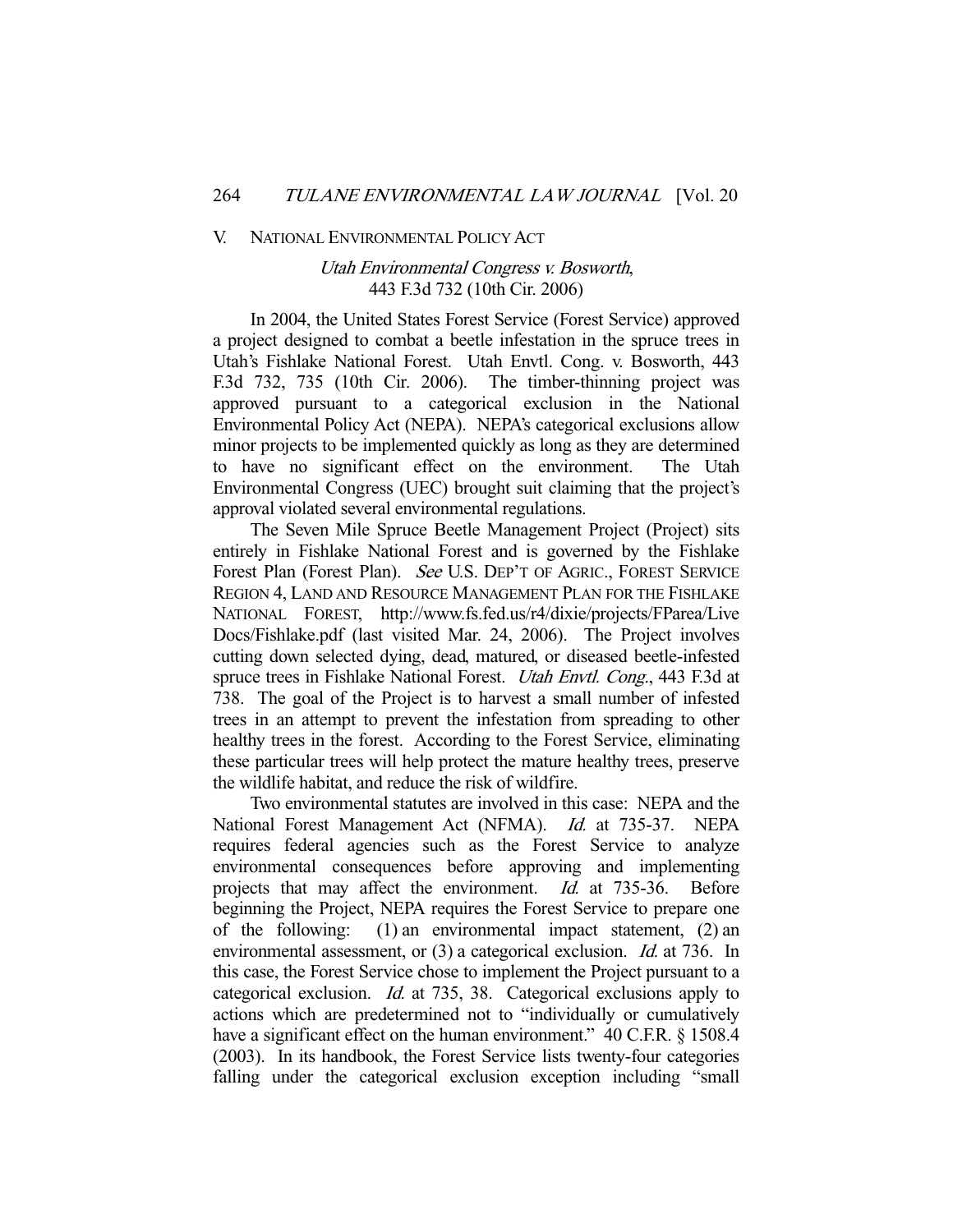acreage timber-thinning and harvesting." See U.S. DEPT. OF AGRIC., FOREST SERVICE ENVIRONMENTAL POLICY AND PROCEDURES HANDBOOK, FSH 1909.15 ch. 30, §§ 31.12, 31.2 (1992). However, if "extraordinary circumstances" exist such that "a normally excluded action may have a significant environmental effect," the proposed action is excluded from categorical exclusion. See 40 C.F.R. § 1508.4.

 The NFMA requires the Forest Service to develop a land and resource management plan for each unit of the National Forest System. See 16 U.S.C. § 1604(a), (e), (g)(3)(B) (2000). Each unit is managed according to two levels: (1) programmatic and (2) project. Utah Envtl. Cong., 443 F.3d at 736. The programmatic level involves creating forestwide planning goals accounting for several interests including plant and wildlife diversity and preservation, outdoor recreation, timber, and watershed. *Id.* at 737. The project level permits the Forest Service to implement a forest plan by approving or disapproving specific projects which it may do through use of an environmental impact statement, an environmental assessment, or a categorical exclusion.

 In November 2000, the Forest Service amended its regulations, formerly known as the 1982 planning rules, and replaced them with the 2000 planning rules. Because the 2000 planning rules were not immediately promulgated, they contained a transition provision which provided that beginning on November 9, 2000, until the promulgation of the new final rule, the Forest Service should consider "the best available science in implementing a forest plan." See 36 C.F.R. § 219.35 (a), (d) (2001). For all projects proposed after November 9, 2000, the transition period standard applied. Utah Envtl. Cong., 443 F.3d at 737.

 The Forest Service ultimately approved the Project under Category 14, a more recent categorical exclusion adopted by the Department of Agriculture. Id. at 738. The Forest Service District Manager also concluded that no "extraordinary circumstances" existed that were related to the proposed action. After the Forest Service authorized the Project, the UEC filed suit in district court, alleging violations of NEPA, NFMA, and the Administrative Procedures Act (APA). Id. at 735. The United States District Court for the District of Utah held for the Forest Service on all claims. *Id.* at 739. The district court concluded that the Forest Service did not act arbitrarily in applying Category 14, the Forest Service adequately monitored the management indicator species in accordance with the forest plan, and the 2000 planning rules were applicable to the project.

 The UEC appealed the district court's approval of the project asserting three errors: (1) the Forest Service acted arbitrarily and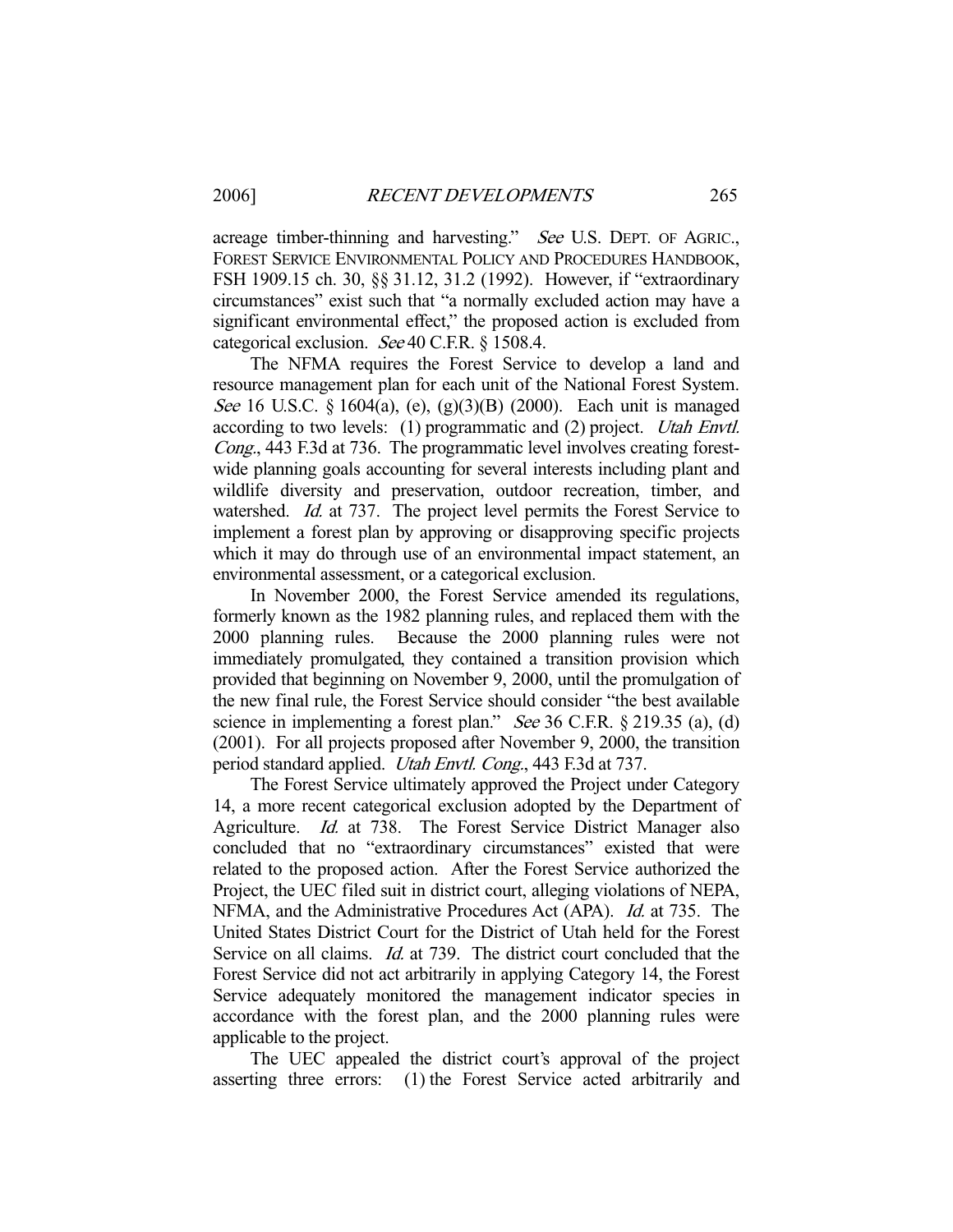capriciously by failing to consider the cumulative impact of the project on fish and wildlife; (2) the district court improperly used the 2000 transition period standard, and not the 1982 planning rules, to evaluate the Project; and (3) the Forest Service failed to collect adequate data for management indicator species in violation of the forest plan and NEPA. Id. at 739-40.

 The United States Court of Appeals for the Tenth Circuit found against the UEC on all claims. *Id.* at 741, 753. As to the UEC's claim that the Forest Service acted arbitrarily and capriciously by failing to consider the cumulative impact of the project on fish and wildlife, the court stated that the Project was eligible for approval under Category 14 specifically because it was predetermined to have no significant effect on the environment. Id. at 741. The Forest Service is not required to perform a cumulative effects analysis for projects approved under this category, therefore, the Forest Service was not arbitrary or capricious for not doing so. In addition, the court found that under the facts specific to the case, there were no "extraordinary circumstances" which would prevent the Forest Service from approving the project pursuant to Category 14. Id. at 744.

 The court next found against the UEC's second claim that the 1982 planning rules, and not the 2000 transition period standard, were applicable to the Project's approval. *Id.* at 747. The court noted that Category 14 was not created until 2003 and the Forest Service did not begin a proposal under Category 14 until April 2004. The court determined that because the agency action arose from a categorical exclusion not developed until 2003, the 2000 transition period standards, and not the 1982 planning rules, were applicable to the Project. Id. at 747-48.

 Finally, the court addressed the UEC's third argument that the Forest Service failed to collect adequate data for management indicator species in violation of the Forest Plan and NEPA. Id. at 749. The court found that neither the Forest Service regulations nor the Forest Plan required the Forest Service to monitor management indicator species as a condition precedent to the approval of a categorically excluded project. Because there was no monitoring obligation, there was no requirement that the Forest Service conform with the monitoring program set forth in the Forest Plan before it approved the Project.

 This case will likely have little legal impact in the environmental world. All three of the UEC's claims were weak in this case. A clear reading of NEPA, NFMA, and the APA suggest that the Forest Service used the exclusion under Category 14 in clear conformity with the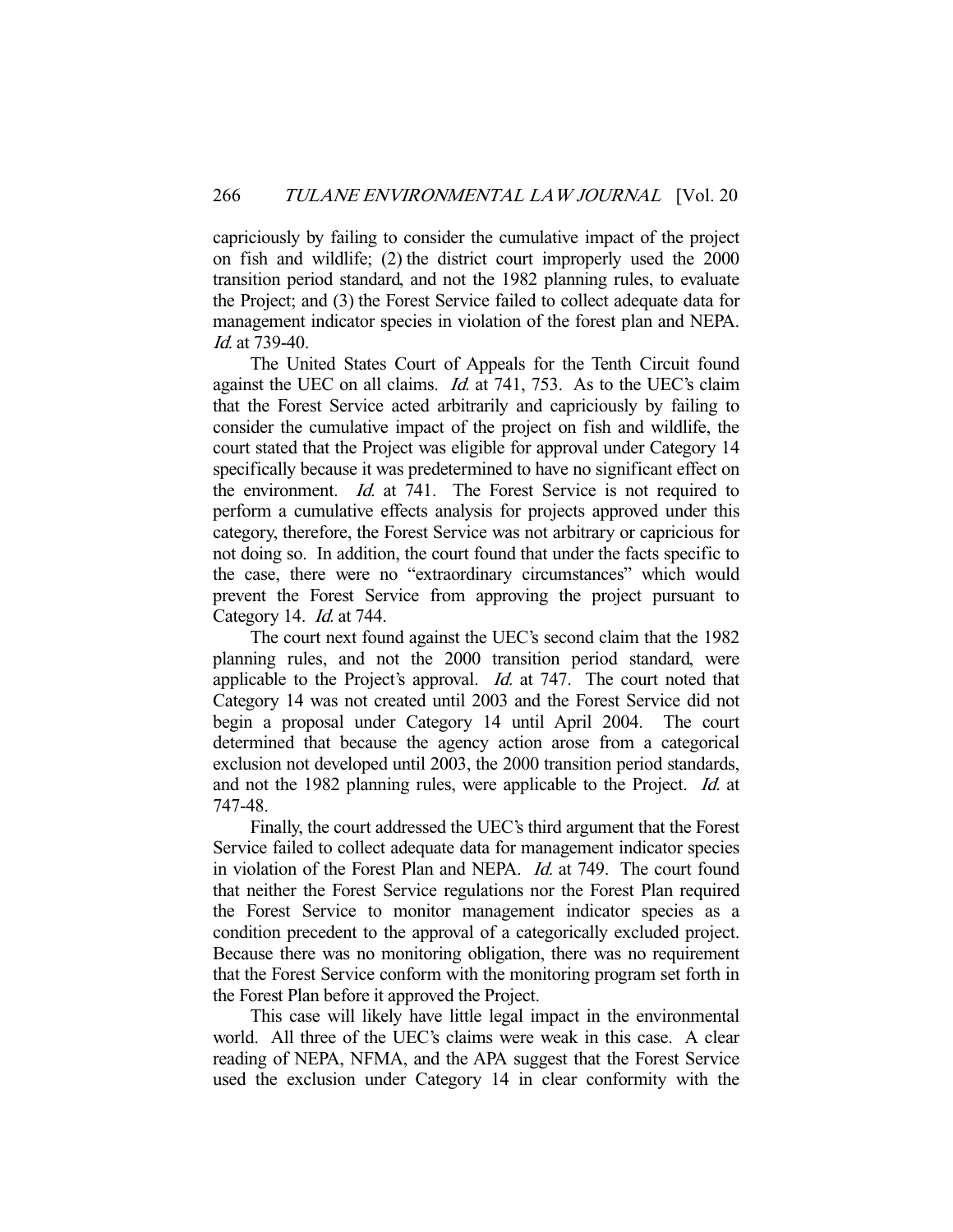wording of the statutes. The UEC's arguments, if successful, would have completely undercut the entire purpose behind categorical exclusions which is to allow the quick implementation of minor projects that are considered to have no significant impact on the environment.

 Most courts would likely agree with the Tenth Circuit's analysis of the case at bar and find against the UEC as well. Because this case presents a simple straightforward application of the law to the facts, it seems very unlikely that it will change the current method that categorical exclusions such as the one at issue are applied by the Forest Service. One potential favorable impact of this case would be to deter environmental organizations from bringing claims against federal organizations such as the Forest Service for simple adherence to the statutory law which governs their agency actions.

## Melissa LeGrand

## VI. NATIONAL ENVIRONMENTAL POLICY ACT AND NATIONAL HISTORIC PRESERVATION ACT

Coliseum Square Ass'n, Inc., v. Alphonso Jackson, Acting Secretary, United States Department of Housing & Urban Development, 465 F.3d 215 (5th Cir. 2006)

In *Coliseum Square*, the United States Court of Appeals for the Fifth Circuit affirmed the decision of the United States District Court for the Eastern District of Louisiana to dismiss the plaintiffs' environmental and historic preservation claims. 465 F.3d 215 (5th Cir. 2006). The dispute involved a New Orleans housing redevelopment project and millions of dollars in public funding.

 In 1996, the United States Department of Housing and Urban Development (HUD) granted \$25 million to the St. Thomas Housing Development revitalization project through the HOPE IV program. The Housing Authority of New Orleans (HANO) completed an initial National Historic Preservation Act (NHPA) "Section 106 Review," which studied possible impacts of the project on neighboring historic and archaeological sites. HANO, the State Historic Preservation Officer (SHPO) and the Advisory Council on Historic Preservation (a federal agency), signed a Memorandum of Agreement (MOA) for the project. HUD did not participate in the MOA. Demolition began in October 2000, at which time about 800 mostly minority and low-income families were displaced from the St. Thomas housing project. *Id.* at 226; see also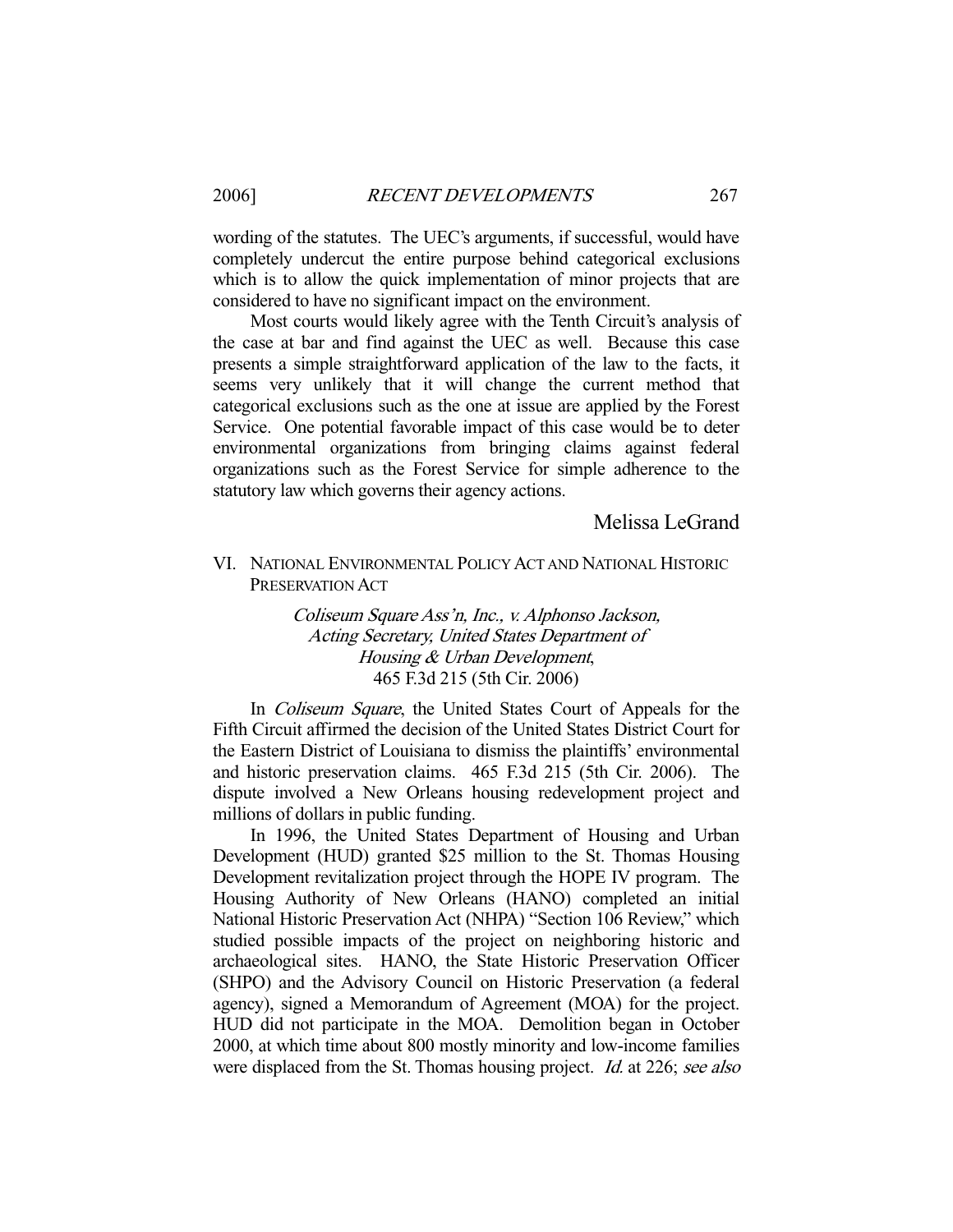Appellants' Original Brief Filed on Behalf of Coliseum Square Ass'n, Inc., Smart Growth for Louisiana, Louisiana Landmarks Society, Inc., Historic Magazine Row Ass'n, and The Urban Conservancy at 1-2, Coliseum Square, No. 04-30522 (5th Cir. Nov. 29, 2004) [hereinafter Brief]. HUD adopted the Environmental Assessment (EA) and Finding of No Significant Impact (FONSI) prepared by HANO in May 2001. Because HUD concluded that the project would not have a significant impact on the human environment, the agency did not produce a full Environmental Impact Statement (EIS).

 Later in 2001, the developers, Historic Restorations, Inc., announced that Wal-Mart would be filling a newly added retail space. 465 F.3d at 226-27. In November 2001 and April 2002, the New Orleans City Council approved zoning changes for the project allowing a 200,000 square-foot Super Wal-Mart retail center. Id. at 233. The City Council also created a highly controversial Tax Increment Financing District to help fund the project. The SHPO then asked to reopen the NHPA review, and HUD undertook an additional study in consultation with signatories of the original MOA. As a result, HUD expanded the Area of Potential Effects (APE). Id. at 226-27.

 In July 2002, plaintiff community organizations filed suit to halt the project, invalidate the existing MOA, EA and FONSI, and mandate preparation of a new or revised MOA and EA. Id. at 227. At that time, over \$10 million in HUD funds had been spent, about 800 families had been displaced, and 116 properties listed in the National Register had been demolished. *Brief, supra*, at 1-2. In response, HUD reopened its NEPA process, but work on the project continued. After additional investigations, a proposed EA and FONSI went through public comment, an amended MOA was signed by the previous parties and HUD, and new EA and FONSI were issued on February 20, 2003. Plaintiff's case was dismissed as moot, and plaintiffs filed a new complaint based on the revised MOA, EA, and FONSI. The district court granted HUD's motion for summary judgment, and plaintiffs appealed.

 The Fifth Circuit reviewed briefs regarding whether the case had been mooted by significant completion of the project or Hurricane Katrina. Coliseum Square, 465 F.3d at 227. The court found that a significant portion of the project had been completed and the Wal-Mart shopping center had been open for almost two years. HANO and HUD, however, still planned further construction of mixed-income housing units, affordable housing for the elderly, market rate housing units, smallscale commercial ventures, and construction or rehabilitation of affordable housing. HANO indicated that Hurricane Katrina may have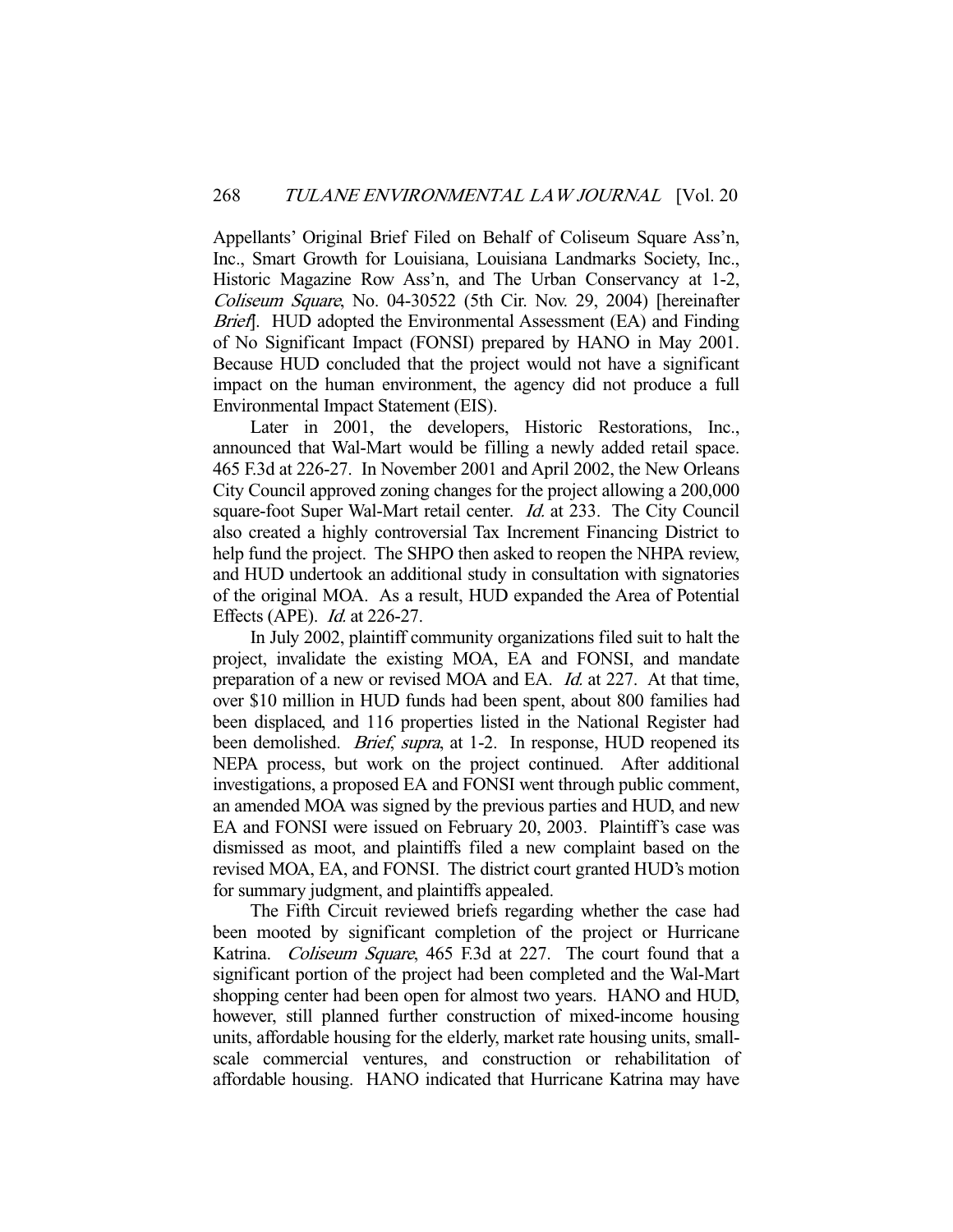impacted the plans, but that it intended to finish the project. The court found that the case was not moot and that the relief sought by the plaintiffs could, if granted, eliminate or alleviate their expressed environmental and historic preservation concerns.

#### A. National Environmental Policy Act (NEPA)

 NEPA imposes procedures on federal agencies to analyze the environmental impacts of their actions and proposed actions. The Council of Environmental Quality (CEQ) issues regulations interpreting NEPA. *Id.* at 224. According to CEQ guidelines, an agency should prepare a detailed EIS when its project will have significant direct or indirect impacts on the quality of the human environment. 42 U.S.C.  $§$  4332(2)(C) (2000). The EIS should include analysis of the environmental impact, adverse environmental effects, alternatives, shortterm versus long-term uses, and irreversible commitments of resources. Id. § 4332(2). CEQ guidelines, however, allow the agency to prepare a more limited EA that should briefly provide evidence determining whether or not an EIS is required.  $40$  C.F.R.  $\frac{6}{1508.9(a)}$  (2004). If an agency determines that an EIS is not necessary, it must issue a FONSI, which should explain why the project will not have a significant environmental impact. *Id.* §§ 1501.4(e), 1508.13. NEPA procedures do not require a particular result. If an agency follows procedure, the court may reverse its decisions only if the agency's interpretation or application of the relevant statute is arbitrary, capricious, in abuse of its discretion or clearly contrary to law. 465 F.3d at 228.

 The plaintiffs argued first that the federal regulations required HUD to produce an EIS based on the increased level of noise and the number of residences affected. Second, plaintiffs argued that HUD acted arbitrarily, capriciously, or in abuse of its discretion because it knew or should have known that the reasonably foreseeable effects of the project would have a significant environmental impact.

1. Requirement To Produce an EIS Based on Noise Levels and Affected Residences

 HUD regulations require preparation of an EIS when projects create an unacceptable noise exposure. 24 C.F.R. § 51.104(b)(2) (2004). HUD relied on a September 2002 noise survey which indicated an acceptable level of noise. Plaintiffs contend that the study did not comply with HUD's own Noise Guidebook. The court found that HUD's failure to comply with its own guidelines in promulgating the study was not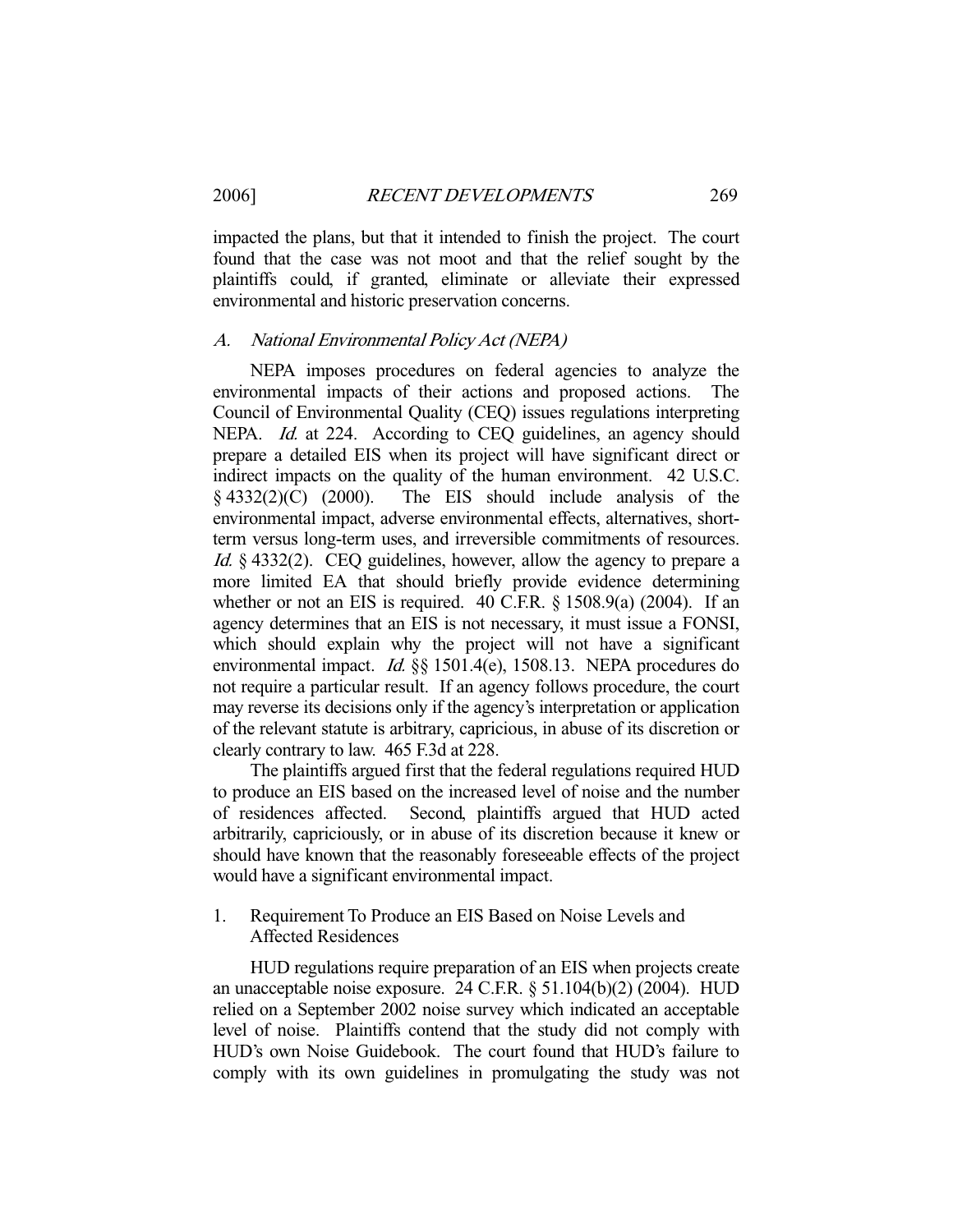sufficient to invalidate the EA. Because the guidebook had not been developed pursuant to a specific statutory grant, the agency was not bound by it and could analyze impacts by other methods. Coliseum Square, 465 F.3d at 229.

 The plaintiffs further argued that HUD used a study purposely and improperly designed to skew the results, bringing them within acceptable limits. An earlier study conducted for HANO by Citywide Testing (Citywide) showed unacceptable noise levels. Plaintiffs argued that HUD conducted a second, skewed study to avoid reliance on this unfavorable study, and then purposely left the Citywide study out of the administrative record in order to avoid producing an EIS. Brief, supra, at 14-18. Plaintiffs argued that the study did not include the name of the investigators who conducted it, and although the first page states the length as thirty-one pages, only ten pages are included in the public record. Id. at 16. Further, plaintiffs claim that investigators took a disproportionately high number of measurements at quiet times and fewer measurements at busier times. For example, absolutely no noise measurements were taken during the heavy traffic time between 7:40 a.m. and 12:06 p.m. Coliseum Square, 465 F.3d at 230; Brief, supra, at 17.

 The court found that the plaintiffs' argument reflected only a disagreement with HUD over which report to use, and did not demonstrate bad or improper motives. 465 F.3d at 230. The Citywide survey methods also did not comply with HUD regulations or the noise guidebook, and the results of the study did not amount to persuasive evidence that noise levels required an EIS. The court found that HUD was not arbitrary, capricious, or contrary to law for relying solely on the second study to determine acceptable project noise levels. *Id.* at 230-31.

 CEQ regulations require preparation of an EIS when a project will "remove, demolish, convert, or substantially rehabilitate 2,500 or more existing housing units . . . or . . . result in the construction or installation of 2,500 or more housing units." Id. at 231 (quoting 24 C.F.R. § 50.42(b)(2)). Plaintiffs argued that this regulation should be read expansively and cumulatively to achieve a total 2500 unit trigger because "logical parts of a composite . . . shall be evaluated together." 24 C.F.R. § 50.21; see Brief, supra, at 19. The St. Thomas project involves demolition or rehabilitation of 1510 units and construction or installation of 1282 units. The plaintiffs contended that these added together exceed 2500 units, mandating an EIS. HUD, however, argued that the regulation established two categories: "demolition and rehabilitation," etc. versus "construction and installation." Neither sum exceeded the 2500 unit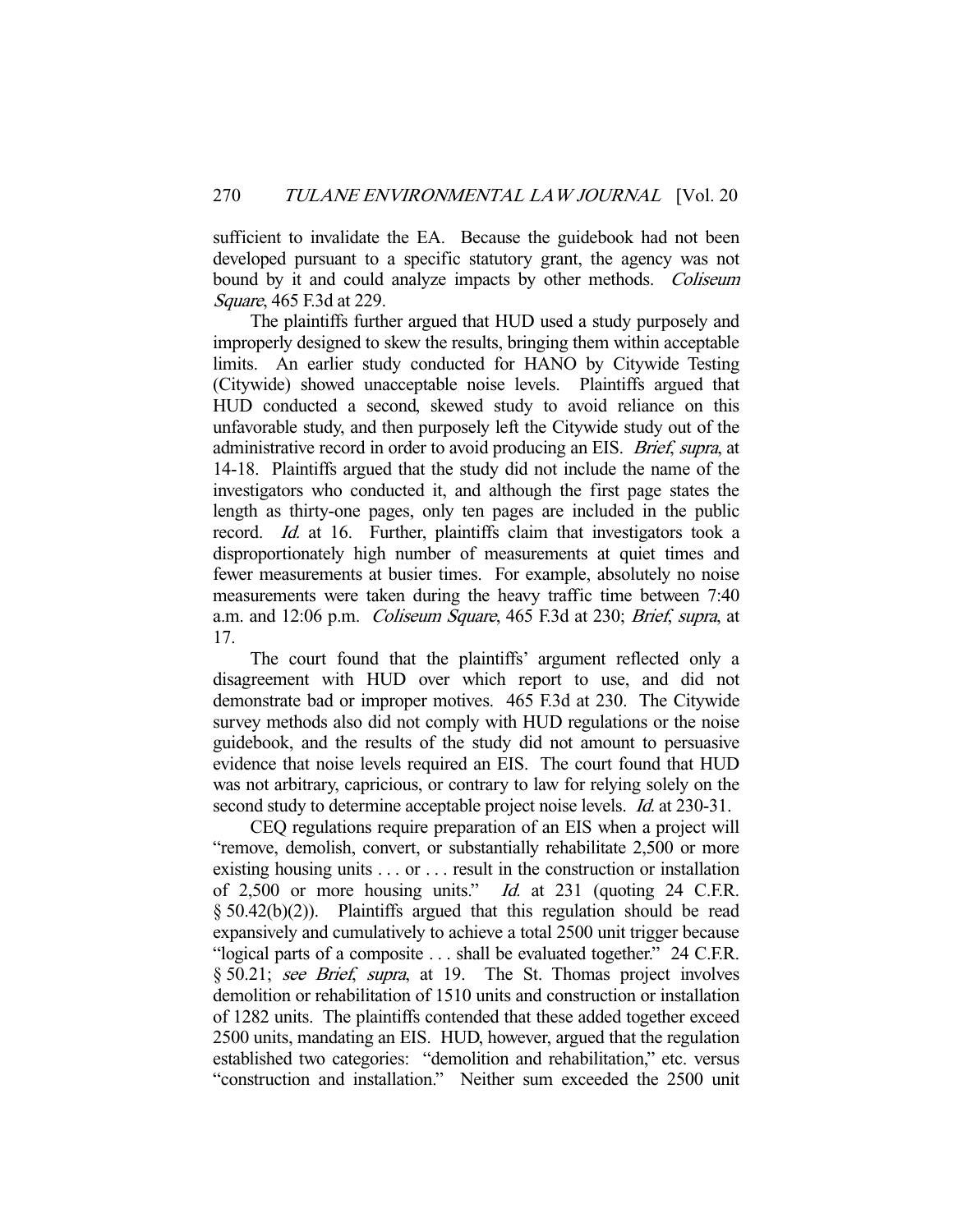trigger, so no EIS was required. The court found that the agency's interpretation of the statute was not unreasonable, and that HUD's decision not to produce an EIS based on noise and number of units affected was in accordance with law. Coliseum Square, 465 F.3d at 231.

#### 2. Imputed Knowledge of Significant Environmental Impacts

 The plaintiffs contended that HUD knew or should have known of significant environmental impacts related to: environmental justice (Executive Order 12898), zoning, businesses occupying historic buildings, historic properties and landmarks, toxic and hazardous waste, lead contamination, traffic, cumulative impacts, mitigation of effects on historic properties, evaluation of project costs and benefits, and consideration of context and intensity. Brief, supra, at 20-61. The court found that Executive Order 12898 did not create a private cause of action, so related agency decisions should be reviewed, along with the other allegations, under the "arbitrary and capricious" standard. 465 F.3d at 232.

 The plaintiffs argued that HUD relied on flawed or insufficient studies or otherwise failed to properly consider these issues. See Brief, supra, at 19-59. The plaintiffs also argued that environmental issues were not studied until after the lawsuit was filed and the NEPA process reopened, and that the studies were conducted to justify a decision already made rather than to honestly investigate and mitigate environmental effects. *Id.* at 20-21. The plaintiff's arguments were each mentioned in the court's decision. The Fifth Circuit found in each instance that while the plaintiffs disagreed with HUD's final findings on these issues, their challenges were based primarily on assumptions or allegations insufficient to demonstrate that HUD had acted arbitrarily, capriciously, or contrary to law. 465 F.3d at 241. This Article will summarize only the plaintiffs' arguments regarding environmental justice, the controversial nature, and weighing the impacts of the project.

### a. Environmental Justice

 Plaintiffs argued that the environmental justice effects should have warranted a full EIS. *Brief, supra*, at 21-25. The EA states, "Conditions of the St. Thomas Public Housing Development prior to the undertaking produced adverse environmental conditions . . . The project affords the residents the opportunity to benefit from a healthy and safe environment." *Id.* at 21 (citing to the administrative record, Item 24(e), AR00008). An Environmental Justice Study, dated September 2002,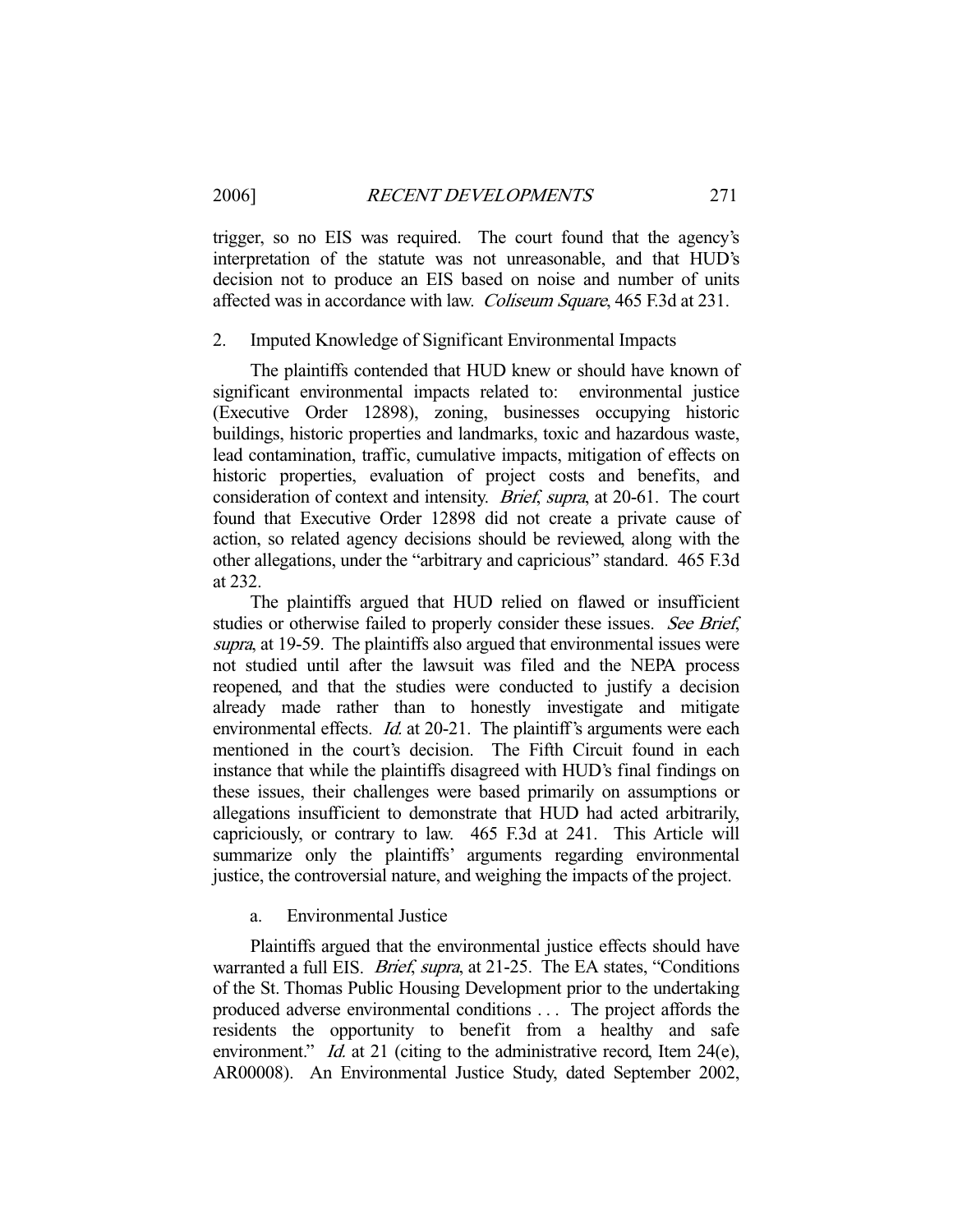stated that the minority and low-income residents and the surrounding community would experience net benefits. *Id.* at 21-25. The plaintiffs contend, however, that the study did not address the fate of the 800 displaced families or interview a single former resident. The plaintiffs argued that only 197 public and low-income units would be available to the 800 families, so that less than twenty-five percent of the minority and low-income residents had any hope of returning to their neighborhood. Id. at 22. The St. Thomas Master Plan, created in 1994, called for HUD to restrict demolition and carefully phase development to maintain morale in the community, but instead the residents were all displaced and dispersed to other low-income housing facilities throughout the city. The plaintiffs contended that these issues demonstrated a disproportionate negative effect on the former residents, and therefore HUD's finding of no impact was arbitrary and capricious. Id. at 23-25.

 The Fifth Circuit found that plaintiffs did not offer evidence sufficient to show that HUD's reliance on the environmental justice study was arbitrary or capricious. *Coliseum Square*, 465 F.3d at 233.

b. Controversial Nature

 Plaintiffs also contended that an EIS was required because certain aspects of the project were highly controversial, and regulations require considering a project's "highly controversial" nature when evaluating the intensity of its impact. *Id.* at  $233-34$  (citing  $40$  C.F.R. § 1508.27(b)). Although the original EA stated that the project conformed with local zoning regulations, significant zoning changes had not yet been approved by the City Council. Brief, supra, at 25-26. The related Tax Increment Financing District would help fund the ongoing project (465 F.3d at 233) and was described in the administrative record as one of the most controversial issues the City Council had faced in years. Brief, supra, at 26 (citing the administrative record, AR05139). Also, the plaintiffs argued that HUD had downplayed the negative impact the new Wal-Mart would have on neighboring small businesses, especially those occupying historic buildings. *Coliseum Square*, 465 F.3d at 234-35; *Brief, supra, at* 28-34.

 The Fifth Circuit found that the controversy reflected public opposition to Wal-Mart occupying the retail space, not the project as a whole. 465 F.3d at 234. The court explained that factors for consideration, such as the controversial nature of a project, are not categorical rules that require a finding of impacts, but rather elements that need to be addressed. A factor-by-factor analysis is acceptable. "Controversial" should relate to the size, nature, or effect of the project,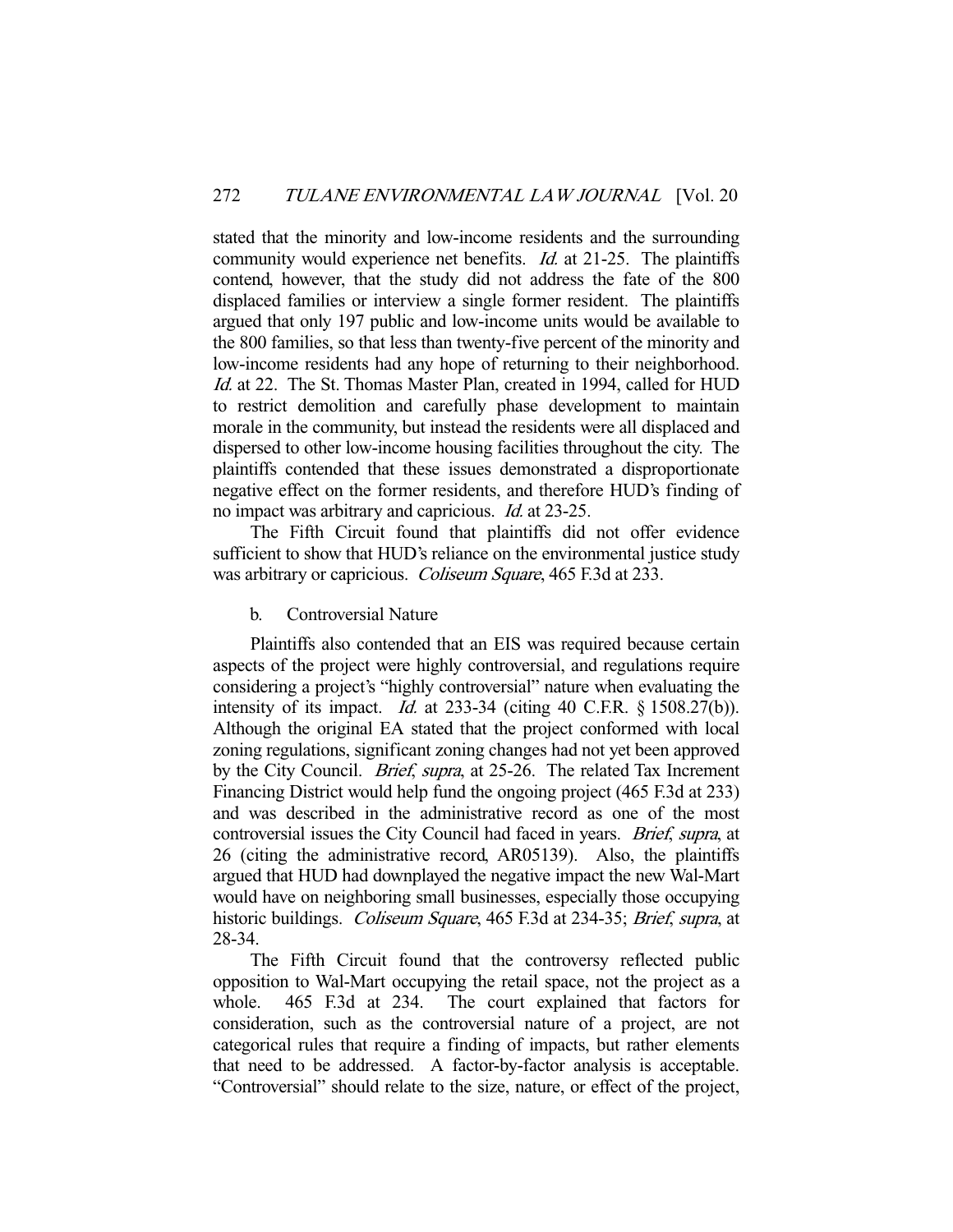not a particular use. The court found that HUD had sufficiently evaluated these factors. *Id.* at 230-34.

#### c. Weighing Impacts

 The plaintiffs argued that HUD had improperly weighed "beneficial" and "adverse" impacts in finding no significant impacts. Brief, supra, at 49 (citing the February 2003 EA/FONSI [AR00003]). CEQ regulations state that impacts may be both beneficial and adverse, and that significant impacts exist even if the agency believes they will produce a net benefit. 40 C.F.R. § 1508.27(b)(1). In an EA, the impacts should be added, not subtracted, in determining whether further analysis in the form of a full EIS is required. See Brief, supra, at 50-51 for further support of this principle.

 The Fifth Circuit found that HUD had not based its decision of no impact on evidence of a net positive impact. HUD had indicated that "when the overall benefits of the project are weighed against the temporary inconveniences of construction and any 'partial long term market disruption,'" the project "'provides a very positive net benefit to the community.'" 465 F.3d at 239. However, the Fifth Circuit found that HUD had not based its finding of no impact on net benefits, but had relied on a factor-by-factor analysis in reaching its determination. Id.

#### B. National Historic Preservation Act (NHPA)

 Four national historic landmarks lie within the St. Thomas Housing Project's Area of Potential Effect (APE). In addition, many other historic properties lie in or near the project site. Id. at 241.

The NHPA, 16 U.S.C. §§ 470-470x-6, requires federal agencies to take responsibility for their impacts on historic resources. Id. at 224. Like NEPA, NHPA is largely procedural, mandating a "Section 106 Review" but requiring no particular outcome. NHPA does not require preservation of historic sites, but requires agencies to consider effects and minimize harm to the extent possible. The Section 106 Review process should include consultation with affected communities and individuals, the State Historic Preservation Officer (SHPO), and the Advisory Council on Historic Preservation (ACHP) (the federal agency responsible for promulgating NHPA regulations). Id. at 225. If an agency finds that its project will significantly impact historic resources, it must consult with the SHPO, ACHP, and other parties to develop alternatives or mitigate adverse effects. See 36 C.F.R. §§ 800.5(a), 800.6(a). The consulting parties may agree with the agency on a method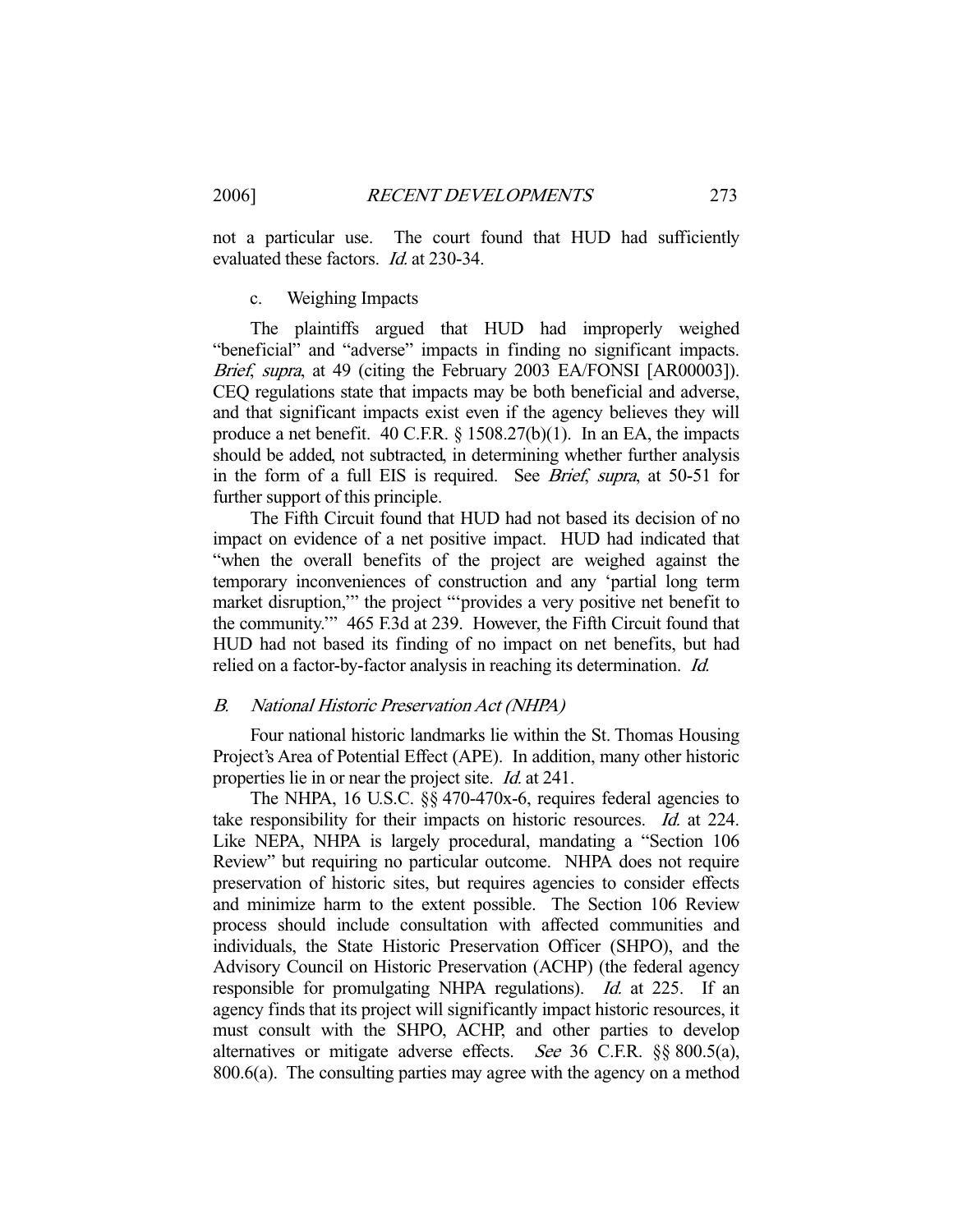of mitigating adverse effects in a MOA. 36 C.F.R.  $\S 800.6(b)(1)-(4)$ . National landmarks, as opposed to other historic resources, are subject to a more stringent duty to minimize harm under NHPA section 110(f). Coliseum Square, 465 F.3d at 242.

 Plaintiffs argued that HUD's Section 106 Review was defective and that HUD failed to minimize harmful effects to the national landmarks in the APE. Brief, supra, at 61-73.

#### 1. The Section 106 Review Process

 HUD found that the St. Thomas project would have adverse effects on historic properties and conducted a Section 106 Review. As a result, HUD produced an MOA in consultation with the SHPO, ACHP and other required signatories. HUD did not sign the original MOA, and therefore could have failed the NHPA requirement that the agency be a signatory to the mitigation agreement. However, HUD reopened the NEPA review and produced an amending MOA in September 2002. The final MOA included the additional areas of an enlarged APE, more historic properties, and additional mitigation provisions. Plaintiffs argued that this MOA's effect was limited to the additional areas and provisions, and that HUD, therefore, failed to consider the adverse effects of the entire project. Coliseum Square, 465 F.3d at 242. The Court found that the second MOA was plainly intended to incorporate the effects and provisions related to the entire project. Therefore HUD did not act arbitrarily or capriciously in relying on the second MOA as proof of its compliance with the Section 106 Review. Id. at 242-43.

#### 2. Harmful Effects to National Landmarks

 A National Park Service (NPS) employee visited the APE to evaluate nearby national landmarks. He determined that the project would not adversely affect the four national historic landmarks in the APE: The Garden District, The Vieux Carre (a.k.a. the French Quarter), St. Alphonsus Church, and St. Mary's Assumption Church. His findings were included in an opinion letter issued by the NPS to HUD. HUD relied on this letter in determining that the project would have no adverse effects on national historic landmarks. In October 2002, the SHPO, ACHP and other consulting parties objected to this determination, and the National Park Service informed HUD that it was reexamining the conclusions. NPS informed HUD that it could not find any documentation supporting the letter, whose author had since retired. In mid-December, NPS withdrew its request for more time to review the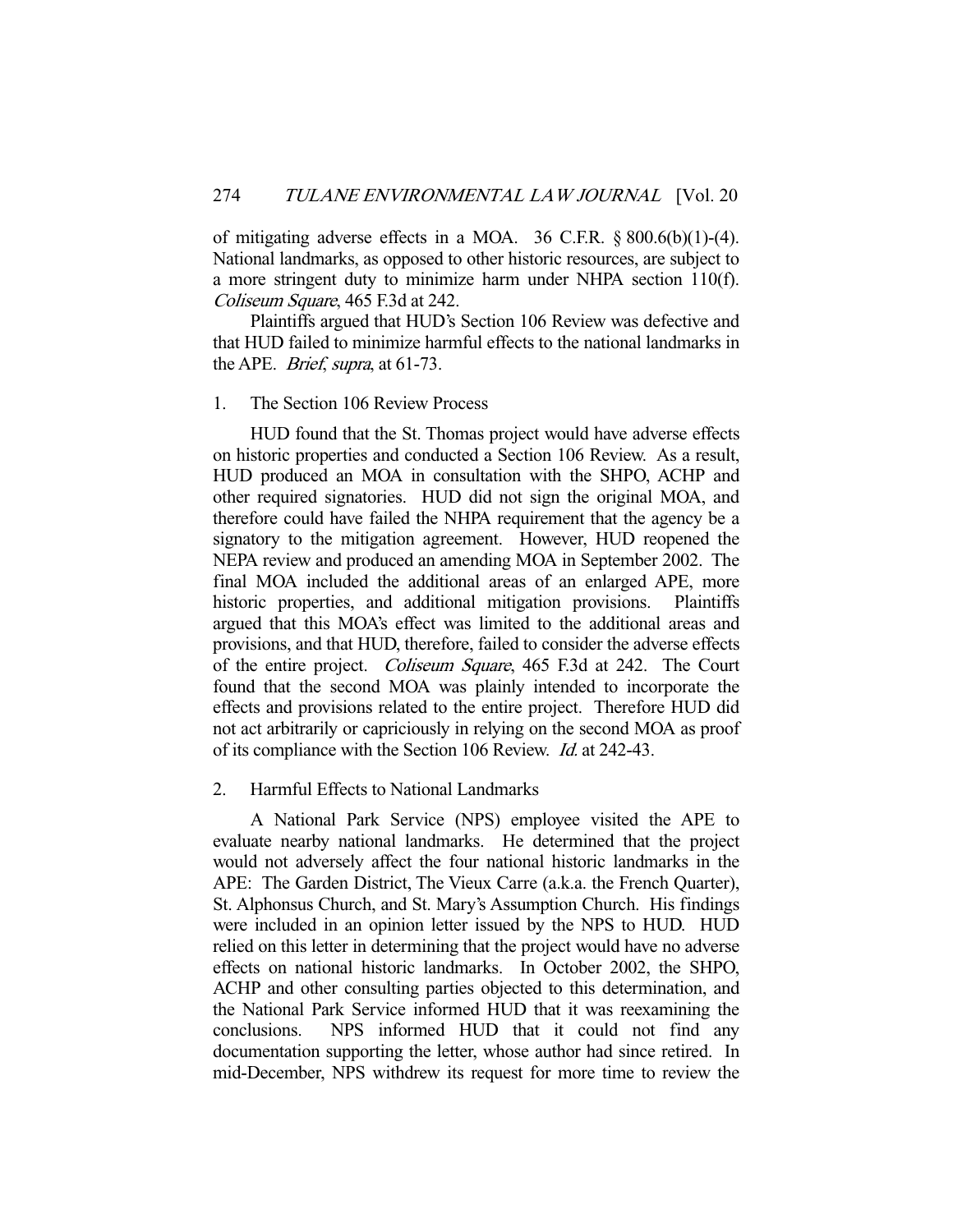project, adding that HUD had appropriately sought and relied upon NPS' comments. In February 2003, the SHPO and ACHP signed an amended MOA covering the historic properties evaluated in the Section 106 Review. Id. at 243.

 Plaintiffs argued that HUD's finding that the project would have no significant impacts on national landmarks was arbitrary and capricious. Plaintiffs contended that HUD relied on the NPS opinion letter though HUD knew that the findings were unsupported and incorrect. Brief, supra, at 71. The court found that the NPS did not withdraw its opinion letter, and HUD's reliance on the NPS comments reasonably supported its finding of no significant impacts. 465 F.3d at 244.

 Plaintiffs also argued that HUD was required to allow consulting parties to review the finding of no impacts on the national landmarks under 36 C.F.R. section 800.5(c). The court, however, found that section 800.5(c) is mandated only where there is a finding of no adverse effect for any property in the APE. HUD determined an adverse effect to the other historic properties and completed a relevant MOA. Plaintiffs argued that HUD found no adverse effects to the national landmarks in the APE, triggering a separate section 800.5(c) review as related to those properties so that interested parties would be consulted. HUD, however, interpreted these regulations such that no separate consultation regarding the national landmarks was required. The Fifth Circuit found that this interpretation was reasonable and that HUD was not in violation of NHPA.

# C. Ripeness, Mootness and "Capable of Repetition Yet Evading Review"

 The plaintiffs presented several procedural claims against HUD and the district court's handling of the case. This Part summarizes the plaintiffs' claims that the district court erred in its rulings on ripeness and mootness of previous claims against the first EA, FONSI, and MOA. Brief, supra, at 73-79.

 When the original petition was filed, the district court first ruled that the claims were premature because HUD immediately reopened its NEPA and NHPA review processes. The same court later ruled that the claims were moot when HUD adopted a revised EA, FONSI, and MOA. 465 F.3d at 245-47; Brief, supra, at 79. In the meantime, the court did not grant injunctive relief to stop work on the project infrastructure. The plaintiffs argued that the district court erred in not applying the "capable of repetition, yet evading review" exception to the mootness doctrine. 465 F.3d at 246.